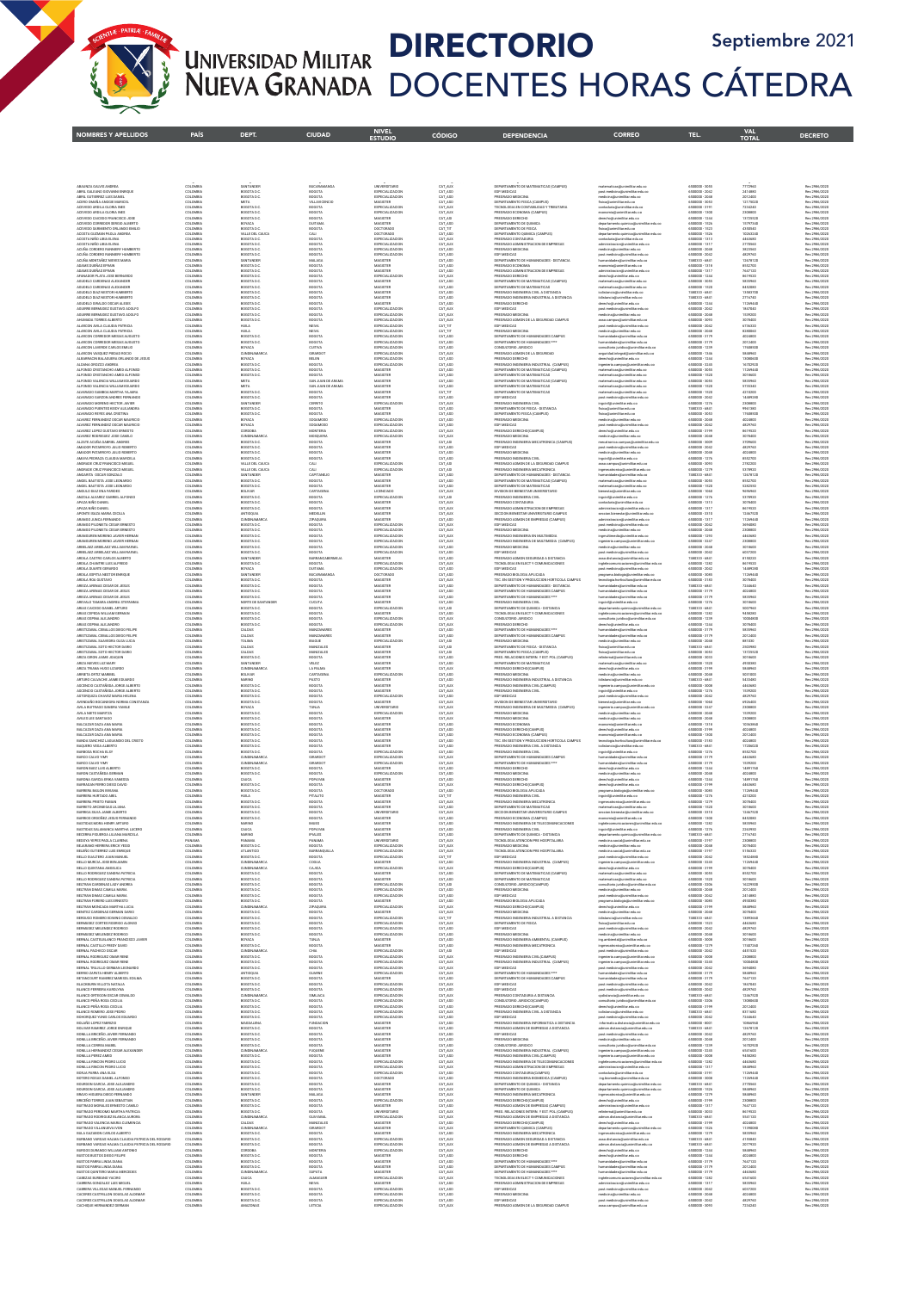| CADAVID OTERO MARGARITA MARIA<br>CADENA VIDAL RAUL                                                                         |
|----------------------------------------------------------------------------------------------------------------------------|
| CALDAS LEYVA JESUS HERNANDO                                                                                                |
| CALDAS MARTINEZ MARIA LEONOR                                                                                               |
| CALDERON ALVARADO MARTHA LUCIA<br>CALDERON BERNAL DIEGO ALEXANDER                                                          |
| CALDERON LOPEZ CLAUDIA CAROLINA                                                                                            |
| CALDERON LOPEZ CLAUDIA CAROLINA                                                                                            |
| CALDERON ORTECA CARLOS CARRIEL                                                                                             |
| CALDERON URBE OSCAR HERNANDO<br>CALDERON URBE OSCAR HERNANDO                                                               |
| CALDERON VEGA SCHERAZADA                                                                                                   |
| CALLEJAS BASTO JOSE FERNANDO                                                                                               |
| CAMACHO ARROYO MANUEL ESTEBAN                                                                                              |
| CAMACHO CHAVES MILTON ANTONIO<br>CAMACHO GONZALEZ OLGA LUCIA                                                               |
| CAMARGO ALDANA MIGUEL                                                                                                      |
| CAMARGO CASTRO CLAUDIA HELENA                                                                                              |
| CAMARGO CASTRO CLAUDIA HELENA                                                                                              |
| CAMERO ANGARITA FABIO ENRIQUE<br>CAMERO ANGARITA FABIO ENRIQUE                                                             |
| CANARIA BURGOS LUIS EDUARDO                                                                                                |
| CAÑON PUENTES MONICA ANDREA<br>CAÑON RINCON CARLOS ALBERTO                                                                 |
| CAÑON RINCON CARLOS ALBERTO                                                                                                |
| CARDENAS SIERRA MATEO                                                                                                      |
| CARDENAS SIERRA MATEO                                                                                                      |
| CARDENAS VELEZ EDUARD                                                                                                      |
| CARDENAS VELEZ EDUARDO<br>CARDOZO GUZMAN OSCAR JAVIER                                                                      |
| CARMONA PERTUZ VICENTE JOSE                                                                                                |
| CARMONA PERTUZ VICENTE JOSE                                                                                                |
| CARREÑO MORENO PATRICIA<br>CARREÑO MORENO PATRICIA                                                                         |
| CARVAJAL CONTRERAS CARMEN MARISOL                                                                                          |
| CARVAJAL HERRERA MARTIN ULPIANO                                                                                            |
| CARVAJAL PEREZ IVON ESTEPHANIE                                                                                             |
| CASAS RAMOS YUDY NATALIA<br>CASAS RAMOS YUDY NATALIA                                                                       |
| CASTAÑEDA CASTAÑEDA MIKE JIMMY                                                                                             |
| CASTAÑEDA TORRES GERMAN ALONSO<br>CASTAÑO ROBAYO MARIA HAIDY                                                               |
| CASTELBLANCO OMAR EDUARDO                                                                                                  |
| CASTELBLANCO GOMEZ WILSON                                                                                                  |
| CASTELLANOS BALLESTEROS FRANCETH JUSTINE EDUARDO                                                                           |
| CASTELLANOS BALLESTEROS FRANCETH JUSTINE EDUARDO                                                                           |
| CASTELLANOS CORREDOR JORGE ELIECER<br>CASTELLAR ARBELAEZ GERARDO ENRIQUE                                                   |
| CASTIBLANCO GABRIEL HUMBERTO                                                                                               |
| CASTIBLANCO CONTRERAS RICARDO<br>CASTIBLANCO CONTRERAS RICARDO                                                             |
| CASTIBLANCO GONZALEZ LAURA CAROLINA                                                                                        |
| CASTIBLANCO GONZALEZ LAURA CAROLINA                                                                                        |
| CASTIN ANCO RODRIGHEZ CATHERINE LISYETH                                                                                    |
| CASTIBLANCO SUAREZ RAUL EDGARDO<br>CASTILLA STIPCIANOS ALFREDO IGNACIO                                                     |
| CASTILLO RAMIREZ JULIO ALBERTO                                                                                             |
| CASTRO AYARZA JUAN RAUL                                                                                                    |
| CASTRO CARDENAS CLAUDIA ASTRID<br>CASTRO GOMEZ LUIS ANTONIO                                                                |
| CASTRO GOMEZ LUIS ANTONIO                                                                                                  |
| CASTRO LOSADA CARLOS ARTURO                                                                                                |
| CASTRO LOSADA CARLOS ARTURO                                                                                                |
| CASTRO MEJIA FRANCISCO ALEXANDER                                                                                           |
| CASTRO PARRA NESTOR EDUARDO                                                                                                |
| CASTRO PESCADOR ANDRES MAURICIO<br>CASTRO RINCON JHON EDWIN                                                                |
|                                                                                                                            |
| CASTRO TRUJILLO JUAN HARVEY<br>CAYCEDO BELTRAN RUBEN ERNESTO                                                               |
| CENDALES LADINO EDWIN DARIO<br>CENTANARO MEZA GABRIEL ADOLFO                                                               |
| CENTANARO MEZA GABRIEL ADOLFO                                                                                              |
| CERON RINCON LUZ ALEJANDRA                                                                                                 |
| CHACON ZAPATA JORGE ALBERTO                                                                                                |
| CHAPARRO PARRA MAURICIO<br>CHAPARRO PARRA MAURICIO                                                                         |
|                                                                                                                            |
| CHARRY ACOSTA CESAR ALBERTO<br>CHARRY LOPEZ MARCO LUCIANO                                                                  |
| CHASKEL HELBRONNER ROBERTO                                                                                                 |
| CHASKEL HELBRONNER ROBERTO<br>CHAVES ALVARADO DIANA FERNANDA                                                               |
| CHAVES ESCOBAR RAFAEL FELIPE                                                                                               |
|                                                                                                                            |
| CHAVES ESCOBAR RAFAEL FELIPE                                                                                               |
| CHIQUILLO ESPITIA ANGELA MARIA                                                                                             |
| CHIQUILLO ESPITIA ANGELA MARIA                                                                                             |
| CHIQUIZA PRIETO MAGDA PILAR<br>CHIQUIZA PRIETO MAGDA PILAR                                                                 |
| CHIQUIZA PRIETO MAGDA PILAR                                                                                                |
| CHISICA MAHÉCHA MARCÉLA                                                                                                    |
| CHOACHI DIAZ PAOLA LIZZETH                                                                                                 |
| CIFUENTES BONETT ROSMERY<br>CIFUENTES BONETT ROSMERY                                                                       |
| CIFUENTES GARZON JAIRO ALBERTO                                                                                             |
| CIFUENTES GARZON JAIRO ALBERTO                                                                                             |
| CIFUENTES ZEA JUDITH KARINA<br>CITARELLA OTERO DANILO ARMANDO                                                              |
| CITARELLA OTERO DANILO ARMANDO                                                                                             |
| CLAVUO CRUZ EDGAR ORLANDO                                                                                                  |
| CLAVUO CRUZ EDGAR ORLANDO                                                                                                  |
| CLAVIJO MENDOZA JUAN RICARDO<br>CLAVIJO VARGAS NINA STELLA                                                                 |
| CLIVIO HERNANDEZ CAMILA                                                                                                    |
| COHECHA TORRES CAMILO HUMBERTO                                                                                             |
|                                                                                                                            |
| COLMENARES BETANCOURT ALEJANDRO EMILIO<br>COLMENARES BETANCOURT ALEJANDRO EMILIO<br>CONTRERAS CALLE (AS LILIANA CONSTANZA) |
| CONTRERAS CALLEJAS LILIANA CONSTANZA                                                                                       |
| CONTRERAS CALLE (AS LILIANA CONSTANZA)                                                                                     |
| CONTRERAS LEON DIANA MILENA<br>CONTRERAS NIÑO DANIEL                                                                       |
| CONTRERAS NIÑO DANIEL                                                                                                      |
| CONTRERAS SUAREZ YEIMMY ALEJANDRA                                                                                          |
| CONTRERAS SUAREZ YEMMY ALEJANDRA                                                                                           |
| CORAL CARDENAS MARIA DEL PILAR<br>CORAL CARDENAS MARIA DEL PILAR                                                           |
| CORDERO SAENZ NESTOR ORLANDO                                                                                               |
| CORRALES MEJIA MARIA CRISTINA                                                                                              |
| CORREA BECERRA LUIS ENRIQUE                                                                                                |
| CORREA MAZUERA CATALINA<br>CORREA MAZUERA CATALINA                                                                         |
| CORTES CABEZAS EDINSON                                                                                                     |
| CORTES CABEZAS EDINSON                                                                                                     |
| CORTES GUACANEME, LIAN DAVID<br>CORTES (ARAMILLO FLSA JIMENA                                                               |
| CORTES QUINTERO GUILLERMO LEO                                                                                              |
| CORTES SALAZAR HECTOR MANUEL                                                                                               |
| CORTES SANCHEZ FRANCISCO ERNESTO<br>CORTES SANCHEZ HARRYS YESID                                                            |
| COTE PABON SEBASTIAN FELIPE                                                                                                |
| CRISTANCHO HOYOS LEONARDO                                                                                                  |
| CRISTO COLMENARES JAVIER<br>CRUZ GARZON RAUL EDUARDO                                                                       |
| CRUZ GUAYAUNDO WILMER                                                                                                      |
| CRUZ PEREZ NATALY                                                                                                          |
| CRUZ VELASQUEZ LEONARDO                                                                                                    |
| CUADROS VIVAS JOSE VICENTE<br>CUADROS VIVAS JOSE VICENTE                                                                   |
| CUBIDES MENDOZA JUAN DANIEI                                                                                                |
| CUBILLOS CAICEDO MONICA LILIANA                                                                                            |
| CUBILLOS GUZMAN LUIS FRANCISCO<br>CUCAITA MELO OSCAR FERNANDO                                                              |
| CUCAITA MELO OSCAR FERNANDO                                                                                                |
| CUELLAR ENRIQUEZ MARIO FRANCISCO                                                                                           |
| CUELLAR ENRIQUEZ MARIO FRANCISCO                                                                                           |
| CUELLO QUINTERO JELVER ALEXANDER<br>CUERVO BENAVIDES CAROLINA                                                              |
| CUERVO ORDOÑEZ RUTH                                                                                                        |
| CUERVO OSSES RUBY MARGOTH                                                                                                  |
| CUERVO ROJAS CARLOS JULIO<br>CUERVO VASQUEZ CESAR AUGUSTO                                                                  |
| CUESTA HUERTAS BLAS MARTIN                                                                                                 |
| CURE VERGARA HELNA SADIME                                                                                                  |
| DANGON MOISES DARIO LUIS                                                                                                   |
| DANGON MOISES DARIO LUIS<br>DAZA BARRIOS WILLIAM ENRIQUE                                                                   |
| DAZA BARRIOS WILLIAM ENRIQUE                                                                                               |
| DAZA FIGUEREDO JESUS ARNOLDO                                                                                               |
| DELGADO BARRAZA ANDRES MAURICIO                                                                                            |
| DELGADO LASSO RENE ARTURO<br>DIAZ BAEZ DAVID AUGUSTO                                                                       |
| DIAZ FORERO GUILLERMO                                                                                                      |
| DIAZ GONZALEZ CRISTINA                                                                                                     |
| DIAZ GRANADOS HENRY LEONARDO<br>DIAZ JUAN IVAN ALFREDO                                                                     |
| DIAZ MARTINEZ MARICEL                                                                                                      |
| DIAZ OSORIO MIGUEL ANDRES                                                                                                  |
| DIAZ OSORIO MIGUEL ANDRES                                                                                                  |
| DIAZ PINZON YETZA XIMENA<br>DIAZ RAMIREZ NESTOR RAUL                                                                       |
| DIAZ SANTANA OMAR HUMBERTO                                                                                                 |
| DIAZ SOLANO SILVIA ANDREA                                                                                                  |
| DIAZ SUAZA FELIPE AUGUSTO                                                                                                  |
| DIAZ TAPIAS MARCO ANTONIO<br>DIAZ VILLARRAGA JAIRO ALEXANDER                                                               |
| DIAZ VILLARRAGA JAIRO ALEXANDER                                                                                            |
| DIAZ YAMAL IVONNE JEANNETTE                                                                                                |
| DIAZ YAMAL IVONNE JEANNETTE<br>DINAS BERMUDEZ FREDDY ALONSO                                                                |
| DUARTE AGUILAR CLARA VIVIANA                                                                                               |
| DUARTE AGUILAR CLARA VIVIANA                                                                                               |
| DUQUE CRUZ JULIO CESAR                                                                                                     |
| DUQUE PIEDRAHITA MAXIMO ALBERTO<br>DURAN VIVAS ANDRÉS LEONARDO                                                             |

(977%2)74-237%.3,2%0)<%2()6 '3031&-% ,9-0% 2)-:% 1%+-78)6 '%8C%73 '32790836-3.96-(-'3'%1497 GSRWYPXSVMSNYVMHMGS\$YRMQMPMXEVIHYGS 6IW ECHEVERRY HERMANDEZARELAUGUSTO COLOMBIA BOYACA TUNJA TUNJA MAGISTER CAT<sub>J</sub>ASO PREG. RELACIONES INTERN. Y EST. POL.(CAMPUS) nelintemal@unimilituredu.co 6500000-3033 4024800 Rea:2986/2020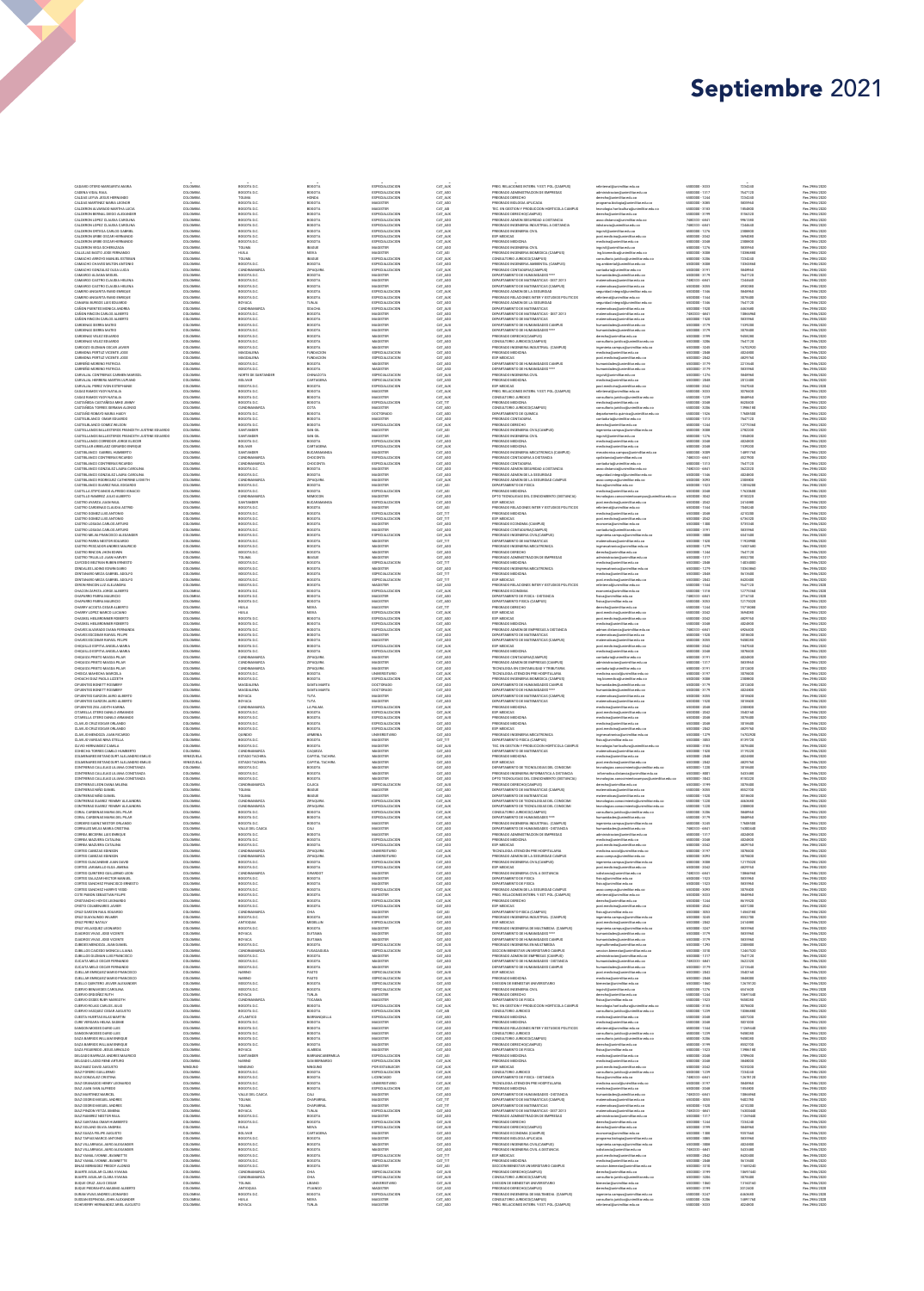| ESCOBAR ARALLIO HUGO ENRIQUE<br><b>ESCOBAR ARALLIO HUGO ENRIQUE</b>                   | COLOMBIA                    | BOYACA                              | PAIPA                           | MAGISTER                                              | CAT_ASO                       | DEPARTAMENTO DE MATEMATICAS - DIST 2013                                                            | matematicas@unimilitar.edu.co                                                               | 7480333 - 6841                   | 17206020                       | Res 2186/2020                                   |
|---------------------------------------------------------------------------------------|-----------------------------|-------------------------------------|---------------------------------|-------------------------------------------------------|-------------------------------|----------------------------------------------------------------------------------------------------|---------------------------------------------------------------------------------------------|----------------------------------|--------------------------------|-------------------------------------------------|
|                                                                                       | COLOMBIA<br>COLOMBIA        | BOGOTA D.C.<br>BOGOTA D.C           | BOGOTA<br>BOGOTA                | <b>ESPECIALIZACION</b><br>ESPECIALIZACION             | CAT ASO<br>CAT_ASO            | REGRADO MEDICINA<br>ESP. MEDICAS                                                                   | nedicina@unimilitar.edu.co<br>post.medicina@unimilitar.edu.co                               | 6500000 - 2048<br>6500000 - 2042 | 4024800<br>4829760             | Res 2086/2020<br>Res 2186/2020                  |
| FSCORAR OCHOA MARIO ALBERTO<br>ESCOBAR RODRIGUEZ LUIS GABRIEL                         | COLOMBIA<br>COLOMBIA        | BOGOTA D.C.<br>BOGOTA D.C           | BOGOTA<br>BOGOTA                | <b>ESPECIALIZACION</b><br>MAGISTER                    | CAT ASO<br>CAT_ASC            | PREGRADO INGENIERIA AMBIENTAL (CAMPUS)<br>DEPARTAMENTO DE HUMANIDADES CAMPUS                       | .<br>Inn amhiantal@amimilitar.adu.rn<br>humanidades@unimilitar.edu.co                       | 6500000 - 3008<br>6500000-3170   | 11269440<br>7647120            | Res 2086/2020<br>Res 2086/2020                  |
| ESLAVA JACOME CAMILO ALBERTO                                                          | COLOMBIA                    | BOGOTA D.C.<br>BOGOTA D.C.          | BOGOTA                          | ESPECIALIZACION                                       | CAT_TIT                       | ESP. MEDICAS<br>PREGRADO CONTADURIA A DISTANCIA                                                    | post.medicina@unimilitar.edu.co                                                             | 6500000-2042                     | 8420400                        | Res 2086/2020                                   |
| ESPINEL PARRA FABIO ENRIQUE<br>ESPINOSA GARCIA EUGENIA                                | COLOMBIA<br>COLOMBIA        | CORDOBA                             | BOGOTA<br>CERETE                | <b>ESPECIALIZACION</b><br>ESPECIALIZACION             | CAT_AUX<br>CAT_TIT            | PREGRADO MEDICINA                                                                                  | cpdistancia@unimilitar.edu.co<br>medicina@unimilitar.edu.co                                 | 7480333 - 6841<br>6500000-2048   | 11082240<br>5613600            | Res 2086/2020<br>Res 2086/2020                  |
| ESPINOSA GARCIA EUGENIA<br>ESPINOSA MEDINA RICARDO ALONSO                             | COLOMBIA<br>COLOMBIA        | CORDOBA<br>BOGOTA D.C.              | CERETE<br>BOGOTA                | ESPECIALIZACION<br>MAGISTER                           | CAT_TIT<br>CAT_AUX            | ESP. MEDICAS<br>PREGRADO INGENIERIA BIOMEDICA (CAMPUS)                                             | post.medicina@unimilitar.edu.co<br>ing biomedica@unimilitar.edu.co                          | 6500000 - 2042<br>6500000 - 3006 | 8420400<br>11390080            | Res 2086/2020<br>Res 2086/2020                  |
| ESPINOSA VILLANUEVA PEDRO NEL                                                         | COLOMBIA                    | TOLIMA                              | <b>IBAGUE</b>                   | <b>ESPECIALIZACION</b>                                | CAT ASI                       | PREGRADO ADMON DE EMPRESAS A DISTANCIA                                                             | admon.distancia@unimilitar.edu.co                                                           | 7480333 - 6841                   | 3338640                        | Res 2086/2020                                   |
| ESQUIVEL ACOSTA ALFREDO CARLOS<br>ESOLIVEL CAMPO DIEGO LUIS                           | COLOMBU<br>COLOMBIA         | CORDOBA<br>BOGOTA D.C.              | CIENAGA DE ORO<br>BOGOTA        | MAGISTER<br>MAGISTER                                  | CAT_ASC<br>CAT TIT            | PREGRADO INGENERIA AMBIENTAL (CAMPUS)<br>PREGRADO MEDICINA                                         | ing.ambiental@unimilitar.edu.co<br>nedicina@unimilitar.edu.co                               | 6500000 - 300<br>6500000 - 2048  | 14891760<br>1403400            | Res 2086/2020<br>Res 2086/2020                  |
| ESQUIVIA PAJARO CARMEN TERESA<br>ESQUIVIA PAJARO CARMEN TERESA                        | COLOMBIA<br>COLOMBIA        | CORDOBA<br>CORDOBA                  | MONTERIA<br><b>MONTERIA</b>     | ESPECIALIZACION<br><b>ESPECIALIZACION</b>             | CAT_ASO<br>CAT_ASO            | ESP. MEDICAS<br>PREGRADO MEDICINA                                                                  | post.medicina@unimilitar.edu.co<br>medicina@unimilitar.edu.co                               | 6500000 - 2042<br>6500000 - 2048 | 6037200<br>4024800             | Res 2086/2020<br>Res 2086/2020                  |
| ESTRADA MONTERROZA JOSE MARIA                                                         | EL SALVADOR                 | EL SALVADOR                         | EL SALVADOR                     | ESPECIALIZACION                                       | CAT_AUX                       | PREGRADO MEDICINA                                                                                  | medicina@unimilitar.edu.co                                                                  | 6500000 - 2048                   | 1539200                        | Res 2086/2020                                   |
| ESTRADA VILLARRAGA JUAN CARLOS<br>EVANS BERNARD CLEVELAND                             | COLOMBIA<br>COLOMBIA        | BOGOTA D.C.<br>S ANDRES, PROV Y S C | BOGOTA<br>SAN ANDRES            | ESPECIALIZACION<br>ESPECIALIZACION                    | CAT_ASO                       | PREGRADO MEDICINA<br>PRECRADO CONTADURIA                                                           | medicina@unimilitar.edu.co<br>contaduria@unimilitar.edu.co                                  | 6500000 - 2048<br>6500000 - 1315 | 2012400                        | Res 2086/2020<br>Res 2086/2020                  |
| FAJARDO ANDRADE LORENA DEL PILAR<br>FAJARDO ANDRADE LORENA DEL PILAR                  | COLOMBIA<br>COLOMBIA        | BOGOTA D.C.<br>BOGOTA D.C.          | BOGOTA<br>BOGOTA                | ESPECIALIZACION<br>ESPECIALIZACION                    | CAT_AUX<br>CAT_ASO<br>CAT ASO | CONSULTORIO JURIDICO(CAMPUS)<br>PRECRADO DERECHO/CAMPUS)                                           | consultorio juridico@unimilitar.edu.co<br>dararbodisminilitarads on                         | 6500000 - 320<br>6500000 - 3199  | 5848960<br>4024800<br>11269440 | Res 2086/2020<br>Res 2086/2020                  |
| FAJARDO FONSECA HENRY                                                                 | COLOMBU                     | BOGOTA D.C.                         | BOGOTA                          | ESPECIALIZACION                                       | CAT_AU                        | PREGRADO CONTADURIA                                                                                | contaduria@unimilitar.edu.co                                                                | 6500000 - 1315                   | 5848160                        | Res 2086/2020                                   |
| FAJARDO FONSECA HENRY<br>FAJARDO PASCAGAZA ERNESTO                                    | COLOMBIA<br>COLOMBIA        | BOGOTA D.C.<br>CUNDINAMARCA         | BOGOTA<br>VILLAGOMEZ            | <b>ESPECIALIZACION</b><br>MAGISTER                    | CAT AUX<br>CAT_ASO            | PREGRADO ADMON DE LA SEGURIDAD<br>DEPARTAMENTO DE HUMANIDADES                                      | seguridad.integral@unimilitar.edu.co<br>nanidades@unimilitar.edu.co                         | 6500000 - 1346<br>6500000 - 3179 | 7926880<br>6741540             | Res 2086/2020<br>Res 2086/2020                  |
| FALLA QUIÑONEZ ANDRES RICARDO<br>FERNANDEZ MONCADA PAULO ENRIQUE                      | COLOMBIA<br>COLOMBIA        | BOGOTA D.C.<br>BOGOTA D.C.          | BOGOTA                          | ESPECIALIZACION                                       | CAT_AUX                       | PREGRADO MEDICINA<br>DEPARTAMENTO DE MATEMATICAS                                                   | medicina@unimilitar.edu.co                                                                  | 6500000 - 2048                   | 1539200                        | Res 2086/2020                                   |
| FERNANDEZ MONCADA PAULO ENRIQUE                                                       | COLOMBIA                    | BOGOTA D.C.                         | BOGOTA<br>BOGOTA                | DOCTORADO<br>DOCTORADO                                | CAT_TIT<br>CAT_TIT            | DEPARTAMENTO DE MATEMATICAS (CAMPUS)                                                               | matematicas@unimilitar.edu.co<br>matematicas@unimilitar.edu.co                              | 6500000 - 1520<br>6500000 - 3055 | 11928900<br>6174960            | Res 2086/2020<br>Res 2086/2020                  |
| FLOREZ RARRANTES, IEMAY ANDREA<br>FLOREZ CACERES MONICA LISSETTE                      | <b>COLOMBIA</b><br>COLOMBIA | BOGOTA D.C<br>SANTANDE              | BOGOTA<br><b>BUCARAMANG</b>     | MAGISTER<br>ESPECIALIZACION                           | CAT_ASI<br>CAT_ASO            | DEPARTAMENTO DE HUMANIDADES*<br>PREG. RELACIONES INTERN. Y EST. POL.(CAMPUS)                       | humanidades@unimilitar.edu.co<br>vlinternal@unimilitar.edu.co                               | 6500000 - 3179<br>6500000 - 3035 | 3709600<br>4024800             | Res 2086/2020<br>Res 2086/2020                  |
| FLOREZ CACERES MONICA LISSETTE                                                        | <b>COLOMBIA</b>             | SANTANDER                           | BUCARAMANGA                     | <b>ESPECIALIZACION</b>                                | CAT ASO                       | PREGRADO RELACIONES INTER Y ESTUDIOS POLITICOS                                                     | relinternal@unimilitar.edu.co                                                               | 6500000 - 1344                   | 6741540                        | Res 2086/2020                                   |
| FLOREZ CARDENAS MILENA<br>FLOREZ TORRES DIEGO FERNANDO                                | COLOMBIA<br><b>COLOMBIA</b> | BOGOTA D.C<br>BOGOTA D.C.           | BOGOTA<br>BOGOTA                | ESPECIALIZACION<br>MAGISTER                           | CAT_ASO<br>CAT AUX            | PREGRADO MEDICINA<br>PREGRADO INGENIERIA INDUSTRIAL A DISTANCIA                                    | medicina@unimilitar.edu.co<br>idistancia@unimilitar.edu.co                                  | 6500000 - 2046<br>7480333 - 6841 | 4024800<br>4848480             | Res 2086/2020<br>Res 2086/2020                  |
| FLORIAN VELASQUEZ GONZALO<br>FOMIN MIKHAIL                                            | COLOMBIA<br><b>RUSIA</b>    | BOGOTA D.C.<br>LENINGRADO           | BOGOTA<br>LENINGRADO            | MAGISTER<br>MAGISTER                                  | CAT_ASO<br>CAT_ASO            | PREGRADO INGENIERIA CIVIL A DISTANCIA<br>DEPARTAMENTO DE MATEMATICAS                               | icdistancia@unimilitar.edu.co<br>matematicas@unimilitar.edu.co                              | 7480333 - 6841<br>6500000 - 1520 | 8150220<br>3119220             | Res 2086/2020<br>Res 2086/2020                  |
| FONSECA AMADO YENNY LORENA                                                            | COLOMBIA                    | BOGOTA D.C                          | BOGOTA                          | ESPECIALIZACION                                       | CAT_AUX                       | CONSULTORIO JURIDICO(CAMPUS                                                                        | consultorio juridico@unimilitar.edu.co                                                      | 6500000 - 3206                   | 5848960                        | Res 2086/2020                                   |
| FONSECA GONZALEZ JAIME                                                                | COLOMBIA<br>COLOMBU         | BOYACA<br>BOYACA                    | MUZO<br>MUZ0                    | MAGISTER<br>MAGISTER                                  | CAT_ASO<br>CAT_ASO            | DEPARTAMENTO DE MATEMATICAS<br>DEPARTAMENTO DE MATEMATICAS (CAMPUS)                                | matematicas@unimilitar.edu.co<br>matematicas@unimilitar.edu.co                              | 6500000 - 1520<br>6500000 - 3055 | 3018600<br>3018600             | Res 2086/2020<br>Res 2086/2020                  |
| FONSECA GONZALEZ JAIME<br>FONSECA HERRERA EDGAR ALBERTO<br>FORERO DIAZ NESTOR ORLANDO | <b>COLOMBIA</b><br>COLOMBIA | BOGOTA D.C<br>BOGOTA D.C.           | BOGOTA<br>BOGOTA                | MAGISTER<br>MAGISTER                                  | CAT_ASO                       | PREGRADO INGENIERIA CIVIL<br>DEPARTAMENTO DE MATEMATICAS                                           | ingcivi@unimilitar.edu.co<br>utematicas@unimilitar.edu.co                                   | 6500000 - 1276<br>6500000 - 1520 | 10363860<br>7882900            | Res 2086/2020<br>Res 2086/2020                  |
| FORERO FANDIÑO OSCAR STEVEN                                                           | COLOMBU                     | BOGOTA D.C                          | BOGOTA                          | UNIVERSITARIO                                         | CAT_ASI<br>CAT_AU             | DIVISION DE BIENESTAR UNIVERSITARIO                                                                | bienestar@unimilitar.edu.co                                                                 | 6500000 - 1060                   | 8311680                        | Res 2186/2020                                   |
| FORERO OUINTERO JUAN CARLOS<br>FRANCO FLOREZ JAIRO                                    | COLOMBIA<br>COLOMBU         | BOGOTA D.C.<br>BOGOTA D.C           | BOGOTA<br>BOGOTA                | ESPECIALIZACION<br>MAGISTER                           | CAT ASO<br>CAT_ASO            | CONSULTORIO JURIDICO<br>PREGRADO CONTADURIA(CAMPUS)                                                | consultorio juridico@unimilitar.edu.co<br>contaduria@unimilitar.edu.co                      | 6500000 - 1239<br>6500000-319    | 16702920<br>11269440           | Res 2086/2020<br>Res 2086/2020                  |
| FRANCO GANTIVA JOAQUIN ANDRES                                                         | COLOMBIA                    | BOGOTA D.C.                         | BOGOTA                          | MAGISTER                                              | CAT_AUX                       | PREGRADO INGENIERIA CIVIL                                                                          | ingcivi@unimilitar.edu.co                                                                   | 6500000 - 1276                   | 2308800                        | Res 2086/2020                                   |
| FRASSER ACEVEDO WILLIAM<br>FRASSER ACEVEDO WILLIAM                                    | COLOMBU<br>COLOMBIA         | BOGOTA D.C<br>BOGOTA D.C.           | BOGOTA<br>BOGOTA                | MAGISTER<br>MAGISTER                                  | CAT_ASO<br>CAT_ASO            | <b>REGRADO INGENIERIA INFORMATICA A DISTANCIA</b><br>DPTO TECNOLIGIAS DEL CONOCIMIENTO (DISTANCIA) | informatica distancia@unimilitar.edu.co<br>tecnologias.conocimientocampus@unimilitar.edu.co | 6500000 - 800<br>6500000-3042    | 1086696<br>5433480             | Res 2086/2020<br>Res 2086/2020                  |
| FULA LIZCANO MARIA CRISTINA                                                           | COLOMBIA                    | BOGOTA D.C                          | BOGOTA                          | MAGISTER                                              | CAT_ASC                       | DEPARTAMENTO DE HUMANIDADES CAMPUS                                                                 | nidades@unimilitar.edu.co                                                                   | 6500000 - 317                    | 6741540                        | Res 2086/2020                                   |
| GAITAN NAVARRO ANGELA MARIA<br>GALAN SUAREZ RICARDO MARIO                             | COLOMBIA<br>COLOMBIA        | BOGOTA D.C.<br>BOGOTA D.C.          | BOGOTA<br>BOGOTA                | <b>ESPECIALIZACION</b><br><b>ESPECIALIZACION</b>      | CAT_AUX<br>CAT TIT            | PREG. RELACIONES INTER Y EST. POL. DISTANCIA<br>ESP. MEDICAS                                       | riepdistancia@unimilitar.edu.co<br>post.medicina@unimilitar.edu.co                          | 7480333 - 6841<br>6500000 - 2042 | 5541120<br>13472640            | Res 2086/2020<br>Res 2086/2020                  |
| GALINDO RIVERA OSCAR ANDRES<br>GALINDO RIVERA OSCAR ANDRES                            | COLOMBU<br>COLOMBIA         | BOGOTA D.C<br>BOGOTA D.C.           | BOGOTA<br>BOGOTA                | MAGISTER<br>MAGISTER                                  | CAT_ASC<br>CAT ASO            | DEPARTAMENTO DE MATEMATICAS (CAMPUS)<br>DEPARTAMENTO DE MATEMATICAS                                | matematicas@unimilitar.edu.co<br>matematicas@unimilitar.edu.co                              | 6500000 - 3055<br>6500000 - 1520 | 5685030<br>8401770             | Res 2086/2020<br>Res 2086/2020                  |
| GALINDO TORRES LUIS ALEJANDRO                                                         | COLOMBIA                    | BOGOTA D.C                          | BOGOTA                          | MAGISTER                                              | CAT_ASO                       | PREGRADO CONTADURIA                                                                                | contaduria@unimilitar.edu.co                                                                | 6500000 - 1315                   | 7647120                        | Res 2086/2020                                   |
| GALINDO TRIANA GINA PAOLA<br>GALLEGO OSORIO LUZ PIEDAD                                | COLOMBIA<br>COLOMBU         | BOGOTA D.C.<br>CALDAS               | BOGOTA<br><b>MANIZALES</b>      | MAGISTER<br>ESPECIALIZACION                           | CAT_ASI                       | TEC. EN GESTION Y PRODUCCION HORTICOLA CAMPUS<br>REGRADO INGENERIA CIVIL                           | tecnologia horticultura@unimilitar.edu.co<br>ingcivi@unimilitar.edu.co                      | 6500000 - 3183<br>6500000 - 127  | 7048240<br>6541600             | Res 2086/2020<br>Res 2086/202                   |
| GALLO ROA ROBERTO                                                                     | COLOMBIA                    | BOYACA                              | <b>TUNJA</b>                    | ESPECIALIZACION                                       | CAT_AUX<br>CAT_ASI            | PREGRADO MEDICINA                                                                                  | medicina@unimilitar.edu.co                                                                  | 6500000 - 2048                   | 3709600                        | Res 2086/2020                                   |
| GALVIS ACEVEDO CATHERINE ROCIO<br>GALVIS DIAZ CLARA ESPERANZA                         | COLOMBIA<br>COLOMBIA        | BOGOTA D.C<br>BOGOTA D.C.           | BOGOTA<br>BOGOTA                | ESPECIALIZACION<br><b>ESPECIALIZACION</b>             | CAT_AU<br>CAT_ASO             | REGRADO MEDICIN<br>ESP. MEDICAS                                                                    | nedicina@unimilitar.edu.co<br>post.medicina@unimilitar.edu.co                               | 6500000 - 2046<br>6500000 - 2042 | 2308800<br>6037200             | Res 2086/2020<br>Res 2086/2020                  |
| GALVIS DIAZ CLARA ESPERANZA                                                           | COLOMBIA                    | BOGOTA D.C.                         | BOGOTA                          | ESPECIALIZACION                                       | CAT ASO                       | PREGRADO MEDICINA                                                                                  | nedicina@unimilitar.edu.co                                                                  | 6500000 - 2048                   | 4024800                        | Res 2086/2020                                   |
| GAMA DIAZ LUIS EDUARDO<br>GAMBA SANCHEZ CESAR ENRIQUE                                 | COLOMBU<br>COLOMBIA         | BOGOTA D.C.<br>VALLE DEL CAUCA      | BOGOTA<br>CALI                  | MAGISTER<br><b>PRPECIALIZACION</b>                    | CAT_ASO<br>CAT AUX            | PREGRADO ADMON DE EMPRESAS A DISTANCIA<br>ESP. MEDICAS                                             | admon.distancia@unimilitar.edu.co<br>post.medicina@unimilitar.edu.co                        | 7480333 - 6841<br>6500000 - 2042 | 0961380<br>4617600             | Res 2086/2020<br>Res 2086/2020                  |
| .<br>GAONA BARAJAS EDGAR GUIOBANN<br>GARAVITO GALINDO ERIKA DEL VALLE                 | COLOMBIA<br>COLOMBIA        | BOGOTA D.C.<br>CUNDINAMARCA         | BOGOTA<br>GIRARDOT              | ESPECIALIZACION<br><b>ESPECIALIZACION</b>             | CAT_AUX<br>CAT_AUX            | CONSULTORIO JURIDICO<br>PREGRADO ECONOMIA                                                          | consultorio.juridico@unimilitar.edu.co<br>economia@unimilitar.edu.co                        | 6500000 - 1239<br>6500000-1318   | 12775360<br>7234240            | Res 2086/2020<br>Res 2086/2020                  |
| GARAVITO NAJAS JENNY ZORAYDA                                                          | COLOMBIA                    | BOGOTA D.C.                         | BOGOTA                          | MAGISTER                                              | CAT_ASI                       | DEPARTAMENTO DE QUIMICA                                                                            | departamento.quimica@unimilitar.edu.c                                                       | 6500000 - 152                    | 11221540                       | Res 2086/2020                                   |
| GARCES GUTIERREZ MARIA FERNANDA<br>GARCES GUTIERREZ MARIA FERNANDA                    | COLOMBIA<br>COLOMBIA        | BOGOTA D.C.<br>BOGOTA D.C.          | BOGOTA<br>BOGOTA                | DOCTORADO<br>DOCTORADO                                | CAT_ASO<br>CAT_ASO            | PREGRADO ADMON SEGURIDAD A DISTANCIA<br>DEPARTAMENTO DE HUMANIDADES - DISTANCIA                    | asso.distancia@unimilitar.edu.co<br>manidades@unimilitar.edu.co                             | 7480333 - 6841<br>7480333 - 6841 | 2716740<br>7244640             | Res 2086/2020<br>Res 2086/2020                  |
| GARCIA ARAQUE HANS FRED                                                               | COLOMBIA                    | SANTANDER                           | <b>BUCARAMANGA</b>              | <b>ESPECIALIZACION</b>                                | CAT_TIT                       | ESP. MEDICAS                                                                                       | post.medicina@unimilitar.edu.co                                                             | 6500000 - 2042                   | 8420400                        | Res 2086/2020                                   |
| GARCIA ARAQUE HANS FRED<br>GARCIA ENCISO JOSE NOE                                     | <b>COLOMBIA</b><br>COLOMBIA | SANTANDER<br>CUNDINAMARCA           | BUCARAMANGA<br>SAN JUAN RIOSECO | <b>ESPECIALIZACION</b><br>UNIVERSITARIO               | CAT TIT<br>CAT_AU             | PREGRADO MEDICINA<br>DIVISION DE BIENESTAR UNIVERSITARIO                                           | edicina@unimilitar.edu.co<br>bienestar@unimilitar.edu.co                                    | 6500000 - 2048<br>6500000 - 1066 | 5613600<br>13160160            | Res 2086/2020<br>Res 2086/2020                  |
| GARCIA GARCIA JESUS HERNANDO                                                          | COLOMBIA<br><b>COLOMBIA</b> | BOGOTA D.C.                         | BOGOTA                          | <b>MAGISTER</b>                                       | CAT ASO                       | DEPARTAMENTO DE HUMANIDADES - DISTANCIA                                                            | humanidades@coimilitar.ads.no                                                               | 7480333 - 6841                   | 7244640                        | Res 2086/2020                                   |
| GARCIA GOMEZ AIDA ESPERANZA<br>GARCIA GOMEZ AIDA ESPERANZA                            | COLOMBIA                    | BOLIVAR<br>BOLIVAR                  | CARTAGENA<br>CARTAGENA          | ESPECIALIZACION<br><b>ESPECIALIZACION</b>             | CAT_AU<br>CAT_AUX             | ESP. MEDICAS<br>PREGRADO MEDICINA                                                                  | post medicina@unimilitar.edu.co<br>medicina@unimilitar.edu.co                               | 6500000 - 2042<br>6500000 - 2048 | 4617600<br>3078400             | Res 2086/2020<br>Res 2086/2020                  |
| GARCIA HURTADO ORLANDO<br>GARCIA HURTADO ORLANDO                                      | COLOMBIA<br>COLOMBIA        | BOGOTA D.C<br>BOGOTA D.C.           | BOGOTA<br>BOGOTA                | DOCTORADO<br>DOCTORADO                                | CAT_TIT<br>CAT_TIT            | DEPARTAMENTO DE MATEMATICAS (CAMPUS)<br>DEPARTAMENTO DE MATEMATICAS                                | matematicas@unimilitar.edu.co<br>matematicas@unimilitar.edu.co                              | 6500000 - 3055<br>6500000 - 1520 | 4210200<br>11928900            | Res 2086/2020<br>Res 2086/2020                  |
| GARCIA MESA PATRICIA DEL ROSARIO                                                      | <b>COLOMBIA</b>             | SANTANDER                           | BUCARAMANO                      | ESPECIALIZACION                                       | CAT_AU)                       | PREGRADO CONTADURIA/CAMPUS)                                                                        | contaduria@unimilitar.edu.co                                                                | 6500000 - 319                    | 5156320                        | Res 2086/2020                                   |
| GARCIA MESA PATRICIA DEL ROSARIO<br>GARCIA NORATO JORGE ORLANDO                       | COLOMBIA<br>COLOMBIA        | SANTANDER<br>BOGOTA D.C.            | <b>BUCARAMANGA</b><br>BOGOTA    | ESPECIALIZACION<br>MAGISTER                           | CAT_AUX<br>CAT ASO            | TECNOLOGIA EN CONTABILIDAD Y TRIBUTARIA<br>PREGRADO DERECHO/CAMPUSI                                | contaduria@unimilitar.edu.co<br>derecho@unimilitar.edu.co                                   | 6500000-3191<br>6500000-3199     | 3771040<br>15797340            | Res 2086/2020<br>Res 2086/2020                  |
| GARCIA PACHECO YADIRA                                                                 | COLOMBIA                    | BOYACA                              | TUNJA                           | MAGISTER                                              | CAT_AUX                       | PREGRADO INGENIERIA INDUSTRIAL                                                                     | ingindustrial@unimilitar.edu.co                                                             | 6500000 - 126                    | 5156320                        | Res 2186/2020                                   |
| CARCIA PARRADO ANDRES AUCUSTO<br>GARCIA REINA CARLOS FERNANDO                         | COLOMBIA<br>COLOMBU         | BOGOTA D.C.<br>BOGOTA D.C           | BOGOTA<br>BOGOTA                | MAGISTER<br>MAGISTER                                  | CAT ASO<br>CAT_ASI            | PREGRADO DERECHO/CAMPUS)<br>PREGRADO DERECHO(CAMPUS)                                               | dararbodisminilitar ads on<br>derecho@unimilitar.edu.co                                     | 6500000-3199<br>6500000-3199     | 9458280<br>3709600             | Res 2086/2020<br>Res 2086/2020                  |
| GARCIA RESTREPO MARCELA CRISTINA<br>GARCIA RODRIGUEZ LILIANA INES                     | COLOMBIA<br>COLOMBIA        | BOGOTA D.C<br>BOGOTA D.C            | BOGOTA                          | MAGISTER<br>UNIVERSITARIO                             | CAT_ASO                       | DEPARTAMENTO DE MATEMATICAS                                                                        | matematicas@unimilitar.edu.co                                                               | 6500000 - 1520                   | 7647120                        | Res 2086/2020                                   |
| GARCIA ROSERO MARIO BERNARDO                                                          | COLOMBIA                    | NARINO                              | BOGOTA<br>PASTO                 | MAGISTER                                              | CAT_AUX<br>CAT_ASO            | SECCION BIENESTAR UNIVERSITARIO CAMPUS<br>DIVISION DE BIENESTAR UNIVERSITARIO                      | seccion.bienestar@unimilitar.edu.co<br>bienestar@unimilitar.edu.co                          | 6500000 - 3310<br>6500000 - 1060 | 1616960<br>12678120            | Res 2086/2020<br>Res 2086/2020                  |
| GARCIA TORRES LAURA ELISA                                                             | COLOMBIA                    | BOGOTA D.C.                         | BOGOTA                          | ESPECIALIZACION                                       | CAT_ASO                       | PREGRADO MEDICINA                                                                                  | medicina@unimilitar.edu.co                                                                  | 6500000-2048                     | 2012400                        | Res 2086/2020                                   |
| GARCIA TORRES LAURA ELISA<br>GARCIA VALENCIA LUIS FERNANDO                            | COLOMBIA<br>COLOMBIA        | BOGOTA D.C.<br>RISARALDA            | BOGOTA<br>STA ROSA DE CABAL     | <b>ESPECIALIZACION</b><br><b>ESPECIALIZACION</b>      | CAT_ASO<br>CAT ASI            | ESP. MEDICAS<br>ESP. MEDICAS                                                                       | post.medicina@unimilitar.edu.co<br>post.medicina@unimilitar.edu.co                          | 6500000-2042<br>6500000 - 2042   | 4829760<br>1066510             | Res 2086/2020<br>Res 2086/2020                  |
| GARCIA VARGAS ANDERSON DE JESUS<br>GARCIA VARGAS ANDERSON DE JESUS                    | COLOMBIA<br>COLOMBIA        | BOGOTA D.C<br>BOGOTA D.C.           | BOGOTA<br>BOGOTA                | ESPECIALIZACION<br>ESPECIALIZACION                    | CAT_AU<br>CAT AUX             | PREGRADO DERECHO(CAMPUS)<br>CONSULTORIO JURIDICO/CAMPUS)                                           | derecho@unimilitar.edu.co<br>consultorio.juridico@unimilitar.edu.co                         | 6500000-319<br>6500000 - 3206    | 1539200<br>11390080            | Res 2086/2020<br>Res 2086/2020                  |
| GARCIA VARGAS LUISA FERNANDA                                                          | COLOMBU                     | BOGOTA D.C                          | BOGOTA                          | MAGISTER                                              | CAT_ASO                       | PREGRADO INGENERIA MECATRONICA                                                                     | ingmecatronica@unimilitar.edu.co                                                            | 6500000 - 1279                   | 13080600                       | Res 2086/2020                                   |
| GARCIA VEGA OSCAR<br>GARZON BARRETO YOHN ALEXANDER                                    | COLOMBIA<br>COLOMBIA        | BOGOTA D.C.<br>BOGOTA D.C.          | BOGOTA<br>BOGOTA                | MAGISTER<br><b>MAGISTER</b>                           | CAT_AUX<br>CAT_ASO            | PREGRADO DERECHO<br>PREGRADO DERECHO                                                               | derecho@unimilitar.edu.co<br>derecho@unimilitar.edu.co                                      | 6500000 - 1244<br>6500000 - 1244 | 8619520<br>7647120             | Res 2086/2020<br>Res 2086/2020                  |
| GARZON BARRETO YOHN ALEXANDER                                                         | COLOMBIA                    | BOGOTA D.C.                         | BOGOTA                          | MAGISTER<br>ESPECIALIZACION                           | CAT_ASO                       | DEPARTAMENTO DE HUMANIDADES CAMPUS                                                                 | humanidades@unimilitar.edu.co                                                               | 6500000 - 3179                   | 5835960<br>10386880            | Res 2086/2020                                   |
| GARZON GUEVARA LUZ DARY<br>GARZON LOPEZ JULY PAOLA                                    | COLOMBIA<br>COLOMBIA        | <b>CUNDINAMARCA</b><br>BOGOTA D.C.  | CAQUEZA<br>BOGOTA               | MAGISTER                                              | CAT_ASI<br>CAT_ASO            | PREGRADO DERECHO<br>DEPARTAMENTO FISICA (CAMPUS)                                                   | derecho@unimilitar.edu.co<br>fisica@unimilitar.edu.co                                       | 6500000 - 1244<br>6500000 - 3053 | 13080600                       | Res 2086/2020<br>Res 2086/2020                  |
| GARZON PASCAGAZA EDGAR JAVIER<br>GARZON PASCAGAZA EDGAR JAVIER                        | COLOMBIA<br>COLOMBU         | BOGOTA D.C.<br>BOGOTA D.C           | BOGOTA<br>BOGOTA                | MAGISTER<br>MAGISTER                                  | CAT ASO<br>CAT_ASO            | DEPARTAMENTO DE HUMANIDADES MEDICINA<br>DEPARTAMENTO DE HUMANIDADES ***                            | humanidades@unimilitar.edu.co<br>humanidades@unimilitar.edu.co                              | 6500000 - 3179<br>6500000 - 3179 | 2012400<br>4024800             | Res 2086/2020<br>Res 2086/2020                  |
| GARZON PULIDO LINA SOLEDAD                                                            | COLOMBIA                    | BOGOTA D.C.                         | BOGOTA                          | ESPECIALIZACION                                       | CAT ASO                       | PREGRADO MEDICINA                                                                                  | medicina@unimilitar.edu.co                                                                  | 6500000 - 2048                   | 4024800                        | Res 2086/2020                                   |
| GARZON PULIDO LINA SOLEDAD<br>GARZON RUIZ MAURICIO                                    | COLOMBIA<br>COLOMBIA        | BOGOTA D.C<br>BOGOTA D.C.           | BOGOTA<br>BOGOTA                | ESPECIALIZACION<br><b>ESPECIALIZACION</b>             | CAT_ASO<br>CAT_ASO            | ESP. MEDICAS<br>ESP. MEDICAS                                                                       | post.medicina@unimilitar.edu.co<br>post.medicina@unimilitar.edu.co                          | 6500000 - 2042<br>6500000 - 2042 | 4829760<br>6037200             | Res 2086/2020<br>Res 2086/2020                  |
| GARZON RUIZ MAURICIO                                                                  | COLOMBIA                    | BOGOTA D.C                          | BOGOTA                          | ESPECIALIZACION                                       | CAT_ASO                       | REGRADO MEDICINA                                                                                   | nedicina@unimilitar.edu.co                                                                  | 6500000 - 2046                   | 4024800                        | Res 2086/2020                                   |
| GARZON SALINAS NUBIA YOLANDA<br>GIL FARFAN MARTHA PATRICIA                            | COLOMBIA<br>COLOMBIA        | BOGOTA D.C.<br>BOGOTA D.C           | BOGOTA<br>BOGOTA                | ESPECIALIZACION<br>ESPECIALIZACION                    | CAT_AUX<br>CAT_ASI            | CONSULTORIO JURIDICO<br>PREGRADO DERECHO(CAMPUS)                                                   | consultorio juridico@unimilitar.edu.co<br>derecho@unimilitar.edu.co                         | 6500000-1239<br>6500000 - 319    | 13468000<br>7882900            | Res 2086/2020<br>Res 2086/2020                  |
| GIL MINA LUIS ALEJANDRO<br>GIL TORRES PABLO RAMON                                     | COLOMBIA<br>COLOMBIA        | BOGOTA D.C.<br>TOLIMA               | BOGOTA<br><b>IBAGLE</b>         | UNIVERSITARIO<br><b>ESPECIALIZACION</b>               | CAT_ASO<br>CAT AUX            | ESP. MEDICAS<br>PREGRADO MEDICINA                                                                  | post.medicina@unimilitar.edu.co<br>medicina@unimilitar.edu.co                               | 6500000 - 2042<br>6500000 - 2048 | 3773250<br>2308800             | Res 2086/2020<br>Res 2086/2020                  |
| GIRALDO FORERO JULIO CESA                                                             | COLOMBIA                    | QUINDIO                             | CALARCA                         | MAGISTER                                              | CAT_ASO                       | PREGRADO MEDICINA                                                                                  | nedicina@unimilitar.edu.co                                                                  | 6500000 - 2046                   | 3018600                        | Res 2086/2020                                   |
| GIRALDO MANFULA JULIAN ANTONIO<br>COMEZ ANAYA NATHALI JOHANNA                         | COLOMBIA<br>COLOMBIA        | BOGOTA D.C.<br>SANTANDER            | BOGOTA<br>BUCARAMANGA           | <b>ESPECIALIZACION</b><br>ESPECIALIZACION             | CAT ASO<br>CAT_AUX            | CONSULTORIO JURIDICO<br>PREGRADO MEDICINA                                                          | consultorio iuridico@unimilitar.edu.cr<br>nedicina@unimilitar.edu.co                        | 6500000 - 1239                   | 9458280                        | Res 2086/2020<br>Res 2086/2020                  |
| GOMEZ AZUERO JUAN PABLO                                                               | COLOMBIA                    | BOGOTA D.C.                         | BOGOTA                          | MAGISTER                                              | CAT_ASO                       | PREGRADO RELACIONES INTER Y ESTUDIOS POLITICOS                                                     | relinternal@unimilitar.edu.co                                                               | 6500000 - 2046<br>6500000 - 1344 | 4617600<br>4024800             | Res 2086/2020                                   |
| GOMEZ BAEZ ALVARO<br>GOMEZ DURAN JULIO ANDRES                                         | COLOMBIA                    | SANTANDER                           | PIEDECUESTA<br>CUCUTA           | MAGISTER<br>ESPECIALIZACION                           | CAT_ASO                       | REGRADO DERECHO                                                                                    | derecho@unimilitar.edu.co                                                                   |                                  |                                | Res 2086/2020                                   |
| GOMEZ FIGUEROA MAURICIO ALEJANDRI                                                     |                             | NORTE DE SANTANDER                  |                                 |                                                       |                               | PREGRADO DERECHO/CAMPUS)                                                                           |                                                                                             | 6500000 - 1244                   | 14891760                       |                                                 |
|                                                                                       | COLOMBIA<br><b>COLOMBIA</b> | BOGOTA D.C.                         | BOGOTA                          | ESPECIALIZACION                                       | CAT_AUX<br>CAT_AU)            | PREGRADO INGENIERIA BIOMEDICA (CAMPUS)                                                             | derecho@unimilitar.edu.co<br>ing.biomedica@unimilitar.edu.co                                | 6500000 - 3199<br>6500000 - 300  | 3078400<br>1000480             | Res 2086/2020<br>Res 2086/2020                  |
| GOMEZ GONZALEZ GERMAN ENRIQUE<br>COMEZ CUTIERREZ DIANA CONSTANZA                      | COLOMBIA<br>COLOMBIA        | CUNDINAMARCA<br>BOGOTA D.C.         | ZIPAQUIRA<br>BOGOTA             | ESPECIALIZACION<br>MAGISTER                           | CAT_AUX<br>CAT ASO            | PREGRADO DERECHO(CAMPUS)<br>DEPARTAMENTO DE QUIMICA - DISTANCIA                                    | derecho@unimilitar.edu.co<br>departamento.quimica@unimilitar.edu.co                         | 6500000 - 3199<br>7480333 - 6841 | 3078400<br>7244640             | Res 2086/2020<br>Res 2086/2020                  |
| COMEZ CUTIERREZ DIANA CONSTANZA                                                       | COLOMBIA                    | BOGOTA D.C                          | BOGOTA                          | MAGISTER                                              | CAT_ASO                       | DEPARTAMENTO QUIMICA (CAMPUS)                                                                      | departamento.quimica@unimilitar.edu.co                                                      | 6500000 - 1526                   | 4024800                        | Res 2186/2020                                   |
| GOMEZ GUTIERREZ DIANA CONSTANZA<br>GOMEZ HOYOS DIANA                                  | COLOMBIA<br>COLOMBIA        | BOGOTA D.C.<br>SUCRE                | BOGOTA<br>SINCELEJO             | MAGISTER<br>ESPECIALIZACION                           | CAT ASO<br>CAT_AU             | TEC. EN GESTION Y PRODUCCION HORTICOLA CAMPUS<br>PREGRADO MEDICINA                                 | tecnologia.horticultura@unimilitar.edu.co<br>nedicina@unimilitar.edu.co                     | 6500000 - 3183<br>6500000-2048   | 4024800<br>1078400             | Res 2086/2020<br>Res 2186/2020                  |
| GOMEZ LOPEZ LUIS FRANCISCO                                                            | COLOMBIA                    | BOGOTA D.C.                         | BOGOTA                          | MAGISTER                                              | CAT ASI                       | PRECRADO ADMON DE EMPRESAS A DISTANCIA                                                             | admon.distancia@unimilitar.edu.co                                                           | 7480333 - 6841                   | 6677280                        | Res 2086/2020                                   |
| COMEZ QUITIAN JUAN CARLOS<br>GOMEZ QUITIAN JUAN CARLOS                                | COLOMBU<br>COLOMBIA         | BOGOTA D.C<br>BOGOTA D.C.           | BOGOTA<br>BOGOTA                | MAGISTER<br>MAGISTER                                  | CAT_ASO<br>CAT_ASO            | DEPARTAMENTO DE HUMANIDADES CAMPUS<br>DEPARTAMENTO DE HUMANIDADES MEDICINA                         | humanidades@unimilitar.edu.co<br>humanidades@unimilitar.edu.co                              | 6500000 - 317<br>6500000-3179    | 5835960<br>4024800             | Res 2086/2020<br>Res 2086/2020                  |
| COMEZ VILLAMARIN MERCEDES ELENA                                                       | COLOMBIA                    | BOYACA                              | TURMEQUE                        | ESPECIALIZACION                                       | CAT_AU                        | REGRADO INGENIERIA CIVIL (CAMPUS)                                                                  | ieria.campus@unimilitar.edu.cr<br>medicina.social@unimilitar.edu.co                         | 6500000-300                      | 2308800                        | Res 2086/2020                                   |
| GONZALEZ ALDANA FRED ENRIQUE<br>GONZALEZ DIAZ LAURA KATHERINE                         | COLOMBIA<br>COLOMBIA        | BOGOTA D.C.<br>CUNDINAMARCA         | BOGOTA<br>PACHO                 | TECNOLOGO<br>MAGISTER                                 | CAT_AUX<br>CAT ASI            | TECNOLOGIA ATENCION PRE HOSPITALARIA<br>PREGRADO INGENERIA CIVIL(CAMPUS)                           | ingenieria.campus@unimilitar.edu.cc                                                         | 6500000-3197<br>6500000 - 3006   | 13468000<br>8717560            | Res 2086/2020<br>Res 2086/2020                  |
| GONZALEZ GARCIA PABLO CESAR<br>GONZALEZ JIMENEZ EDGAR EMIR                            | COLOMBIA<br>COLOMBIA        | BOGOTA D.C.<br>CUNDINAMARCA         | BOGOTA<br>UBATE                 | MAGISTER<br>MAGISTER                                  | CAT_ASC<br>CAT TIT            | PREGRADO DERECHO<br>DEPARTAMENTO FISICA (CAMPUS)                                                   | derecho@unimilitar.edu.co<br>fisica@unimilitar.edu.co                                       | 6500000 - 1244<br>6500000 - 3053 | 0458280<br>8139720             | Res 2086/2020<br>Res 2086/2020                  |
| GONZALEZ LEGARDA CLAUDIA ANDREA<br>DONZALEZ I FOARDA CLALIDIA ANDREA                  | COLOMBU<br>COLOMBIA         | BOGOTA D.C.                         | BOGOTA                          | MAGISTER                                              | CAT_ASO                       | DEPARTAMENTO DE MATEMATICAS (CAMPUS)                                                               | matematicas@unimilitar.edu.co                                                               | 6500000 - 3055<br>6500000-1526   | 5835960<br>402480              | Res 2086/2020                                   |
| ONZALEZ LEGARDA CLAUDIA ANDREA                                                        | COLOMBU                     | BOGOTA D.O<br>BOGOTA D.C            | <b>BOGOTA</b><br>BOGOTA         | <b>MAGISTER</b><br>MAGISTER                           | CAT ASC<br>CAT_ASO            | DEPARTAMENTO DE MATEMATICAS<br>DEPARTAMENTO DE MATEMATICAS - DIST 2013                             | natematicas@unimiltar.edu.c                                                                 | 7480333 - 684                    | 2716740                        | Res 2986/2020<br>Res 2086/202                   |
| GONZALEZ MARTINEZ MIGUEL ANTONIO<br>GONZALEZ MARTINEZ MIGUEL ANTONIC                  | COLOMBIA<br>COLOMBIA        | BOGOTA D.C.<br>BOGOTA D.C           | BOGOTA<br>BOGOTA                | MAGISTER<br>MAGISTER                                  | CAT_ASO<br>CAT_ASO            | DEPARTAMENTO DE HUMANIDADES CAMPUS<br>DEPARTAMENTO DE HUMANIDADES - DISTANCIA                      | humanidades@unimilitar.edu.co<br>nanidades@unimilitar.edu.co                                | 6500000 - 3179<br>7480333 - 684  | 4024800<br>1811160             | Res 2086/2020<br>Res 2086/2020                  |
| GONZALEZ MARTINEZ MIGUEL ANTONIO<br>CONZALEZ MARTINEZ MICHEL ANTONIC                  | COLOMBIA<br>COLOMBIA        | BOGOTA D.C.<br>BOGOTA D.C.          | BOGOTA<br>BOGOTA                | MAGISTER<br><b>MAGISTER</b>                           | CAT_ASO<br>CAT ASO            | DEPARTAMENTO DE HUMANIDADES ***<br>PREC. RELACIONES INTER Y EST. POL. DISTANCIA                    | humanidades@unimilitar.edu.co<br>riepdistancia@unimilitar.edu.co                            | 6500000-3179<br>7480333 - 6841   | 2012400<br>3622320             | Res 2086/2020<br>Res 2086/2020                  |
| CONZALEZ PINZON DANNY BERCELIO                                                        | COLOMBU                     | <b>CUNDINAMARC</b>                  | NEMOCON                         | ESPECIALIZACION                                       | CAT_AU                        | PREGRADO INGENIERIA EN MULTIMEDIA                                                                  | ingmultimedia@unimilitar.edu.co                                                             | 6500000 - 1293                   | 4463680                        | Res 2086/2020                                   |
| GONZALEZ PINZON DANNY BERCELIO<br>GONZALEZ RIAÑO VICKY CAROLINA                       | COLOMBIA<br>COLOMBIA        | CUNDINAMARCA<br>BOGOTA D.C.         | NEMOCON<br>BOGOTA               | <b>ESPECIALIZACION</b><br>MAGISTER                    | CAT AUX<br>CAT_ASO            | PREGRADO INGENIERIA DE MULTIMEDIA (CAMPUS)<br>DEPARTAMENTO QUIMICA (CAMPUS)                        | ngenieria.campus@unimilitar.edu.co<br>departamento.quimica@unimilitar.edu.co                | 6500000 - 3247<br>6500000 - 1526 | 2308800<br>0458280             | Res 2086/2020<br>Res 2086/2020                  |
| GONZALEZ ROJAS JORGE ANDRES<br>ONZALEZ ROLDAN FELIPE                                  | COLOMBIA<br>COLOMBIA        | BOGOTA D.C.<br>BOGOTA D.C           | BOGOTA                          | <b>ESPECIALIZACION</b><br><b>HAGISTER</b>             | CAT AUX                       | PRECRADO INCENIERIA CIVIL<br>REGRADO INGENIERIA MECATRONICA                                        | ingcivil@unimilitar.edu.co                                                                  | 6500000-1276<br>6500000 - 127    | 6272240                        | Res 2086/2020<br>Res 2086/202                   |
| GONZALEZ SANCHEZ MONICA HELENA                                                        | COLOMBIA                    | BOGOTA D.C.                         | BOGOTA<br>BOGOTA                | MAGISTER                                              | CAT_AUX<br>CAT_ASO            | DEPARTAMENTO DE HUMANIDADES CAMPUS                                                                 | ngmecatronica@unimilitar.edu.co<br>humanidades@unimilitar.edu.co                            | 6500000 - 3179                   | 5634720                        | Res 2086/2020                                   |
| GONZALEZ TRUJILLO FERNANDO ANDRÉS<br>GORDILLO THIRIAT WILSON                          | COLOMBIA<br><b>COLOMBIA</b> | HULA<br>BOGOTA D.C.                 | GARZON<br>BOGOTA                | ESPECIALIZACION<br>DOCTORADO                          | CAT_AU<br>CAT_TIT             | REGRADO DERECHO(CAMPUS)<br>PREGRADO ECONOMIA                                                       | derecho@unimilitar.edu.co<br>economia@unimilitar.edu.co                                     | 6500000 - 319<br>6500000 - 1318  | 12775360<br>15718080           | Res 2086/2020<br>Res 2086/2020                  |
| GRANDAS ROJAS ANA MARIA                                                               | COLOMBIA                    | BOGOTA D.C                          | BOGOTA                          | MAGISTER                                              | CAT ASI                       | CONSULTORIO JURIDICO/CAMPUS)                                                                       | consultorio juridico@unimilitar.edu.co                                                      | 6500000 - 3206                   | 3709600                        | Res 2086/2020                                   |
| .<br>GRAUTOFF LAVERDE MANFRE ENRIQUE<br>CRIM RA CASTRO ANCELA IVETTE                  | COLOMBIA<br>COLOMBIA        | BOGOTA D.C<br>TOLIMA                | BOGOTA<br>CAJAMARCA             | MAGISTER<br>MAGISTER                                  | CAT_ASO<br>CAT ASO            | PREGRADO RELACIONES INTER Y ESTUDIOS POLITICOS<br>PREGRADO INGENIERIA CIVILICAMPUS)                | relinternal@unimilitar.edu.co<br>inoenieria campus@unimilitar.edu.co                        | 6500000 - 1344<br>6500000 - 3006 | 4024800<br>11269440            | Res 2086/2020<br>Res 2086/2020                  |
| GRUALBA RATIVA CARLOS MARIO<br>GUACANEME AMAYA NELSON ORLANDO                         | COLOMBIA<br>COLOMBIA        | BOYACA<br>BOGOTA D.C.               | SIACHOQUE<br>BOGOTA             | MAGISTER<br><b>ESPECIALIZACION</b>                    | CAT_AUX<br>CAT AUX            | TEC. EN GESTION Y PRODUCCION HORTICOLA CAMPUS<br>DEPARTAMENTO DE MATEMATICAS (CAMPUS)              | tecnologia horticultura@unimilitar.edu.co<br>matematican@unimiliter.edu.co.                 | 6500000 - 3183<br>6500000 - 3055 | 4463680<br>6541600             | Res 2086/2020<br>Res 2086/2020                  |
| <b>CUACANEME AMAYA NELSON ORLANDO</b>                                                 | COLOMBU                     | BOGOTA D.O                          | BOGOTA                          | ESPECIALIZACIO                                        | CAT_AUX                       | <b>DEPARTAMENTO DE MATEMATICAS</b>                                                                 | natematicas@unimilitar.edu.co                                                               | 6500000 - 1521                   | 6541600                        | Res 2086/202                                    |
| GUALDRON CARLOS JULIO<br>GUERRA CASTAÑEDA ANDRES TARSICIO                             | COLOMBIA<br><b>COLOMBIA</b> | BOGOTA D.C.<br>HULA                 | BOGOTA<br>NEIVA                 | ESPECIALIZACION<br>MAGISTER                           | CAT_AUX                       | TECNOLOGIA EN ELECT Y COMUNICACIONES<br>DEPARTAMENTO DE HUMANIDADES CAMPUS                         | ingtelecomunicaciones (bunimilitar.edu.co<br>co.uba.tulimitus/educe                         | 6500000 - 1282<br>6500000 - 3179 | 6541600<br>8139720             | Res 2086/2020<br>Res 2086/2020                  |
| GUERRERO PACHON JOSE LUIS                                                             | COLOMBIA                    | BOGOTA D.C.                         | BOGOTA                          | <b>UNIVERSITARIO</b>                                  | CAT_TIT<br>CAT_ASO            | DIVISION DE BIENESTAR UNIVERSITARIO                                                                | bienestan@unimilitar.edu.co                                                                 | 6500000 - 1060                   | 14489280                       | Res 2086/2020                                   |
| GUERRERO RAMOS JORGE HUMBERTO<br>GUERRERO RUIZ GRACIELA DEL PILAI                     | <b>COLOMBIA</b><br>COLOMBU  | BOGOTA D.C.<br>BOGOTA D.C           | BOGOTA<br>BOGOTA                | MAGISTER<br>ESPECIALIZACION                           | CAT ASO<br>CAT_ASO            | DEPARTAMENTO DE MATEMATICAS<br>PREGRADO MEDICINA                                                   | matematicas@unimilitar.edu.co<br>medicina@unimilitar.edu.co                                 | 6500000 - 1520<br>6500000-2048   | 6741540<br>5031000             | Res 2086/2020<br>Res 2186/2020                  |
| GUERRERO RUIZ GRACIELA DEL PILAR<br>GUERRERO SIERRA HUGO FERNANDO                     | COLOMBIA<br>COLOMBU         | BOGOTA D.C.<br>BOGOTA D.C           | BOGOTA<br>BOGOTA                | ESPECIALIZACION<br>DOCTORADO                          | CAT ASO                       | ESP. MEDICAS<br>PREG. RELACIONES INTER Y EST. POL. DISTANCIA                                       | post.medicina@unimilitar.edu.co                                                             | 6500000 - 2042<br>7480333 - 6841 | 4829760<br>7244640             | Res 2086/2020<br>Res 2086/2020                  |
| GUEVARA LUNA FREDY ALEJANDRO                                                          | COLOMBIA                    | BOGOTA D.C.                         | BOGOTA                          | MAGISTER                                              | CAT_ASO<br>CAT ASI            | PRECRADO INCENERIA AMRENTAL (CAMPLIS)                                                              | riepdistancia@unimilitar.edu.co<br>ing ambiental@unimilitar.edu.co                          | 6500000 - 3006                   | 5378920                        | Res 2086/2020                                   |
| GUTIERREZ GUTIERREZ HECTOR ALFONSO<br>GUTIERREZ JARAMILLO CAMILO                      | COLOMAN<br>COLOMBIA         | BOGOTA D.O<br>BOGOTA D.C.           | BOGOTA<br>BOGOTA                | ESPECIALIZACION<br>DOCTORADO                          | CAT_ASO<br>CAT_TIT            | CONSULTORIO JURIDICO(CAMPUS)<br>PREG. RELACIONES INTERN, Y EST. POL/CAMPUS!                        | sultorio juridico@unimilitar.edu.ci<br>relinternal@unimilitar.edu.co                        | 6500000 - 320<br>6500000-3035    | 13985180<br>10665840           | Res 2986/202<br>Res 2086/2020                   |
| GUTIERREZ JARAMILLO CAMILO                                                            | COLOMBIA                    | BOGOTA D.C.                         | BOGOTA                          | DOCTORADO                                             | CAT_TIT                       | PREGRADO RELACIONES INTER Y ESTUDIOS POLITICOS                                                     | reinternal@unimilitar.edu.co                                                                | 6500000-1344                     | 10665840                       | Res 2086/2020                                   |
| GUTIERREZ MUÑOZ FRANK MIGUEL HERIBERTO<br>GUTIERREZ OROZCO HERMMAN                    | COLOMBIA<br>COLOMBIA        | BOGOTA D.C.<br>CALDAS               | BOGOTA<br><b>MANZALES</b>       | MAGISTER<br>MAGISTER                                  | CAT_ASO<br>CAT ASO            | DIVISION DE BIENESTAR UNIVERSITARIO<br>PREGRADO DERECHO                                            | bienestar@unimilitar.edu.co<br>derecho@unimilitar.edu.co                                    | 6500000 - 1060<br>6500000 - 1244 | 12678120<br>4930380            | Res 2086/2020<br>Res 2086/2020                  |
| GUTIERREZ OROZCO HERMMAN<br>GUTIERREZ OROZCO JAIME EDGAR                              | COLOMBU<br>COLOMBIA         | CALDAS<br>BOGOTA D.C.               | MANZALES<br>BOGOTA              | MAGISTER<br>MAGISTER                                  | CAT_ASC<br>CAT ASO            | CONSULTORIO JURIDICO<br>DEPARTAMENTO DE HUMANIDADES ***                                            | consultorio juridico@unimilitar.edu.co<br>humanidades@unimilitar.edu.co                     | 6500000 - 1239<br>6500000 - 3179 | 0458280<br>4024800             | Res 2086/2020<br>Res 2086/2020                  |
| GUTIERREZ OROZCO JAIME EDGA                                                           | COLOMBU                     | BOGOTA D.C                          | BOGOTA                          | MAGISTER                                              | CAT_ASO                       | PREGRADO DERECHO                                                                                   | derecho@unimilitar.edu.co                                                                   | 6500000 - 124                    | 0458280                        | Res 2086/2020                                   |
| GUTIERREZ OROZCO JAIME EDGAR<br>GUTIERREZ RAMIREZ MIGUEL ANGEL                        | COLOMBIA<br>COLOMBIA        | BOGOTA D.C.<br>BOGOTA D.O           | BOGOTA<br>BOGOTA                | MAGISTER<br>ESPECIALIZACION                           | CAT ASO                       | DEPARTAMENTO DE HUMANIDADES CAMPUS<br>ESP. MEDICAS                                                 | humanidades@unimilitar.edu.co                                                               | 6500000 - 3179<br>6500000 - 2042 | 4024800<br>4829760             | Res 2086/2020<br>Res 2086/202                   |
| GUTIERREZ RAMIREZ MIGUEL ANGEL                                                        | COLOMBIA                    | BOGOTA D.C.                         | BOGOTA                          | <b>ESPECIALIZACION</b>                                | CAT_ASO<br>CAT_ASO            | PREGRADO MEDICINA                                                                                  | oost.medicina@unimilitar.edu.cr<br>medicina@unimilitar.edu.co                               | 6500000 - 2048                   | 3018600                        | Res 2086/2020                                   |
| GUTIERREZ TORRES GREGORIO GONZALO<br>GUZMAN ALVAREZ SILVIA GABRIELA                   | COLOMBIA<br>COLOMBIA        | <b>LA GUAJIRA</b><br>BOGOTA D.C.    | RIOHACHA<br>BOGOTA              | MAGISTER<br>ESPECIALIZACION                           | CAT_ASO<br>CAT_AUX            | PREGRADO DERECHO<br>ESP. MEDICAS                                                                   | derecho@unimilitar.edu.co<br>post medicina@unimilitar.edu.co                                | 6500000 - 1244<br>6500000 - 2042 | 11269440<br>2770560            | Res 2086/2020<br>Res 2086/2020                  |
| GUZMAN DURAN JOSE EDUARDO                                                             | CHILE                       | CHILE                               | CHILE                           | ESPECIALIZACION                                       | CAT TIT                       | ESP. MEDICAS                                                                                       | post.medicina@unimilitar.edu.co                                                             | 6500000 - 2042                   | 6736320                        | Res 2086/2020                                   |
| GUZMAN DURAN JOSE EDUARDO<br>GUZMAN GOMEZ SANDRA CAROLINA                             | CHILE<br>COLOMBIA           | CHILE<br>BOGOTA D.C.                | CHILE<br>BOGOTA                 | ESPECIALIZACION<br>ESPECIALIZACION                    | CAT_TIT<br>CAT ASO            | PREGRADO MEDICIN<br>ESP. MEDICAS                                                                   | nedicina@unimilitar.edu.co<br>post.medicina@unimilitar.edu.co                               | 6500000 - 2048<br>6500000 - 2042 | 4210200<br>4829760             | Res 2086/2020<br>Res 2086/2020                  |
| GUZMAN MEJIA CESAR RAUL<br>GUZMAN MEJIA CESAR RAUL                                    | COLOMBU<br>COLOMBIA         | BOGOTA D.C.<br>BOGOTA D.C.          | BOGOTA<br>BOGOTA                | MAGISTER<br>MAGISTER                                  | CAT_ASO<br>CAT ASO            | PREGRADO DERECHO<br>CONSULTORIO JURIDICO                                                           | derecho@unimilitar.edu.co<br>consultorio juridico@unimilitar.edu.co                         | 6500000 - 1244<br>6500000-1239   | 13080600<br>4930380            | Res 2086/2020<br>Res 2086/2020                  |
| GUZMAN ORTIZ KEVIN ADOLFO                                                             | COLOMBIA                    | BOGOTA D.C.                         | BOGOTA                          | <b>ESPECIALIZACION</b>                                | CAT_ASI                       | ESP. MEDICAS                                                                                       | post medicina@unimilitar.edu.co                                                             | 6500000 - 2042                   | 4451520                        | Res 2086/2020                                   |
| GUZMAN SANCHEZ DIANA DEL PILAR<br>HERAZO BERDUGO ERICKA LEONOR                        | COLOMBIA<br>COLOMBIA        | <b>CUNDINAMARCA</b><br>BOLIVAR      | GIRARDOT<br>CARTAGENA           | ESPECIALIZACION<br><b>MAGISTER</b>                    | CAT_AUX<br>CAT_ASO            | CONSULTORIO JURDICO(CAMPUS)                                                                        | consultorio juridico@unimilitar.edu.co<br>fisica@unimilitar.edu.co                          | 6500000 - 3206<br>6500000 - 1522 | 5848160<br>11269440            | Res 2086/2020<br>Res 2086/2020                  |
| HERNANDEZ ALARCON VICTOR JULIO                                                        | <b>COLOMBIA</b>             | BOGOTA D.C.                         | BOGOTA                          | ESPECIALIZACION                                       | CAT_ASO                       | DEPARTAMENTO DE FISICA<br>ESP. MEDICAS                                                             | post.medicina@unimilitar.edu.co                                                             | 6500000 - 2042                   | 4829760                        | Res 2086/2020                                   |
| HERNANDEZ BENITEZ MANUEL IVAN<br>HERNANDEZ BUSTOS FRANCISCO JAVIE                     | COLOMBIA<br>COLOMBIA        | BOGOTA D.C.<br><b>CUNDINAMARCA</b>  | BOGOTA<br>GUADUAS               | <b>ESPECIALIZACION</b><br>ESPECIALIZACION             | CAT AUX<br>CAT_ASI            | DIVISION DE BIENESTAR UNIVERSITARIO<br>TECNOLOGIA ATENCION PRE HOSPITALARIA                        | bienestan@unimilitar.edu.co<br>nedicina.social@unimilitar.edu.cr                            | 6500000 - 1060<br>6500000 - 3197 | 9696960<br>7048240             | Res 2086/2020<br>Res 2086/2020                  |
| HERNANDEZ CRUZ SANDRA ROCIO                                                           | COLOMBIA                    | BOGOTA D.C.                         | BOGOTA                          | MAGISTER                                              | CAT ASO                       | PREGRADO DERECHO                                                                                   | derecho@unimilitar.edu.co                                                                   | 6500000 - 1244                   | 6741540                        | Res 2086/2020                                   |
| HERNANDEZ DE HADECHNY YOLANDA<br>HERNANDEZ DIAZ CARLOS ARTURO                         | COLOMBIA<br>COLOMBIA        | BOGOTA D.C<br>BOGOTA D.C.           | BOGOTA<br>BOGOTA                | ESPECIALIZACION<br>MAGISTER                           | CAT_ASI<br>CAT ASO            | PREGRADO ADMON DE EMPRESAS A DISTANCIA<br>PREGRADO DERECHO/CAMPUS)                                 | admon.distancia@unimilitar.edu.co<br>derecho@unimilitar.edu.co                              | 7480333 - 6841<br>6500000 - 3199 | 6677180<br>9458280             | Res 2086/2020<br>Res 2086/2020                  |
| HERNANDEZ GONZALEZ NELSON<br>HERNANDEZ GOYENECHE PAULA PIEDAD                         | COLOMBU<br><b>COLOMBIA</b>  | BOGOTA D.O<br>BOGOTA D.C.           | BOGOTA<br>BOGOTA                | MAGISTER<br>MAGISTER                                  | CAT_ASO<br>CAT_ASI            | DEPARTAMENTO DE MATEMATICAS - DIST 2013<br>PREGRADO DERECHO(CAMPUS)                                | utematicas@unimilitar.edu.co<br>derecho@unimilitar.edu.co                                   | 7480333 - 6841<br>6500000 - 3199 | 633906<br>2782200              | Res 2086/202<br>Res 2086/2020                   |
| HERNANDEZ KUNZEL GABRIEL ANTONIO                                                      | <b>COLOMBIA</b>             | BOGOTA D.C.                         | BOGOTA                          | ESPECIALIZACION                                       | CAT_ASI                       | PREGRADO MEDICINA                                                                                  | edicina@unimilitar.edu.co                                                                   | 6500000 - 204                    | 3709600                        | Res 2086/2020                                   |
| HERNANDEZ KUNZEL GABRIEL ANTONIO<br>HERNANDEZ MAHECHA GABRIEL DARIO                   | COLOMBIA<br><b>COLOMBIA</b> | BOGOTA D.C.<br>CUNDINAMARCA         | BOGOTA<br>ALBAN                 | ESPECIALIZACION<br>ESPECIALIZACION                    | CAT_ASI<br>CAT ASI            | ESP. MEDICAS<br>PREGRADO DERECHO                                                                   | post medicina@unimilitar.edu.co<br>derecho@unimilitar.edu.co                                | 6500000 - 2042<br>6500000 - 1244 | 4451520                        | Res 2086/2020                                   |
| HERNANDEZ MAHECHA GABRIEL DARIO<br>HERNANDEZ MORENO DERLY CAROLINA                    | COLOMBU<br>COLOMBIA         | CUNDINAMARCA<br>BOGOTA D.C.         | ALBAN<br>BOGOTA                 | ESPECIALIZACION<br>ESPECIALIZACION<br>ESPECIALIZACION | CAT_ASI<br>CAT ASI            | CONSULTORIO JURDICO<br>PREGRADO MEDICINA<br>PREGRADO MEDICINA                                      | consultorio juridico@unimilitar.edu.co<br>medicina@unimilitar.edu.co                        | 6500000 - 1239<br>6500000 - 2048 | 7048240<br>9552220<br>4637000  | Res 2086/2020<br>Res 2086/2020<br>Res 2086/2020 |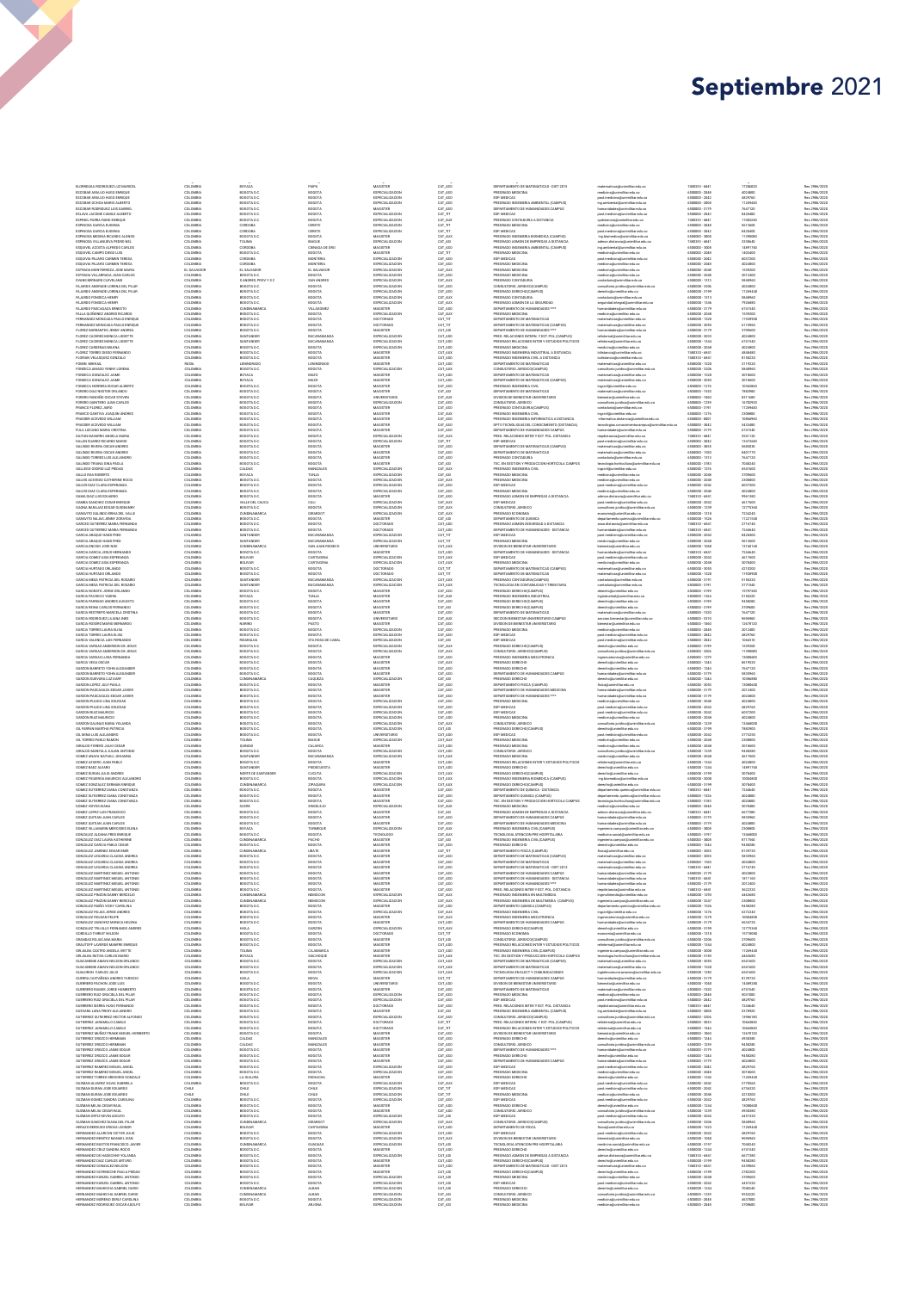## NAMENTA DE CONSUMERANTE DE CONSUMERANT DE CONSUMERANT DE CONSUMERANT DE CONSUMERANT DE CONSUMERANT DE CONSUMER DE CONSUMER DE CONSUMER DE CONSUMER DE CONSUMER DE CONSUMER DE CONSUMER DE CONSUMER DE CONSUMER DE CONSUMER DE , не положе по положе по положе положе по положе по положе по положе по положе по положе по положе по положе по положе по положе по положе по положе по положе по положе по положе по положе по положе по положе по положе по **MERINE CONFIDENTIAL AND A SUBARU AND A SUBARU AND A SUBARU AND A SUBARU AND A SUBARU AND A SUBARU AND A SUBARU AND A SUBARU AND A SUBARU AND A SUBARU AND A SUBARU AND A SUBARU AND A SUBARU AND A SUBARU AND A SUBARU AND A** 24 (and 2000) and 2000 (and 2000) and 2000 (and 2000) and 2000 (and 2000) and 2000 (and 2000) and 2000 (and 2000) and 2000 (and 2000) and 2000 (and 2000) and 2000 (and 2000) and 2000 (and 2000) and 2000 (and 2000) and a and the state of the state of the state of the state of the state of the state of the state of the state of the state of the state of the state of the state of the state of the state of the state of the state of the sta

### Septiembre 2021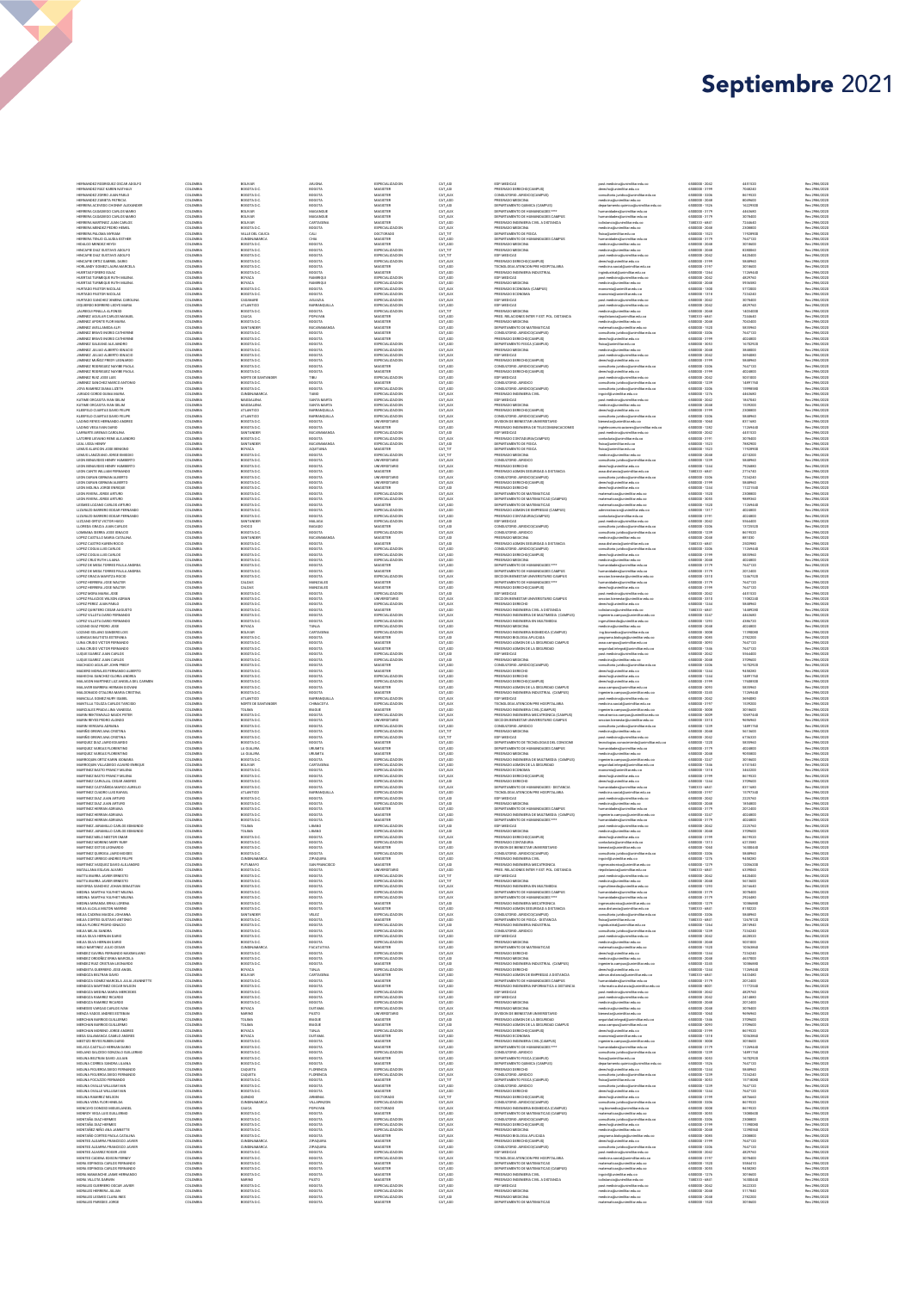# MPARIS THE MANUFACTURE SURFAIN DRIVEN IN the main of the main of the main of the main of the main of the main of the main of the main of the main of the main of the main of the main of the main of the main of the main of WE WAN A THE REAL PROPERTY AND RELEASE THE RELEASE THE RELEASE THE RELEASE THE RELEASE THE RELEASE THE RELEASE THE RELEASE THE RELEASE THE RELEASE THE RELEASE THE RELEASE THE RELEASE THE RELEASE THE RELEASE THE RELEASE THE REGISTER EN ANNE DE CONSUMER DE CONSUMER DE CONSUMER DE CONSUMER DE CONSUMER DE CONSUMER DE CONSUMER DE CONSUMER DE CONSUMER DE CONSUMER DE CONSUMER DE CONSUMER DE CONSUMER DE CONSUMER DE CONSUMER DE CONSUMER DE CONSUMER D e anterior de la consequence de la consequence de la consequence de la consequence de la consequence de la consequence de la consequence de la consequence de la consequence de la consequence de la consequence de la conseq STRAIN AN ENDERED WAS the control of the control of the control of the control of the control of the control of the control of the control of the control of the control of the control of the control of the control of the

### Septiembre 2021

Res 2086/2021<br>Res 2086/2021<br>Res 2086/2021<br>Res 2086/2021<br>Res 2086/2021<br>Res 2086/2021<br>Res 2086/2021<br>Res 2086/2021<br>Res 2086/2021<br>Res 2086/2021<br>Res 2086/2021<br>Res 2086/2021<br>Res 2086/2021<br>Res 2086/2021<br>Res 2086/2021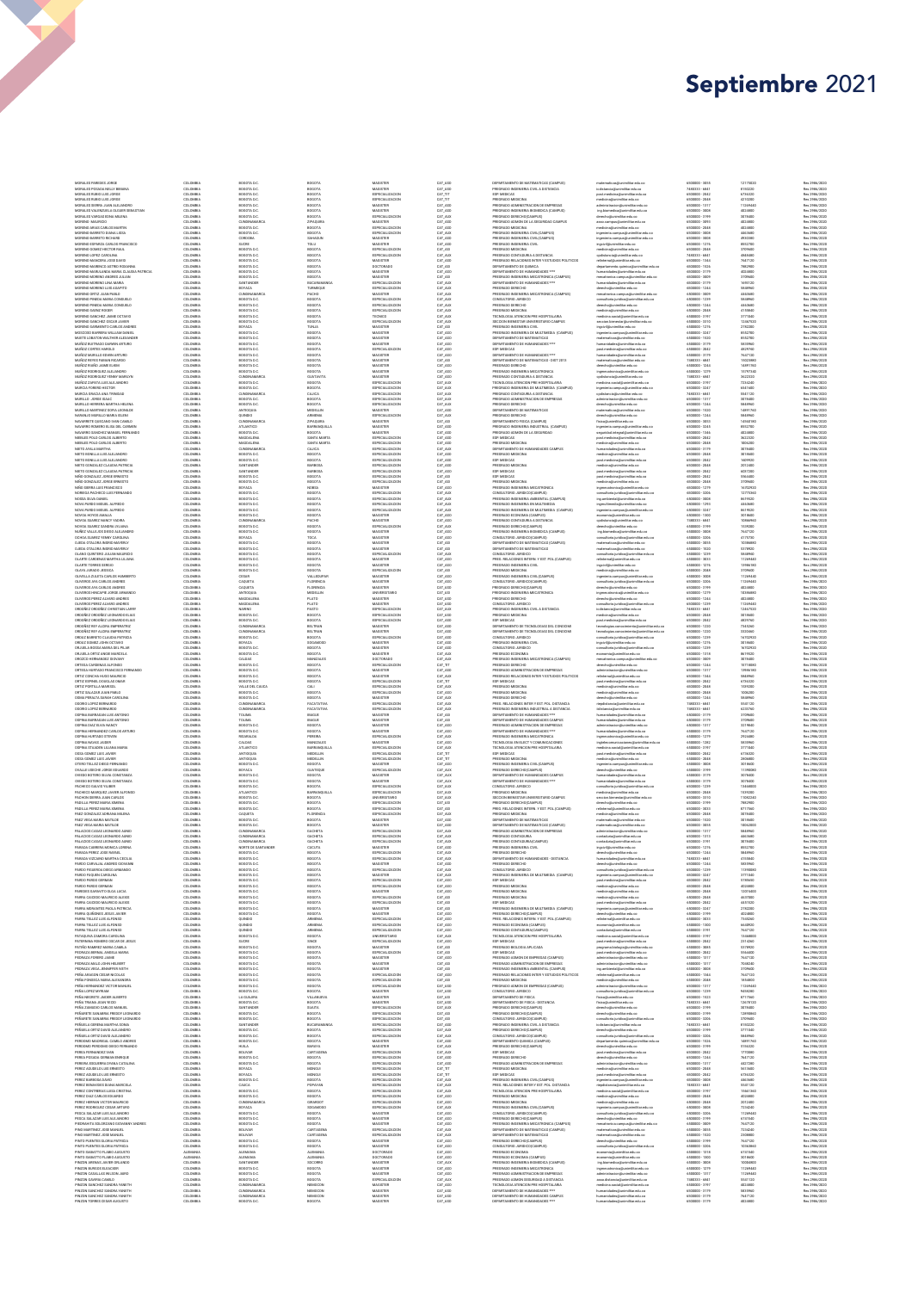| PIÑEROS BARRETO OSCAR ORLANDO                                                                           | COLOMBIA                         | BOGOTA D.C                                 | BOGOTA                            | ESPECIALIZACION                                | CAT_AUX                       | PREGRADO CONTADURIA(CAMPUS)                                                                                   | conteduria@unimilitar.edu.co                                                                        | 6500000 - 3191                   | 11390080                        | Res 2086/2020                     |
|---------------------------------------------------------------------------------------------------------|----------------------------------|--------------------------------------------|-----------------------------------|------------------------------------------------|-------------------------------|---------------------------------------------------------------------------------------------------------------|-----------------------------------------------------------------------------------------------------|----------------------------------|---------------------------------|-----------------------------------|
| PIÑEROS CASTRO FANN                                                                                     | COLOMBIA                         | BOGOTA D.C                                 | BOGOTA                            | ESPECIALIZACIO                                 | CAT_ASO                       | PREGRADO MEDICINA                                                                                             | edcina@unimilitar.edu.co                                                                            | 6500000 - 2048                   | 4024800                         | Res 2086/2020                     |
| PIÑEROS RIVERA BEATRIZ AURORA<br>PLATA GOMEZ GUILLERMO                                                  | COLOMBIA<br><b>COLOMBIA</b>      | BOGOTA D.C<br>BOGOTA D.C                   | BOGOTA<br>BOGOTA                  | MAGISTER<br>ESPECIALIZACION                    | CAT_ASO<br>CAT TIT            | PREGRADO INGENIERIA DE MULTIMEDIA (CAMPUS)<br>PRECRADO MEDICINA                                               | ingenieria.campus@unimilitar.edu.co<br>edcina@unimilitar.edu.co                                     | 6500000 - 3247<br>6500000 - 2048 | 13986180<br>8420400             | Res 2086/2020<br>Res 2086/2020    |
| PLAZAS ROJAS LADY JOHANN                                                                                | COLOMBU                          | BOGOTA D.C                                 | BOGOTA                            | MAGISTER                                       | CAT_ASO                       | DEPARTAMENTO DE MATEMATICAS - DIST 2013                                                                       | natematicas@unimilitar.edu.co                                                                       | 7480333 - 6841                   | 4527000                         | Res 2086/2020                     |
| PLAZAS ROJAS LADY JOHANNA<br>PLAZAS VEGA RAFAEL ARTURO                                                  | <b>COLOMBIA</b><br>COLOMBU       | BOGOTA D.C<br>BOGOTA D.C                   | BOGOTA<br>BOGOTA                  | MAGISTER<br>MAGISTER                           | CAT ASO<br>CAT_ASO            | DEPARTAMENTO DE MATEMATICAS<br>PREGRADO CONTADURIA A DISTANCIA                                                | matematicas@unimilitar.edu.co<br>cpdistancia@unimilitar.edu.co                                      | 6500000 - 1520<br>7480333 - 6841 | 4930380<br>7244640              | Res 2086/2020<br>Res 2086/2020    |
| POLANCO, IMPNEZ GILLI FRMO FRNESTO                                                                      | COLOMBIA                         | BOGOTA D.C                                 | BOGOTA                            | <b>MAGISTER</b>                                | CAT_ASO                       | PREGRADO DERECHO(CAMPUS)                                                                                      | derecho@unimilitar.edu.co                                                                           | 6500000 - 3199                   | 6741540                         | Res 2086/2020                     |
| ORRAS FLORIAN JAIME EDUARDI<br>PORRAS FLORIAN JAIME EDUARDO                                             | COLOMBU<br>COLOMBIA              | OYACA<br>BOYACA                            | CHIQUINQUIR<br>CHIQUINQUIRA       | ESPECIALIZACION<br>ESPECIALIZACION             | CAT_AUX<br>CAT_AUX            | CONSULTORIO JURIDICO(CAMPUS)<br>PREGRADO DERECHO(CAMPUS)                                                      | oraultorio juridico@unimilitar.edu.c<br>derecho@unimilitar.edu.co                                   | 6500000 - 3206<br>6500000 - 3199 | 4463680<br>9312160              | Res 2086/2020<br>Res 2986/2020    |
| PORRAS SUAREZ CARLOS ALBERTO                                                                            | COLOMBU                          | SANTANDER                                  | <b>BARBOSA</b>                    | ESPECIALIZACION                                | CAT_AUX                       | PREGRADO INGENIERIA CIVIL                                                                                     | ngcivi@unimilitar.edu.co                                                                            | 6500000 - 1276                   | 10697440                        | Res 2986/2020                     |
| POSSO AREVALO ORLANDO GERMAN<br>PRADA MUÑOZ RICARDO ESTEBAN                                             | COLOMBIA<br>COLOMBIA             | BOGOTA D.C<br>BOGOTA D.C                   | BOGOTA<br>BOGOTA                  | MAGISTER<br>ESPECIALIZACION                    | CAT_ASO<br>CAT AUX            | PREGRADO INGENIERIA CIVIL A DISTANCIA<br>TEC. EN GESTION Y PRODUCCION HORTICOLA CAMPUS                        | icdistancia@unimilitar.edu.co<br>tecnologia horticultura@unimilitar.edu.co                          | 7480333 - 6841<br>6500000 - 3183 | 17206020<br>3078400             | Res 2986/2020<br>Res 2986/2020    |
| PRADA TOVAR MIGUEL                                                                                      | COLOMBU                          | BOGOTA D.C                                 | BOGOTA                            | ESPECIALIZACIO                                 | CAT_AUX                       | PREGRADO MEDICINA                                                                                             | nedicina@unimilitar.edu.co                                                                          | 6500000 - 2048                   | 3078400                         | Res 2986/2020                     |
| PRADA TOVAR MIGUEL                                                                                      | COLOMBIA                         | BOGOTA D.C.                                | BOGOTA                            | ESPECIALIZACION                                | CAT_AUX                       | <b>ESP. MEDICAS</b>                                                                                           | post.medicina@unimilitar.edu.co                                                                     | 6500000 - 2042                   | 1847040                         | Res 2986/2020                     |
| PRIETO CARRILLO JOHN ALEXANDER<br>PRIETO FORERO ANDRES CAMILO                                           | COLOMBU<br>COLOMBIA              | CUNDINAMARO<br>BOGOTA D.C.                 | FACATATIVA<br>BOGOTA              | MAGISTER<br><b>UNIVERSITARIO</b>               | CAT_ASO<br>CAT ASI            | PREGRADO INGENIERIA INDUSTRIAL A DISTANCIA<br>PREGRADO MEDICINA                                               | idistancia@unimiltar.edu.co<br>medicina@unimilitar.edu.co                                           | 7480333 - 6841<br>6500000 - 2048 | 5433480<br>7419200              | Res 2986/2020<br>Res 2986/2020    |
| PRIETO MORENO ARLES                                                                                     | COLOMBU                          | TOLIMA                                     | CHAPARRA                          | ESPECIALIZACION                                | CAT_AUX                       | PREGRADO ADMON DE LA SEGURIDAD                                                                                | eguridad.integral@unimilitar.edu.r                                                                  | 6500000 - 1346                   | 4463680                         | Res 2986/202                      |
| PRIETO MORENO JHOANNA CATERINE<br>PRIETO SALAS MANUEL ASDRUBAL                                          | COLOMBIA<br>COLOMBIA             | BOGOTA D.C<br>BOGOTA D.C                   | BOGOTA<br>BOGOTA                  | <b>MAGISTER</b><br>MAGISTER                    | CAT_ASI<br>CAT_ASI            | PREGRADO DERECHO(CAMPUS)<br>PREGRADO DERECHO                                                                  | derecho@unimilitar.edu.co<br>derecho@unimiltar.edu.co                                               | 6500000 - 3199<br>6500000 - 1244 | 3709600<br>14560180             | Res 2986/2020<br>Res 2986/2020    |
| PRIETO SERRANO RAMIRO LISANDRO                                                                          | COLOMBIA                         | BOYACA                                     | MONGUA                            | ESPECIALIZACION                                | CAT_ASO                       | PREGRADO INGENIERIA CIVIL (CAMPUS)                                                                            | ingenieria.campus@unimilitar.edu.co                                                                 | 6500000 - 3008                   | 3018600                         | Res 2986/2020                     |
| PRIETO SERRANO RAMIRO LISANDRO<br>PRIMICIERO JAMAICA NURY MARCELA                                       | COLOMBIA<br>COLOMBU              | BOYACA<br>BOGOTA D.C                       | MONGUA<br>BOGOTA                  | ESPECIALIZACION<br>MAGISTER                    | CAT_ASO<br>CAT_ASO            | PREGRADO INGENIERIA CIVIL<br>PREGRADO ADMON DE LA SEGURIDAD                                                   | civilizarimilitar.edu.co<br>seguridad.integral@unimilitar.edu.co                                    | 6500000 - 1276<br>6500000 - 1346 | 11269440<br>10363860            | Res 2986/2020<br>Res 2986/2020    |
| PRIMICIERO JAMAICA NURY MARCELA                                                                         | COLOMBIA                         | BOGOTA D.C                                 | BOGOTA                            | MAGISTER                                       | CAT ASO                       | PREGRADO ADMINISTRACIÓN DE EMPRESAS                                                                           | administracion@unimilitar.edu.co                                                                    | 6500000 - 1317                   | 4024800                         | Res 2986/2020                     |
| PRYOR MORENO MAURICIO                                                                                   | COLOMBU                          | BOGOTA D.C                                 | BOGOT/                            | MAGISTER                                       | CAT_ASI                       | PREGRADO RELACIONES INTER Y ESTUDIOS POLITICOS                                                                | relinternal@unimilitar.edu.co<br>derecho@unimilitar.edu.co                                          | 6500000 - 1344                   | 7882900                         | Res 2986/2020                     |
| PRYOR MORENO MAURICIO<br>PUELLO GARCIA JOSE LUIS                                                        | COLOMBIA<br>COLOMBIA             | BOGOTA D.C<br>BOGOTA D.C                   | BOGOTA<br>BOGOTA                  | MAGISTER<br>MAGISTER                           | CAT_ASI<br>CAT_ASO            | PREGRADO DERECHO<br>DEPARTAMENTO DE MATEMATICAS - DIST 2013                                                   | matematicas@unimilitar.edu.co                                                                       | 6500000 - 1244<br>7480333 - 6841 | 3709600<br>10565100             | Res 2986/2020<br>Res 2986/2020    |
| PUELLO GARCIA JOSE LUIS                                                                                 | COLOMBIA                         | BOGOTA D.C                                 | <b>BOGOTA</b>                     | MAGISTER                                       | CAT_ASO                       | DEPARTAMENTO DE MATEMATICAS (CAMPUS)                                                                          | matematicas@unimilitar.edu.co                                                                       | 6500000 - 3055                   | 6741540                         | Res 2986/2020                     |
| PUENTES PARDO LEIDY JULIETH<br>PUERTO ACOSTA JORGE ANDRES                                               | COLOMBU<br>COLOMBIA              | BOGOTA D.C<br>BOGOTA D.C                   | BOGOTA<br><b>BOGOTA</b>           | <b>ESPECIALIZACION</b><br>DOCTORADO            | CAT_AUX<br>CAT_ASI            | SECCION BIENESTAR UNIVERSITARIO CAMPUS<br>PREGRADO INGENIERIA MECATRONICA                                     | seccion.bienestar@unimilitar.edu.c<br>ingmecatronica@unimilitar.edu.co                              | 6500000 - 3310<br>6500000 - 1279 | 12467520<br>11870720            | Res 2986/2020<br>Res 2986/2020    |
| PULGARIN MONTOYA DIEGO ALEJANDRO                                                                        | <b>COLOMBIA</b>                  | <b>ANTIQQUIA</b>                           | CARAMANTA                         | MAGISTER                                       | CAT ASO                       | PREGRADO INGENIERIA CIVIL A DISTANCIA                                                                         | edistancia (tunimilitar.edu.co                                                                      | 7480333 - 6841                   | 17206020                        | Res 2986/2020                     |
| PULIDO RAMIREZ MARIA DEL PILAR<br>PULIDO BEVES ALVARO FRAESTO                                           | COLOMBU<br><b>COLOMBIA</b>       | BOGOTA D.C<br>BOGOTA D.C                   | BOGOTA<br><b>BOGOTA</b>           | MAGISTER<br>ESPECIALIZACION                    | CAT_ASI<br>CAT ASO            | PREGRADO INGENIERIA INDUSTRIAL A DISTANCIA<br>PREGRADO DERECHO(CAMPUS)                                        | idistancia@unimilitar.edu.co<br>derecho@unimilitar.edu.co                                           | 7480333 - 6841<br>6500000 - 3199 | 10015920<br>6741540             | Res 2986/2020<br>Res 2986/2020    |
| PULIDO REYES ALVARO ERNESTO                                                                             | COLOMBU                          | BOGOTA D.C.                                | BOGOTA                            | ESPECIALIZACION                                | CAT_ASO                       | DIVISION DE BIENESTAR UNIVERSITARIO                                                                           | bienestarjäunimilitar.edu.co                                                                        | 6500000 - 1060                   |                                 | Res 2986/2020                     |
| QUICENO FRANCO GLORIA INES                                                                              | COLOMBIA                         | CALDAS<br>BOGOTA D.C                       | ANSERMA<br>BOGOTA                 | MAGISTER<br><b>ESPECIALIZACIO</b>              | CAT_ASO                       | CONSULTORIO JURIDICO(CAMPUS)                                                                                  | consultorio juridico@unimilitar.edu.co                                                              | 6500000 - 3206                   | 10866960<br>7647120             | Res 2986/2020                     |
| QUIJANO NIETO BERNARDO ALFONS<br>QUINTERO BELTRAN OSCAR ANDRES                                          | COLOMBU<br>COLOMBIA              | BOGOTA D.C                                 | BOGOTA                            | ESPECIALIZACION                                | CAT_ASO<br>CAT_ASI            | ESP. MEDICAS<br>ESP. MEDICAS                                                                                  | post medicina@unimilitar.edu.co<br>post medicina@unimilitar.edu.co                                  | 6500000-2042<br>6500000 - 2042   | 2414880<br>2225760              | Res 2986/2021<br>Res 2086/2020    |
| QUINTERO CASTELLANOS ANA ELIZABETH                                                                      | COLOMBU                          | BOYACA                                     | TUNJA                             | MAGISTER                                       | CAT_ASO                       | PREGRADO DERECHO(CAMPUS)                                                                                      | derecho@unimilitar.edu.co                                                                           | 6500000 - 3199                   | 9458280                         | Res 2086/2020                     |
| QUINTERO CHAPARRO SANDRA ROCIO<br>OUINTERO ESCOBAR MARIA CAROLINA                                       | COLOMBIA<br><b>COLOMBIA</b>      | SANTANDER<br>BOGOTA D.C                    | BUCARAMANGA<br><b>BOGOTA</b>      | ESPECIALIZACION<br>DOCTORADO                   | CAT_ASO<br>CAT TIT            | PREGRADO DERECHO(CAMPUS)<br>DEPARTAMENTO DE MATEMATICAS (CAMPUS)                                              | derecho@unimilitar.edu.co<br>matematicas@unimilitar.edu.co                                          | 6500000 - 3199<br>6500000 - 3055 | 4024800<br>8139720              | Res 2086/2020<br>Res 2086/2020    |
| QUINTERO ESCOBAR MARIA CAROLINA                                                                         | COLOMBIA                         | BOGOTA D.C                                 | BOGOTA                            | DOCTORADO                                      | $car\_TT$                     | DEPARTAMENTO DE MATEMATICAS                                                                                   | satematicas@unimilitar.edu.co                                                                       | 6500000 - 1520                   | 4210200                         | Res 2086/2020                     |
| QUINTERO MORA JOSE ANTONIO<br>QUINTERO MORA JOSE ANTONIO                                                | <b>COLOMBIA</b><br>COLOMBU       | BOGOTA D.C<br>BOGOTA D.C                   | <b>BOGOTA</b><br>BOGOTA           | ESPECIALIZACION<br>ESPECIALIZACION             | CAT AUX<br>CAT_AUX            | PREGRADO INGENIERIA MECATRONICA<br>PREGRADO INGENIERIA INDUSTRIAL                                             | ingmecatronica@unimilitar.edu.co<br>ingindustrial@unimilitar.edu.co                                 | 6500000 - 1279<br>6500000 - 1264 | 4463680<br>2385760              | Res 2086/2020<br>Res 2086/2020    |
| QUINTERO QUIROZ YAWARNIY MAHINDL                                                                        | <b>COLOMBIA</b>                  | CESAR                                      | VALLEDUPAR                        | ESPECIALIZACION                                | CAT_AUX                       | CONSULTORIO JURIDICO                                                                                          | roultorio juridico@unimilitar.edu.co                                                                | 6500000 - 1239                   | 10697440                        | Res 2086/2020                     |
| QUINTERO RODRIGUEZ MARIELA                                                                              | COLOMBU                          | 30GOTA D.C.                                |                                   |                                                | CAT_ASO                       | DEPARTAMENTO DE HUMANIDADES CAMPUS                                                                            | manidades@unimilitar.edu.co                                                                         | 6500000 - 3179                   | 7647120                         | Res 2086/2020                     |
| QUIROGA CUBILLOS JOHN ALEXANDER<br>QUIROGA MATAMOROS WILLIAM                                            | COLOMBIA<br>COLOMBIA             | BOGOTA D.C<br>BOYACA                       | BOGOTA<br>SAMACA                  | MAGISTER<br>ESPECIALIZACION                    | CAT_ASO<br>CAT_ASI            | CONSULTORIO JURIDICO<br>ESP. MEDICAS                                                                          | consultorio juridico@unimilitar.edu.co<br>tost medicina@unimilitar.edu.co                           | 6500000 - 1239<br>6500000 - 2042 | 0458280<br>556400               | Res 2086/2020<br>Res 2986/2020    |
| QUIROGA MATAMOROS WILLIAM                                                                               | COLOMBIA                         | BOYACA                                     | SAMACA                            | ESPECIALIZACION                                | CAT_ASI                       | PREGRADO MEDICINA                                                                                             | medicina@unimilitar.edu.co                                                                          | 6500000 - 2048                   | 3709600                         | Res 2986/2020                     |
| RADA ESCOBAR ROBIN ALONSO<br>RADA ESCOBAR ROBIN ALONSO                                                  | COLOMBIA<br>COLOMBU              | <b>ATLANTICO</b><br>ATLANTICO              | BARANOA<br>BARANOA                | ESPECIALIZACION<br>ESPECIALIZACION             | CAT ASO<br>CAT_ASO            | <b>ESP. MEDICAS</b><br>PREGRADO MEDICINA                                                                      | post medicina@unimilitar.edu.co<br>medicina@unimilitar.edu.co                                       | 6500000 - 2042<br>6500000 - 2048 | 6037200<br>5031000              | Res 2986/2020<br>Res 2986/2020    |
| RAMIREZ ARENAS ODUBER ALEXIS                                                                            | COLOMBIA                         | BOGOTA D.C                                 | BOGOTA                            | DOCTORADO                                      | CAT ASO                       | CONSULTORIO JURIDICO                                                                                          | consultorio juridico@unimilitar.edu.co                                                              | 6500000 - 1239                   | 13080600                        | Res 2986/2020                     |
| RAMIREZ ARTUNDUAGA JAIME<br>RAMIREZ BARRAGAN LUIS EDUARDO                                               | COLOMBU<br>COLOMBIA              | HULA<br>BOGOTA D.C                         | GARZON<br>BOGOTA                  | MAGISTER<br>ESPECIALIZACION                    | CAT_ASO<br>CAT ASI            | PREGRADO INGENIERIA MECATRONICA<br>PREGRADO MEDICINA                                                          | ingmecatronica@unimilitar.edu.co<br>nedicina@unimilitar.edu.co                                      | 6500000 - 1279<br>6500000 - 2048 | 11269440<br>3709600             | Res 2986/2020<br>Res 2986/2020    |
| RAMIREZ BARRAGAN LUIS EDUARDO                                                                           | COLOMBU                          | BOGOTA D.C                                 | BOGOTA                            | ESPECIALIZACION                                | CAT_ASI                       | ESP. MEDICAS                                                                                                  | post.medicina@unimilitar.edu.co                                                                     | 6500000 - 2042                   | 4451520                         | Res 2986/202                      |
| RAMIREZ CASTILLO FEDERICO ALFREDO                                                                       | COLOMBIA                         | CALDAS                                     | MANZALES                          | ESPECIALIZACION                                | CAT_AUX                       | TECNOLOGIA ATENCION PRE HOSPITALARIA                                                                          | medicina.social@unimilitar.edu.co                                                                   | 6500000 - 3197                   | 3078400                         | Res 2986/2020                     |
| RAMIREZ CORREDOR AMPARO LEONOF<br>RAMIREZ CORZO CESAR AUGUSTO                                           | COLOMBIA<br>COLOMBIA             | BOGOTA D.C.<br>SANTANDER                   | BOGOTA<br>BUCARAMANGA             | ESPECIALIZACION<br>DOCTORADO                   | CAT_ASO<br>CAT_ASO            | PREGRADO MEDICINA<br>CONSULTORIO JURIDICO                                                                     | medicina@unimilitar.edu.co<br>consultorio juridico@unimilitar.edu.co                                | 6500000 - 2048<br>6500000 - 1239 | 6037200<br>17608500             | Res 2986/2020<br>Res 2986/2020    |
| RAMIREZ JIMENEZ YAMILLE                                                                                 | COLOMBIA                         | BOGOTA D.C                                 | BOGOTA                            | MAGISTER                                       | CAT_ASO                       | DERAFTAMENTO DE MATEMATICAS                                                                                   | natematicas@unimilitar.edu.co                                                                       | 6500000 - 1520                   | 3119220                         | Res 2986/2020                     |
| RAMIREZ JIMENEZ YAMILLE<br>BAMBEZ MENERER, MHIMY ALEXANDRA                                              | COLOMBU<br>COLOMBIA              | BOGOTA D.C<br>BOGOTA D.C                   | BOGOTA<br>BOGOTA                  | MAGISTER<br>MAGISTER                           | CAT_ASO<br>CAT ASO            | DEPARTAMENTO DE MATEMATICAS - DIST 2013<br>PREGRADO DERECHO                                                   | natematicas@unimilitar.edu.co<br>derecho@unimilitar.edu.co                                          | 7480333 - 6841<br>6500000 - 1244 | 11772540<br>5835960             | Res 2986/2020<br>Res 2986/2020    |
| RAMIREZ NARANJO BELSY CRISTINA                                                                          | COLOMBU                          | CALDAS                                     | MANIZALES                         | MAGISTER                                       | CAT_ASO                       | PREGRADO INGENIERIA CIVIL A DISTANCIA                                                                         | icdistancia@unimilitar.edu.co                                                                       | 7480333 - 6841                   | 8904870                         | Res 2986/2020                     |
| <b>BAMON TRILLOS VIRGILIO ALF JANDRO</b>                                                                | COLOMBIA<br>COLOMBU              | BOGOTA D.C<br>CUNDINAMARC                  | <b>BOGOTA</b>                     | ESPECIALIZACION                                | CAT ASO                       | PREGRADO ECONOMIA                                                                                             | economia@unimilitar.edu.co                                                                          | 6500000 - 1318<br>6500000 - 3197 | 5835960                         | Res 2986/2020<br>Res 2986/202     |
| <b>RAMOS JUTINICO SONIA ANDREA</b><br>RAMOS RAMOS GLORIA EDILMA                                         | COLOMBIA                         | NARINO                                     | LA FLORIDA                        | ESPECIALIZACION<br>ESPECIALIZACION             | CAT_AUX<br>CAT_ASI            | TECNOLOGIA ATENCION PRE HOSPITALARIA<br>ESP. MEDICAS                                                          | vdcina social@unimilitar.<br>post medicina@unimilitar.edu.co                                        | 6500000 - 2042                   | 7234240<br>4451520              | Res 2986/2020                     |
| REDONDO VARGAS MONICA ALEXANDR                                                                          | COLOMBU                          | BOGOTA D.C.                                | BOGOTA                            | ESPECIALIZACIO                                 | CAT_AUX                       | CONSULTORIO JURIDICO(CAMPUS)                                                                                  | consultorio juridico@unimilitar.edu.c                                                               | 6500000 - 3206                   | 3771040                         | Res 2986/202                      |
| REDONDO VARGAS MONICA ALEXANDRA<br>RENGIFO LOZANO DIEGO FERNANDO                                        | COLOMBIA<br><b>COLOMBIA</b>      | BOGOTA D.C<br>VALLE DEL CAUCA              | <b>BOGOTA</b><br>CALL             | ESPECIALIZACION<br>MAGISTER                    | CAT_AUX<br>CAT ASO            | PREGRADO DERECHO(CAMPUS)<br>PREGRADO DERECHO                                                                  | derecho@unimilitar.edu.co<br>derecho@unimilitar.edu.co                                              | 6500000 - 3199<br>6500000 - 1244 | 2308800<br>16702920             | Res 2986/2020<br>Res 2986/2020    |
| RESTREPO BENAVIDES MARIANA                                                                              | COLOMBU                          | ANTIOQUU                                   | MEDELLIN                          | MAGISTER                                       | CAT_ASO                       | PREGRADO BIOLOGIA APLICADA                                                                                    | programa biologia(čunimilitar.edu.co                                                                | 6500000 - 3085                   | 16702920                        | Res 2986/2020                     |
| RESTREPO GIRALDO FRANCISCO JAVIER<br>RESTREPO GIRALDO FRANCISCO JAVIER                                  | <b>COLOMBIA</b><br>COLOMBU       | RISARALDA                                  | MARSELLA                          | MAGISTER                                       | CAT ASO                       | DEPARTAMENTO DE HUMANIDADES ****                                                                              | humanidades@unimilitar.edu.co                                                                       | 6500000 - 3179<br>6500000 - 3179 | 4024800                         | Res 2986/2020                     |
| RESTREPO MORA DIANA CRISTINA                                                                            | <b>COLOMBIA</b>                  | RISARALDA<br>BOGOTA D.C                    | MARSELLA<br><b>BOGOTA</b>         | MAGISTER<br>ESPECIALIZACION                    | CAT_ASO                       | DEPARTAMENTO DE HUMANIDADES CAMPUS<br>PREGRADO ADMON DE LA SEGURIDAD CAMPUS                                   | humanidades@unimilitar.edu.co<br>asso campua@unimilitar.edu.co                                      | 6500000-3093                     | 4024800<br>2024480              | Res 2986/2020<br>Res 2986/2020    |
| <b>ESTREPO TOVAR ERIKA PATRICU</b>                                                                      | COLOMBU                          | CAQUETA                                    | LORENCH                           | ESPECIALIZACION                                | CAT_AUX<br>CAT_AUX            | PREGRADO INGENIERIA INDUSTRIAL (CAMPUS                                                                        | ngenieria.campus@unimi                                                                              | 6500000-3245                     | 139008                          | Res 2986/202                      |
| RETIS AMAYA JUAN MANUEL<br>REY CAMPEROS EDGAR MAURICIO                                                  | COLOMBIA<br>COLOMBU              | BOGOTA D.C<br>CUNDINAMARO                  | BOGOTA<br>ZIPAQUIRI               | MAGISTER<br><b>MAGISTER</b>                    | CAT_ASO<br>CAT_ASO            | PREGRADO DERECHO<br>PREGRADO INGENIERIA CIVIL                                                                 | derecho@unimilitar.edu.co<br>ngcivil@unimilitar.edu.co                                              | 6500000 - 1244<br>6500000 - 1276 | 15797340<br>5835960             | Res 2086/2020<br>Res 2086/2020    |
| REY LEON JERMY CATALINA                                                                                 | COLOMBIA                         | BOGOTA D.C.                                | BOGOTA                            | ESPECIALIZACION                                | CAT_AUX                       | PREGRADO DERECHO(CAMPUS)                                                                                      | derecho@unimilitar.edu.co                                                                           | 6500000 - 3199                   | 3078400                         | Res 2086/2020                     |
| REYES GARCIA ERNESTO<br>REYES RIVEROS HECTOR                                                            | <b>COLOMBIA</b><br>COLOMBIA      | HULA<br>BOGOTA D.C                         | NEIVA<br>BOGOTA                   | ESPECIALIZACION<br>MAGISTER                    | CAT AUX<br>CAT_ASO            | SECCION BIENESTAR UNIVERSITARIO CAMPUS<br>PREGRADO INGENIERIA CIVIL                                           | seccion bienestar@unimilitar.edu.co                                                                 | 6500000 - 3310<br>6500000 - 1276 | 9696960<br>17608500             | Res 2086/2020<br>Res 2086/2020    |
| REVES TO FDO RAIL FOLLAROO                                                                              | <b>COLOMBIA</b>                  | SANTANDER                                  | SOCORRO                           | ESPECIALIZACION                                | CAT_AUX                       | ESP. MEDICAS                                                                                                  | ingcivil@unimilitar.edu.co<br>post medicina (čunimi litar edu co                                    | 6500000 - 2042                   | 3694080                         | Res 2086/2020                     |
| REYES TOLEDO RAUL EDUARDO<br>REYES VARGAS JEIMY ALEXANDRA                                               | COLOMBU<br><b>COLOMBIA</b>       | SANTANDER<br>BOYACA                        | SOCORRO<br>TUNJA                  | ESPECIALIZACION<br><b>MAGISTER</b>             | CAT_AUX                       | PREGRADO MEDICINA<br>PREGRADO INGENIERIA CIVIL                                                                | medicina@unimilitar.edu.co                                                                          | 6500000 - 2048<br>6500000 - 1276 | 4617600<br>3018600              | Res 2086/2020<br>Res 2086/2020    |
| RIAÑO DUARTE LUIS ANTONIO                                                                               | COLOMBU                          | BOGOTA D.C                                 | BOGOTA                            | <b>UNIVERSITARIO</b>                           | CAT_ASO<br>CAT_AUX            | PREGRADO ECONOMIA (CAMPUS)                                                                                    | ingcivil@unimilitar.edu.co                                                                          | 6500000 - 130                    | 7772060                         | Res 2086/2020                     |
| RINCON CASTRO MARCELA DEL PILAR                                                                         | COLOMBIA                         | BOGOTA D.C<br>SANTANDER                    | BOGOTA<br>BUCARAMANCA             | <b>UNIVERSITARIO</b><br>MAGISTER               | CAT_ASO                       | PREGRADO RELACIONES INTER Y ESTUDIOS POLITICOS                                                                | relinternal@unimilitar.edu.co                                                                       | 6500000 - 1344                   | 5835960                         | Res 2086/2020                     |
| RINCON DURAN JAIME FRANCISCO<br>RINCON DURAN JAIME FRANCISCO                                            | COLOMBIA<br>COLOMBIA             | SANTANDER                                  | BUCARAMANGA                       | MAGISTER                                       | CAT_ASI<br>CAT_ASI            | ESP. MEDICAS<br>PREGRADO MEDICINA                                                                             | ost.medicina@unimilitar.edu.cr<br>medicina@unimilitar.edu.co                                        | 6500000 - 2042<br>6500000 - 2048 | 4451520<br>3709600              | Res 2086/2020<br>Res 2986/2020    |
| RINCON GONZALEZ CARLOS ENRIQUE                                                                          | COLOMBIA                         | BOGOTA D.C                                 | BOGOTA                            | ESPECIALIZACION                                | CAT AUX                       | DEPARTAMENTO DE TECNOLOGIAS DEL CONOCIM                                                                       |                                                                                                     | 6500000 - 1220                   | 4463680                         | Res 2986/2020                     |
| RINCON GONZALEZ CARLOS ENRIQUE<br>RINCON LA ROTTA LUIS CARLOS                                           | COLOMBIA<br>COLOMBIA             | BOGOTA D.C<br>BOGOTA D.C.                  | BOGOTA<br>BOGOTA                  | ESPECIALIZACION<br>ESPECIALIZACION             | CAT_AUX<br>CAT ASO            | DEPARTAMENTO DE TECNOLOGIAS DEL CONOCIMI<br><b>ESP. MEDICAS</b>                                               | ecnologias conocimiento@unimilitar.edu.co<br>post.medicina@unimilitar.edu.co                        | 6500000 - 1220<br>6500000 - 2042 | 8619520<br>6037200              | Res 2986/2020<br>Res 2986/2020    |
| RINCON MORA LUZ MIREYA                                                                                  | COLOMBU                          | CUNDINAMARO                                | <b>SUESCA</b>                     | MAGISTER                                       | CAT_ASO                       | PREGRADO ADMON DE LA SEGURIDAD CAMPUS                                                                         | asso.campus@unimilitar.edu.co                                                                       | 6500000 - 3093                   | 3018600                         | Res 2986/2020                     |
| RINCON SIERRA OSWALDO<br>RINCON SIERRA OSWALDO                                                          | COLOMBIA<br>COLOMBU              | BOGOTA D.C.<br>BOGOTA D.C                  | BOGOTA<br>BOGOTA                  | ESPECIALIZACION<br>ESPECIALIZACION             | CAT TIT<br>cat_TIT            | ESP. MEDICAS<br>REGRADO MEDICINA                                                                              | post.medicina@unimilitar.edu.co<br>edicina@unimilitar.edu.co                                        | 6500000 - 2042<br>6500000 - 2048 | 8420400<br>5613600              | Res 2986/2020<br>Res 2986/202     |
|                                                                                                         | COLOMBIA                         | BOYACA                                     | DUITAMA                           | MAGISTER                                       | CAT_ASO                       |                                                                                                               | ingenieria.campus@unimilitar.edu.co                                                                 | 6500000 - 3008                   | 5835960                         | Res 2986/2020                     |
| RINCON VARGAS JOSE MIGUEL                                                                               |                                  |                                            |                                   |                                                |                               | PREGRADO INGENIERIA CIVIL(CAMPUS)                                                                             |                                                                                                     |                                  |                                 |                                   |
| RINCON VARGAS LINDA CRISTIAN                                                                            | COLOMBU                          | BOGOTA D.C                                 | BOGOTA                            | MAGISTER                                       | CAT_ASO                       | PREG. RELACIONES INTER Y EST. POL. DISTANCIA                                                                  | iepdistancia@unimilitar.edu.co                                                                      | 7480333 - 6841                   | 7244540                         | Res 2986/2020                     |
| RIOS VEGA CARMEN YANETH<br>RIVERA BAYONA JAIRO NICOLAS                                                  | COLOMBIA<br>COLOMBIA             | CESAR<br>BOGOTA D.C.                       | RIO DE ORO<br>BOGOTA              | ESPECIALIZACIO<br>ESPECIALIZACION              | CAT_AUX<br>CAT_AUX            | CONSULTORIO JURIDICO<br>PREGRADO RELACIONES INTER Y ESTUDIOS POLITICOS                                        | consultorio juridico@unimilitar.edu.co<br>vintemal@unimilitar.edu.co                                | 6500000 - 1239<br>6500000 - 1344 | 12775360<br>8619520             | Res 2986/2020<br>Res 2986/2020    |
| RIVERA BOTELLO ELIAS                                                                                    | COLOMBU                          | NORTE DE SANTANDE                          | LOURDES                           | MAGISTER                                       | CAT_ASO                       | DEPARTAMENTO DE HUMANIDADES ***                                                                               | rumanidades@unimilitar.edu.co                                                                       | 6500000 - 3179                   | 5835960                         | Res 2986/2020                     |
| RIVERA LOZANO WILSON                                                                                    | COLOMBIA                         | TOLIMA                                     | SALDANA                           | MAGISTER                                       | CAT ASO                       | DEPARTAMENTO DE MATEMATICAS (CAMPUS)                                                                          | matematicas@unimilitar.edu.co                                                                       | 6500000 - 3055                   | 11873160                        | Res 2986/2020                     |
| RIVERA MEDINA JUAN CAMILO<br>RIVEROS AVILA ANDRES RICARDO                                               | COLOMBU<br>COLOMBIA              | VALLE DEL CAUCA<br>BOGOTA D.C              | CALL<br>BOGOTA                    | MAGISTER<br>MAGISTER                           | CAT_ASI<br>CAT AUX            | PREGRADO INGENIERIA MECATRONICA<br>PREGRADO CONTADURIA                                                        | ingmecatronica@u<br>militar.edu.co<br>conteduria@unimilitar.edu.co                                  | 6500000 - 1279<br>6500000 - 1313 | 3709600<br>4463680              | Res 2986/2020<br>Res 2986/2020    |
| RIVEROS AVILA ANDRÉS RICARDO                                                                            | COLOMBU                          | BOGOTA D.C                                 | BOGOTA                            | MAGISTER                                       | CAT_AUX                       | PREGRADO ECONOMIA                                                                                             | conomia@unimilitar.edu.co                                                                           | 6500000 - 1318                   |                                 | Res 2986/2020                     |
| RIVEROS PRIETO LUIS HERNANDO<br>RIVEROS PRIETO LUIS HERNANDO                                            | COLOMBIA<br>COLOMBU              | BOGOTA D.C<br>BOGOTA D.C                   | <b>BOGOTA</b><br>BOGOTA           | ESPECIALIZACION<br>ESPECIALIZACION             | CAT_ASO<br>CAT_ASO            | PREGRADO ECONOMIA (CAMPUS)<br>PREGRADO CONTADURIA(CAMPUS)                                                     | economia@unimilitar.edu.co<br>contaduria@unimilitar.edu.co                                          | 6500000 - 1300<br>6500000 - 3191 | 4024800<br>7647120              | Res 2986/2020<br>Res 2986/202     |
| ROA VEGA MIGUEL ANGEL                                                                                   | COLOMBIA                         | BOGOTA D.C                                 | BOGOTA                            | MAGISTER                                       | CAT_ASO                       | PREGRADO INGENIERIA CIVIL                                                                                     | ingcivil@unimilitar.edu.co                                                                          | 6500000 - 1276                   | 11269440                        | Res 2986/2020                     |
| RODRIGUEZ BARRAGAN HERNEY<br>RODRIGUEZ CARDENAS EFRAID                                                  | <b>COLOMBIA</b><br>COLOMBU       | BOGOTA D.C<br>BOYACA                       | BOGOTA<br>DUITAMA                 | MAGISTER                                       | CAT ASO                       | DEPARTAMENTO DE FISICA<br>CONSULTORIO JURIDICO(CAMPUS)                                                        | faica@unimilitar.edu.co<br>raultorio juridico@unimilitar.edu.cr                                     | 6500000 - 1523<br>6500000 - 3206 | 7647120<br>9552220              | Res 2986/2020<br>Res 2986/2020    |
| RODRIGUEZ CARDENAS EFRAIN                                                                               | <b>COLOMBIA</b>                  | BOYACA                                     | <b>DUITAMA</b>                    | MAGISTER<br>MAGISTER                           | CAT_ASI<br>CAT ASI            | PREGRADO DERECHO(CAMPUS)                                                                                      | derecho@unimilitar.edu.co                                                                           | 6500000 - 3199                   | 7048240                         | Res 2986/2020                     |
| RODRIGUEZ CARDENAS VICTOR HELMAL<br>RODRIGUEZ CARDENAS VICTOR HELMAN                                    | COLOMBU<br><b>COLOMBIA</b>       | BOYACA<br>BOYACA                           | SAN LUIS DE GACENO                | MAGISTER<br>MAGISTER                           | CAT_ASO                       | DEPARTAMENTO DE MATEMATICAS<br>DERAFTAMENTO DE MATEMATICAS (CAMPUS)                                           | matematicas@unimilitar.edu.co<br>matematicas@unimilitar.edu.co                                      | 6500000 - 1520<br>6500000 - 3055 | 8552700                         | Res 2986/2020<br>Res 2986/2020    |
| RODRIGUEZ CASTRO LEIDY JOHANNA                                                                          | COLOMBU                          | BOGOTA D.C                                 | SAN LUIS DE GACENO<br>BOGOTA      | MAGISTER                                       | CAT_ASO<br>CAT_ASI            | REGRADO INGENIERIA AMBIENTAL (CAMPUS)                                                                         | ing ambiental@unimilitar.edu.co                                                                     | 6500000-3008                     | 7647120<br>3709600              | Res 2986/2021                     |
| RODRIGUEZ FORERO FERNANDO ANCIZAR                                                                       | COLOMBIA                         | BOGOTA D.C                                 | BOGOTA                            | ESPECIALIZACION                                | CAT_ASI                       | PREGRADO MEDICINA                                                                                             | medicina@unimilitar.edu.co                                                                          | 6500000 - 2048                   | 1854800                         | Res 2986/2020                     |
| RODRIGUEZ GARCIA RICARDO ALBERTO<br>RODRIGUEZ GARCIA RICARDO ALBERTO                                    | COLOMBIA<br>COLOMBIA             | BOGOTA D.C<br>BOGOTA D.C                   | BOGOTA<br>BOGOTA                  | ESPECIALIZACION<br>ESPECIALIZACION             | CAT_ASO<br>CAT_ASO            | PREGRADO ECONOMIA<br>PREGRADO CONTADURIA                                                                      | mimilitar.edu.co<br>contaduria@unimilitar.edu.co                                                    | 6500000 - 1318<br>6500000 - 1313 | 4024800<br>7647120              | Res 2086/2020<br>Res 2086/2020    |
|                                                                                                         | COLOMBIA                         |                                            |                                   |                                                |                               |                                                                                                               | matematicas@unimilitar.edu.co                                                                       | 7480333 - 6841                   | 4527000                         | Res 2986/2020                     |
| RODRIGUEZ GIRALDO RONALD GENTIL<br>RODRIGUEZ GIRALDO RONALD GENTIL<br>RODRIGUEZ GUZMAN JOHANNA PATRICIA | COLOMBIA<br><b>COLOMBIA</b>      | TOLIMA<br>TOLIMA<br>BOGOTA D.C.            | MARIQUITA<br><b>BOGOTA</b>        | MAGISTER<br>MAGISTER<br>MAGISTER               | CAT_ASO<br>CAT_ASO<br>CAT_ASI | DEPARTAMENTO DE MATEMATICAS - DIST 2013<br>DEPARTAMENTO DE MATEMATICAS (CAMPUS)<br>CONSULTORO, URIDICOCAMPUS) | matematican@unimilitar.edu.co<br>consultorio iuridico@unimilitar.edu.co                             | 6500000 - 3055<br>6500000 - 3206 | 13080600<br>16229500            | Res 2086/2020<br>Res 2086/2020    |
| RODRIGUEZ HERRERA CATALINA                                                                              | COLOMBU                          | CALDAS                                     | MANIZALES                         | MAGISTER                                       | CAT_ASI                       | TEC. EN GESTION Y PRODUCCION HORTICOLA CAMPUS                                                                 | lecnologia horticultura@unimilitar.edu.co                                                           | 6500000 - 3183                   | 3709600                         | Res 2086/2020                     |
| RODRIGUEZ JIMENEZ JUAN MANUEL SALVADOR<br>CORIGUEZ MAYORGA ANDRES                                       | <b>COLOMBIA</b><br>COLOMBU       | BOGOTA D.C<br>BOGOTA D.C                   | <b>BOGOTA</b><br>BOGOTA           | <b>MAGISTER</b><br>MAGISTER                    | CAT ASO                       | DEPARTAMENTO DE FISICA<br>.<br>REGRADO RELACIONES INTER Y ESTUDIOS POLITICOS                                  | fisica@unimilitar.edu.co                                                                            | 6500000 - 1523<br>6500000 - 1344 | 4024800<br>1024800              | Res 2086/2020                     |
| RODRIGUEZ MAYORGA ANDRES                                                                                | COLOMBIA                         | BOGOTA D.C                                 | <b>BOGOTA</b>                     | MAGISTER                                       | CAT_ASO<br>CAT_ASO            | PREGRADO ADMINISTRACION DE EMPRESAS                                                                           | administracion@unimilitar.edu.co                                                                    | 6500000 - 1317                   | 7647120                         | Res 2086/2020<br>Res 2086/2020    |
| RODRIGUEZ MONTAÑA FERY PATRICIA<br>RODRIGUEZ OTALORA CAMILO FERNANDO                                    | COLOMBIA<br>COLOMBIA             | BOGOTA D.C<br>CUNDINAMARCA                 | BOGOTA<br>ZIPAQUIRA               | ESPECIALIZACIO<br>ESPECIALIZACION              | CAT_TIT<br>CAT_ASO            | DEPARTAMENTO DE FISICA<br>CONSULTORIO JURIDICO(CAMPUS)                                                        | fisica@unimilitar.edu.co<br>consultorio juridico@unimilitar.edu.co                                  | 6500000 - 1523<br>6500000 - 3206 | 22033380<br>6741540             | Res 2986/2020<br>Res 2986/2020    |
|                                                                                                         | COLOMBU                          | CUNDINAMARCA                               | ZIPAQUIRA                         | ESPECIALIZACIO                                 |                               |                                                                                                               |                                                                                                     | 6500000 - 3199                   |                                 | Res 2986/2020                     |
| RODRIGUEZ OTALORA CAMILO FERNANDO<br>RODRIGUEZ PINZON JULIO ALBERTO<br>RODRIGUEZ PINZON JULIO ALBERTO   | COLOMBU<br>COLOMBIA              | TOLIMA<br>TOI IMA                          | <b>IBAGUE</b><br><b>IRACLIF</b>   | MAGISTER<br><b>MACRIFER</b>                    | CAT_ASO<br>CAT_ASO<br>CAT ASO | PREGRADO DERECHO(CAMPUS)<br>PREGRADO ADMON DE LA SEGURIDAD<br>PREGRADO RELACIONES INTER Y ESTUDIOS POLITICOS  | seguridad.integral@unimilitar.edu.co<br>imilitar edu co                                             | 6500000 - 1346<br>6500000 - 1344 | 4024800<br>5835960<br>4024800   | Res 2986/2020<br>Res 2986/2020    |
| RODRIGUEZ PINZON JULIO ALBERTO                                                                          | COLOMBU                          | TOLIMA                                     | <b>IBAGUE</b>                     | MAGISTER                                       | CAT_ASO                       | PREGRADO ADMINISTRACION DE EMPRESAS                                                                           | administracion@unimilitar.edu.cc                                                                    | 6500000 - 1317                   | 7647120                         | Res 2986/2020                     |
| RODRIGUEZ PORRAS EDWIN ANTONIO<br>RODRIGUEZ PUERTO GABRIEL ALFONSO                                      | COLOMBIA<br>COLOMBIA             | BOGOTA D.C<br>BOGOTA D.C                   | BOGOTA<br>BOGOTA                  | ESPECIALIZACION<br>ESPECIALIZACION             | CAT AUX                       | TECNOLOGIA ATENCION PRE HOSPITALARIA<br>PREGRADO INGENIERIA DE MULTIMEDIA (CAMPUS)                            | medicina.social@unimilitar.edu.co                                                                   | 6500000 - 3197<br>6500000 - 3247 | 8619520<br>2308801              | Res 2986/2020<br>Res 2986/202     |
| RODRIGUEZ PUERTO GABRIEL ALFONSO                                                                        | COLOMBIA                         | BOGOTA D.C                                 | <b>BOGOTA</b>                     | ESPECIALIZACION                                | CAT_AUX<br>CAT_AUX            | PREGRADO INGENIERIA EN MULTIMEDIA                                                                             | ngenieria campus@unimilitar.edu.c<br>ingmultimedia@unimilitar.edu.co                                | 6500000 - 1293                   | 4463680                         | Res 2986/2020                     |
| RODRIGUEZ RAMIREZ CARLOS EDUARDO                                                                        | COLOMBIA                         | BOGOTA D.C                                 | BOGOTA                            | ESPECIALIZACIO                                 | CAT_AUX                       | TECNOLOGIA ATENCION PRE HOSPITALARIA                                                                          | nedicina.social@unimilitar.edu.cc                                                                   | 6500000 - 3197                   | 1539200                         | Res 2986/2020                     |
| RODRIGUEZ ROA MARIA<br>RODRIGUEZ RODRIGUEZ ANDREA DEL PILAR                                             | COLOMBIA<br>COLOMBU              | TOLIMA                                     | <b>IBAGUE</b><br>BOGOTA           | ESPECIALIZACION                                | CAT_AUX                       | CONSULTORIO JURIDICO                                                                                          | consultorio juridico@unimilitar.edu.co                                                              | 6500000 - 1239<br>6500000 - 2046 | 8619520                         | Res 2986/2020                     |
| RODRIGUEZ RUEDA OMAR VIRGILIO                                                                           | COLOMBU                          | BOGOTA D.C.<br>BOGOTA D.C.                 | BOGOTA                            | ESPECIALIZACIÓN                                | CAT_ASO<br>CAT_ASO            | PREGRADO MEDICINA<br>DEPARTAMENTO DE MATEMATICAS (CAMPUS)                                                     | edicina@unimilitar.edu.co<br>natematicas@unimilitar.edu.co                                          | 6500000 - 3055                   | 3018600<br>3018600              | Res 2986/2020<br>Res 2986/2020    |
| RODRIGUEZ SABOGAL CARLOS ALBERTO                                                                        | COLOMBIA                         | CUNDINAMARCA                               | <b>GUASCA</b>                     | ESPECIALIZACION                                | CAT AUX                       | <b>ESP. MEDICAS</b>                                                                                           | post.medicina@unimilitar.edu.co                                                                     | 6500000 - 2042                   | 2077920                         | Res 2986/2020                     |
| RODRIGUEZ SABOGAL CARLOS ALBERTO<br>RODRIGUEZ SALGADO EDGAR AUGUSTO                                     | COLOMBU<br>COLOMBIA              | CUNDINAMARCA<br>BOGOTA D.C.                | <b>GUASCA</b><br>BOGOTA           | ESPECIALIZACIO<br>MAGISTER                     | CAT_AUX<br>CAT ASO            | PREGRADO MEDICINA<br>DEPARTAMENTO FISICA (CAMPUS)                                                             | medicina@unimilitar.edu.co<br>faica@unimilitar.edu.co                                               | 6500000 - 2048<br>6500000 - 3053 | 2616640<br>7647120              | Res 2986/2020<br>Res 2986/2020    |
| <b>ODRGUEZ TORRES INGRID ADRIAN</b>                                                                     | COLOMBU                          | TOLIMA                                     | enne                              | ESPECIALIZACION                                | CAT_ASO                       |                                                                                                               | ingenieria campus@unimilitar.edu.co                                                                 | 6500000 - 3008                   | 3018600                         | Res 2986/202                      |
| RODRIGUEZ TORRES MONICA CONSUELO<br>RODRIGUEZ VELASQUEZ JAVIER OSWALDO                                  | COLOMBIA<br>COLOMBU              | BOGOTA D.C<br>BOGOTA D.C                   | BOGOTA<br>BOGOTA                  | MAGISTER<br>UNIVERSITARIO                      | CAT_ASO<br>CAT_AUX            | PREGRADO ADMINISTRACION DE EMPRESAS<br>PREGRADO MEDICINA                                                      | administracion@unimilitar.edu.co<br>edicina@unimilitar.edu.co                                       | 6500000 - 1317<br>6500000 - 2046 | 11269440<br>3078400             | Res 2986/2020<br>Res 2986/2020    |
| RODRIGUEZ VENEGAS IVETH MARIA<br>ROJAS JUAN MANUEL                                                      | COLOMBIA<br>ODI OMRIA            | CUNDINAMARCA                               | <b>ZIPAQUIRA</b>                  | ESPECIALIZACION                                | CAT_AUX                       | CONSULTORIO JURIDICO<br>CONSULTORIO JURIDICO                                                                  | consultorio juridico@unimilitar.edu.co                                                              | 6500000 - 1239<br>6500000 - 1239 | 8619520                         | Res 2986/2020                     |
| ROJAS ARDILA MAGNOLIA                                                                                   | COLOMBU                          | HULA<br>HULA                               | TARQUI<br>NEIVA                   | ESPECIALIZACIÓN                                |                               | <b>TECNOLOGIA ATENCION PRE HOSPITALARIA</b>                                                                   |                                                                                                     | 6500000 - 3197                   | 12775360<br>3078400             | Res 2986/2020<br>Res 2986/2020    |
| ROJAS BONILLA MARCO ANTONIO                                                                             | <b>COLOMBIA</b>                  | CUNDINAMARCA                               | <b>ZIPAQUIRA</b>                  | ESPECIALIZACION                                | CAT_AUX<br>CAT_AUX<br>CAT AUX | TECNOLOGIA EN CONTABILIDAD Y TRIBUTARIA                                                                       | contaduria@unimilitar.edu.co                                                                        | 6500000 - 3191                   | 9312160                         | Res 2986/2020                     |
| ROJAS CAMARGO JORGE ALEJANDRO<br>ROJAS CAMARGO JORGE ALEJANDRO                                          | COLOMBU<br><b>COLOMBIA</b>       | BOYACA<br>BOYACA                           | TUNJA<br>TUNJA                    | <b>ESPECIALIZACIO</b><br>ESPECIALIZACION       | CAT_AUX<br>CAT AUX            | DEPARTAMENTO DE MATEMATICAS<br>DEPARTAMENTO DE MATEMATICAS (CAMPUS)                                           | matematicas@unimilitar.edu.co<br>matematicas@unimilitar.edu.co                                      | 6500000 - 1520<br>6500000 - 3055 | 2616640<br>8157760              | Res 2986/2020<br>Res 2986/2020    |
| OJAS CARABALLO JOSE VICENTI                                                                             | COLOMBU                          | BOGOTA D.C                                 | BOGOTA                            | COCTORADO                                      | CAT_ASO                       | DEPARTAMENTO DE QUIMICA                                                                                       | epartamento quimica@unimilitar.edu.cr                                                               | 6500000 - 1526                   | 1458280                         | les 2086/202                      |
| ROJAS CLAROS ARMANDO<br>ROJAS CLAROS ARMANDO                                                            | COLOMBIA<br><b>COLOMBIA</b>      | HULA<br>HULA                               | SALADOBLANCO<br>SALADOBLANCO      | MAGISTER<br>MAGISTER                           | CAT_ASO                       | DEPARTAMENTO DE HUMANIDADES CAMPUS<br>DEPARTAMENTO DE HUMANIDADES ****                                        | humanidades@unimilitar.edu.co                                                                       | 6500000-3179<br>6500000 - 3179   | 5835960<br>2012400              | Res 2986/2020<br>Res 2086/2020    |
| ROJAS CUERVO ANGELA MARCELA                                                                             | COLOMBIA                         | BOGOTA D.C                                 | BOGOTA                            | MAGISTER                                       | CAT_ASO<br>CAT_ASI            | DEPARTAMENTO FISICA (CAMPUS)                                                                                  | umanidades@unimilitar.edu.co<br>fisica@unimilitar.edu.co                                            | 6500000 - 3053                   | 12890860                        | Res 2086/2020                     |
| RO IAS CAROLA DIANA VANNETH<br>ROJAS MARTINEZ JAZMITH ADRIAN                                            | COLOMBIA<br><b>COLOMBIA</b>      | BOGOTA D.C<br>BOGOTA D.C                   | BOGOTA<br>BOGOTA                  | ESPECIALIZACIO<br>MAGISTER                     |                               | CONSULTORIO JURIDICO(CAMPUS<br>PREGRADO ADMINISTRACION DE EMPRESAS                                            | raultorio juridico@unimilitar.edu.c<br>administracion@unimilitar.edu.co                             | 6500000 - 3206<br>6500000 - 1317 | 10697440<br>4024800             | Res 2086/2020<br>Res 2086/2020    |
| ROJAS MARTINEZ JAZMITH ADRIANA                                                                          | <b>COLOMBIA</b>                  | BOGOTA D.C                                 | <b>BOGOTA</b>                     | MAGISTER                                       | CAT_AUX<br>CAT_ASO<br>CAT ASO | PREGRADO CONTADURIA                                                                                           | contaduria@unimilitar.edu.co                                                                        | 6500000 - 1313                   | 4024800                         | Res 2086/2020                     |
| ROJAS MOLINA NELSON<br>ROJAS PARDO NICOLAS ALEJANDRO                                                    | COLOMBU<br><b>COLOMBIA</b>       | TOLIMA<br>BOGOTA D.C                       | <b>IBAGUE</b><br>BOGOTA           | MAGISTER<br>MAGISTER                           | CAT_ASI<br>CAT ASO            | CONSULTORIO JURIDICO(CAMPUS)<br>PRECRADO ECONOMIA                                                             | consultorio juridico@unimilitar.edu.co<br>economia@unimilitar.edu.co                                | 6500000 - 3206<br>6500000 - 1318 | 15394840<br>8552700             | Res 2086/2020<br>Res 2086/2020    |
| GUAS PARDO NICOLAS ALEJANDRO                                                                            | COLOMBIA                         | BOGOTA D.C                                 | BOGOTA                            | MAGISTER                                       | CAT_ASO                       | PREGRADO ECONOMIA (CAMPUS)                                                                                    | onomia@unimilitar.edu.co                                                                            | 6500000 - 130                    | 6640920                         | Res 2086/202                      |
| ROJAS REALES WILSON MAURO                                                                               | COLOMBIA                         | ATLANTICO                                  | BARRANQUILLA<br><b>BOGOTA</b>     | MAGISTER<br>ESPECIALIZACION                    | CAT_ASO                       | PREGRADO INGENIERIA DE TELECOMUNICACIONES                                                                     | ingtelecomunicaciones@unimilitar.edu.co                                                             | 6500000 - 1282                   | 3018600                         | Res 2086/2020                     |
| ROJAS RODRIGUEZ LUIS CARLOS<br>ROJAS RODRIGUEZ LUIS CARLOS                                              | COLOMBIA<br>COLOMBIA             | BOGOTA D.C<br>BOGOTA D.C                   | BOGOTA                            | ESPECIALIZACION                                | CAT_AUX<br>CAT_AUX            | ESP. MEDICAS<br>PREGRADO MEDICINA                                                                             | ost medicina@unimilitar.edu.co<br>medicina@unimilitar.edu.co                                        | 6500000 - 2042<br>6500000 - 2048 | 3694080<br>10774400             | Res 2086/2020<br>Res 2986/2020    |
| ROJAS ROMERO LUIS ORLANDO                                                                               | COLOMBU                          | BOGOTA D.C                                 |                                   | ESPECIALIZACIO                                 |                               | PREGRADO MEDICINA                                                                                             | nedicina@unimilitar.edu.co                                                                          | 6500000 - 2046                   |                                 | Res 2986/202                      |
| ROJAS ROMERO LUIS ORLANDO<br>ROJAS SARMENTO DIEGO ALFONSO                                               | COLOMBIA<br>COLOMBIA             | BOGOTA D.C<br>BOGOTA D.C                   | BOGOTA<br>BOGOTA<br>BOGOTA        | ESPECIALIZACIO<br><b>MAGISTER</b>              | CAT_ASO<br>CAT_ASO<br>CAT AUX | ESP. MEDICAS<br>PREGRADO INGENIERIA MECATRONICA (CAMPUS)                                                      | post medicina@unimilitar.edu.co<br>mecatronica.campus@unimilitar.edu.co                             | 6500000 - 2042<br>6500000 - 3009 | 4024800<br>4829760<br>10004800  | Res 2986/2020<br>Res 2986/2020    |
| ROJAS TORRES LIZ YISELTH                                                                                | COLOMBU                          | BOGOTA D.C                                 | BOGOTA                            | ESPECIALIZACIO                                 | CAT_AUX                       | PREGRADO INGENIERIA DE MULTIMEDIA (CAMPUS)                                                                    | ingenieria campua@unimilitar.edu.co                                                                 | 6500000 - 3247                   | 2308800                         | Res 2986/2020                     |
| ROLDAN BOLAÑOS JHON SEBASTIAN<br>CMERO OTERO GERMAN                                                     | COLOMBIA<br>COLOMBU              | BOGOTA D.C.<br>NARINO                      | BOGOTA<br>PASTO                   | ESPECIALIZACION<br><b>MAGISTER</b>             | CAT AUX                       | PREGRADO INGENIERIA CIVILICAMPUS)<br>DEPARTAMENTO DE HUMANIDADES ***                                          | parieria campus@unimilitar.edu.co                                                                   | 6500000 - 3008<br>6500000-3179   | 4463680<br>4024800              | Res 2986/2020<br><br>Res 2986/202 |
| ROMERO SANCHEZ MARIA CONSUELO                                                                           | COLOMBIA                         | SANTANDER                                  | BUCARAMANGA                       | DOCTORADO                                      | CAT_ASO<br>CAT_TIT            | ESP. MEDICAS                                                                                                  | unidades@unimilitar.edu.co<br>post medicina@unimilitar.edu.co                                       | 6500000 - 2042                   | 6736320                         | Res 2986/2020                     |
| ROMERO SUAREZ BORIS CRISTHIAN CAMILO<br>ROMO ARTEAGA DIANA CAMILA                                       | COLOMBU<br>COLOMBIA              | CUNDINAMARC<br>BOGOTA D.C.                 | SOACHA<br>BOGOTA                  | MAGISTER<br>ESPECIALIZACION                    | CAT_ASI<br>CAT_AUX            | DEPARTAMENTO FISICA (CAMPUS)<br>PREGRADO MEDICINA                                                             | fisica@unimilitar.edu.co<br>medicina@unimilitar.edu.co                                              | 6500000 - 3053<br>6500000 - 2048 | 1289086<br>3078400              | Res 2986/2020<br>Res 2986/2020    |
| ROMO ARTEAGA DIANA CAMILA                                                                               | COLOMBIA                         | <b>BOGOTA D.C</b>                          |                                   |                                                |                               |                                                                                                               |                                                                                                     | 6500000 - 2042                   |                                 | Res 2986/2020                     |
| ROPERO RUEDA PAOLA ANDREA<br>ROVIRA CABRALES OMAR ULPIANO                                               | COLOMBU<br>COLOMBIA              | SANTANDER<br><b>MAGDALENA</b>              | BOGOTA<br>BUCARAMANGA<br>CIENAGA  | ESPECIALIZACIÓN<br>MAGISTER<br>ESPECIALIZACION | CAT_AUX<br>CAT_ASO<br>CAT AUX | ESP. MEDICAS<br>DEPARTAMENTO DE MATEMATICAS - DIST 2013<br><b>ESP. MEDICAS</b>                                | post medicina@unimilitar.edu.co<br>matematicas@unimilitar.edu.co<br>post medicina@unimilitar.edu.co | 7480333 - 6841<br>6500000 - 2042 | 1847040<br>16300440<br>14776320 | Res 2986/2020<br>Res 2986/2020    |
| RUBI MARTINEZ SAID MOHAMAD ABEL MUEN                                                                    | COLOMBU                          | BOGOTA D.C                                 | BOGOTA                            | ESPECIALIZACIO                                 | CAT_AUX                       | PREGRADO DERECHO                                                                                              | derecho@unimilitar.edu.co                                                                           | 6500000 - 1244                   | 5848160                         | Res 2986/2020                     |
| RUBIANO BARRERO LUCIA ESPERANZA                                                                         | COLOMBIA                         | BOGOTA D.C                                 | <b>BOGOTA</b>                     | MAGISTER                                       | CAT ASO                       | PREGRADO ADMINISTRACIÓN DE EMPRESAS                                                                           | administracion@unimilitar.edu.cc                                                                    | 6500000-1317                     | 4024800                         | Res 2986/2020                     |
| UBIANO MONTAÑA OSCAR GERARD<br>RUBIANO MURCIA MARIA CONSUELO                                            | COLOMBU<br>COLOMBIA              | CUNDINAMARCA<br>BOGOTA D.C                 | <b>ZIPAQUIRA</b><br><b>BOGOTA</b> | MAGISTEI<br>MAGISTER                           | CAT_AUX<br>CAT_AUX            | PREGRADO INGENIERIA BIOMEDICA (CAMPUS)<br>SECCION BIENESTAR UNIVERSITARIO CAMPUS                              | ing biomedica@unimilitar.edu.c<br>seccion.bienestar@unimilitar.edu.co                               | 6500000 - 300<br>6500000 - 3310  | 139008<br>11082240              | Res 2986/2020<br>Res 2986/2020    |
| RUBIO FERNANDEZ DIEGO                                                                                   | COLOMBU                          | BOGOTA D.C                                 | BOGOTA                            | MAGISTER                                       | CAT_ASO                       | PREGRADO INGENIERIA AMBIENTAL (CAMPUS)                                                                        | ing ambiental@unimilitar.edu.co                                                                     | 6500000 - 3008                   | 4024800                         | Res 2986/202                      |
| RUEDA NIESTO RYMEL<br>RUFDA RAMIREZ CRISTIAN CARRIE                                                     | COLOMBIA<br>ODI OMRIA            | BOGOTA D.C<br>CUNDINAMARCA                 | <b>BOGOTA</b><br>CAJICA           | ESPECIALIZACION<br>ESPECIALIZACION             | CAT_ASO                       | PREGRADO DERECHO(CAMPUS)<br>DEPARTAMENTO DE MATEMATICAS (CAMPUS)                                              | derecho@unimilitar.edu.co<br>matematicas@unimilitar.edu.co                                          | 6500000 - 3199<br>6500000 - 3055 | 13986180<br>11269440            | Res 2986/2020<br>Res 2986/2020    |
| RUEDA SANABRIA JORGE DANILO                                                                             | COLOMBU                          | SANTANDER                                  | BUCARAMANGA                       | MAGISTER                                       | CAT_ASO<br>CAT_ASO            | PREGRADO INGENIERIA INFORMATICA A DISTANCIA                                                                   | nformatica.distancia@unimilitar.edu.co                                                              | 6500000 - 8001                   | 8150220                         | Res 2986/2020                     |
| RUIZ ANGULO RICARDO<br>RUZ AVILA HECTOR ANDRES                                                          | <b>COLOMBIA</b><br>COLOMBU       | BOGOTA D.C<br>BOGOTA D.C                   | <b>BOGOTA</b><br>BOGOTA           | MAGISTER<br><b>ESPECIALIZACIO</b>              | CAT ASO<br>CAT_AUX            | DIVISION DE BIENESTAR UNIVERSITARIO<br>PREGRADO MEDICINA                                                      | bienestarjäunimilitar.edu.co                                                                        | 6500000 - 1060                   | 16300440<br>3924960             | Res 2986/2020<br>Res 2986/2020    |
| RUIZ HIDALGO IVAN DARIO                                                                                 | <b>COLOMBIA</b>                  | CORRAN                                     | PASTO                             | MAGISTER                                       | CAT AUX                       | PREGRADO INGENIERIA MECATRONICA                                                                               | medicina@unimilitar.edu.co<br>ingmecatronica@unimilitar.edu.cc                                      | 6500000 - 2048<br>6500000 - 1279 | 7234240                         | Res 2986/2020                     |
| RUIZ MARIN WILLIS<br>RUIZ MARIN WILLIS                                                                  | COLOMBU<br>COLOMBIA              | ATLANTICO<br>ATLANTICO                     | BARRANQUILLA<br>BARRANQUILLA      | MAGISTER<br>MAGISTER                           | CAT_ASO<br>CAT_ASO            | PREGRADO ECONOMIA (CAMPUS)<br>PREGRADO CONTADURIA(CAMPUS)                                                     | conomia@unimilitar.edu.co<br>contaduria@unimilitar.edu.co                                           | 6500000-130<br>6500000-3191      | 6741540<br>4024800              | Res 2986/202<br>Res 2986/2020     |
| RUIZ MARIN WILLIS                                                                                       | <b>COLOMBIA</b>                  | ATLANTICO                                  | BARRANQUILLA                      | MAGISTER                                       | CAT_ASO                       | PREGRADO ADMON DE EMPRESAS (CAMPUS                                                                            | administracion@unimilitar.edu.co                                                                    | 6500000 - 1317                   | 7647120                         | Res 2086/2020                     |
| RUIZ QUIROGA LUIS AUGUSTO<br>RULZ ROBLES LUIS ALBERTO<br>RULZ ROBLES LUIS ALBERTO                       | COLOMBIA<br>COLOMBIA<br>COLOMBIA | CUNDINAMARCA<br>BOGOTA D.C.<br>BOGOTA D.C. | EL PENON<br>BOGOTA<br>BOGOTA      | ESPECIALIZACION<br>ESPECIALIZACIÓN             | CAT_AUX<br>CAT_ASI<br>CAT_ASI | PREGRADO DERECHO<br>ESP. MEDICAS<br>PREGRADO MEDICINA                                                         | derecho@unimilitar.edu.co<br>post.medicina@unimilitar.edu.co                                        | 6500000 - 1244<br>6500000 - 2042 | 3078400<br>5564400              | Res 2086/2020<br>Res 2086/2020    |

 $\blacksquare$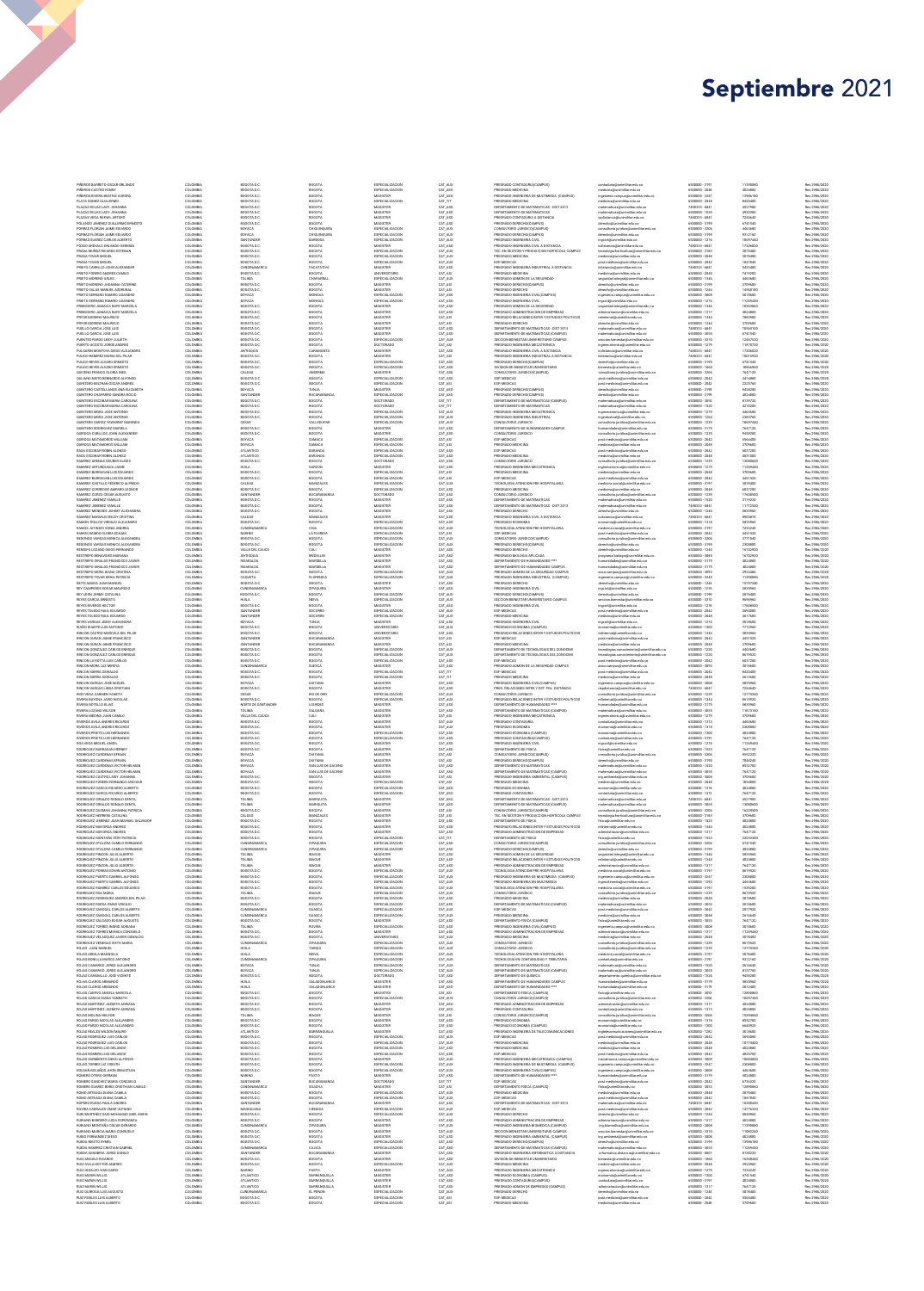| MEZ ROOMGUY DIANA ALF MADIN<br>RUIZ RODRIGUEZ URIEL ANDRES                             | COLOMBIA<br>COLOMBIA  | BOGOTA D.C<br>BOGOTA D.C                  | BOGOTA<br>BOGOTA                  | <b>ESPECIALIZACION</b><br>ESPECIALIZACION        | CAT_AUX<br>CAT ASO            | <b>ESP. MEDICAS</b><br><b>ESP. MEDICAS</b>                                            | post medicina@unimator.edu.co<br>post medicina@unimilitar.edu.c                      | 6500000-204<br>6500000 - 2042                      | 36/24030<br>2414880  | Res 2986/2021<br>Res 2986/2021 |
|----------------------------------------------------------------------------------------|-----------------------|-------------------------------------------|-----------------------------------|--------------------------------------------------|-------------------------------|---------------------------------------------------------------------------------------|--------------------------------------------------------------------------------------|----------------------------------------------------|----------------------|--------------------------------|
| RUIZ RODRIGUEZ URIEL ANDRES                                                            | COLOMBIA              | BOGOTA D.C                                | BOGOTA                            | ESPECIALIZACION                                  | CAT_ASO                       | PRECRADO MEDICINA                                                                     | medicina@unimilitar.edu.co                                                           | 6500000 - 2048                                     | 6037200              | Res 2986/2021                  |
| SAAVEDRA RAMIREZ LUIS EDUARDO<br>SAAVEDRA ROA JOSE EDUARDO                             | COLOMBIA<br>COLOMBIA  | BOGOTA D.C<br>BOGOTA D.C                  | BOGOTA<br>BOGOTA                  | MAGISTER<br>MAGISTER                             | CAT ASI<br>CAT_ASO            | PRECRADO RELACIONES INTER Y ESTUDIOS POLITICOS<br>PRECRADO DERECHO                    | relintemal@unimilitar.edu.co<br>derecho@unimilitar.edu.co                            | 6500000-1344<br>6500000 - 1244                     | 7048240<br>7647120   | Res 2986/2021<br>les 2986/2021 |
| SAENZ BOJACA JOHANNA CAROLINA                                                          | COLOMBIA              | BOGOTA D.C                                | BOGOTA                            | MAGISTER                                         | CAT_ASO                       | PREG. RELACIONES INTER Y EST. POL. DISTANCIA                                          | riepdistancia@unimilitar.edu.co                                                      | 7480333 - 6841                                     | 7244640              | Res 2986/2021                  |
| SALAMANCA GALINDO JOSÉ ALFREDO<br>SALAMANCA RODRIGUEZ LUIS EDUARDO                     | COLOMBIA<br>COLOMBIA  | BOGOTA D.C<br>BOGOTA D.C                  | BOGOTA<br>BOGOTA                  | ESPECIALIZACION<br>MAGISTER                      | CAT_AUX<br>CAT_ASO            | SECCION BIENESTAR UNIVERSITARIO CAMPUS<br>PRECRADO DERECHO(CAMPUS)                    | seccion.bienestar@unimilitar.edu.<br>derecho (cunimilitar.edu.co                     | 6500000 - 3310<br>6500000 - 3199                   | 1246752<br>4024800   | Res 2986/2021<br>Res 2986/2021 |
| SALAZAR ARRIETA AZUCENA DEL PILAR                                                      | COLOMBIA              | CAQUETA                                   | SAN VICENTE DEL CAGL              | MAGISTER                                         | CAT_ASO                       | PREGRADO INGENIERIA CIVIL                                                             | ingcivil@unimilitar.edu.co                                                           | 6500000 - 1276                                     | 3018600              | Res 2986/2021                  |
| SALAZAR HERNANDEZ MARTHA LILIANA<br>SALAZAR MORENO MOISES                              | COLOMBIA<br>COLOMBIA  | CAQUETA<br>SANTANDER                      | <b>FLORENCIA</b><br>SAN JOACUIN   | <b>ESPECIALIZACION</b><br>MAGISTER               | CAT_ASO<br>CAT ASO            | ESP. MEDICAS<br>SECCION BIENESTAR UNIVERSITARIO CAMPUS                                | post medicina@unimilitar.edu.co<br>seccion.bienestan@unimilitar.edu.c                | 6500000 - 2042<br>6500000 - 3310                   | 2414880<br>12678120  | Res 2986/2021<br>Res 2986/2021 |
| SALAZAR SUAREZ FRANCIA LEONORI                                                         | COLOMBIA              | CALDAS                                    | MANIZALES                         | MAGISTER                                         | CAT_ASO                       | PREGRADO INGENIERIA INDUSTRIAL A DISTANCIA                                            | idistancia@unimilitar.edu.co                                                         | 7480333 - 6841                                     | 2716740              | Res 2986/2021                  |
| SALAZAR SUAREZ FRANCIA LEONORA                                                         | COLOMBIA              | CALDAS                                    | MANIZALES                         | MAGISTER                                         | CAT ASO                       | DEPARTAMENTO DE FISICA - DISTANCIA                                                    | fisica@unimilitar.edu.co                                                             | 7480333 - 6841                                     | 13583700             | Res 2986/2021                  |
| SALCEDO TORRES CLAUDIA PATRICIA DEL PILAR<br>SALCEDO TORRES CLAUDIA PATRICIA DEL PILAR | COLOMBIA<br>COLOMBIA  | META<br>META                              | VILLAVICENCIO<br>VILLAVICENCIO    | MAGISTER<br>MAGISTER                             | CAT_ASO<br>CAT_ASO            | CONSULTORIO JURIDICO(CAMPUS)<br>PRECRADO DERECHO/CAMPUS)                              | consultorio.juridico@unimilitar.edu.co<br>derecho (cunimilitar.edu.co                | 6500000 - 3206<br>6500000-3199                     | 6741540<br>11260440  | Res 2986/2021<br>Res 2986/2021 |
| SALINAS PERDOMO ORLANDO                                                                | COLOMBIA              | <b>HULA</b>                               | NEIVA                             | ESPECIALIZACION                                  | CAT_AUX                       | ESP. MEDICAS                                                                          | post medicina@unimilitar.edu.co                                                      | 6500000-2042                                       | 3694030              | Res 2986/2021                  |
| SAMBO TAFUR PATRICIA DE ARCO<br>SANCHEZ CASILIMAS MAURICIO                             | COLOMBIA<br>COLOMBIA  | BOGOTA D.C<br>CUNDINAMARO                 | BOGOTA<br>GIRARDOT                | MAGISTER<br>MAGISTER                             | CAT_ASO<br>CAT_ASO            | PREGRADO ADMON DE LA SEGURIDAD CAMPUS<br>DEPARTAMENTO DE MATEMATICAS (CAMPUS)         | asso.campus@unimilitar.edu.co<br>natematicas@unimilitar.edu.c                        | 6500000 - 3093<br>6500000-3055                     | 2817360<br>1018600   | Res 2986/2021<br>Res 2986/2021 |
| SANCHEZ CASILIMAS MAURICIO                                                             | COLOMBIA              | CUNDINAMARCA                              | GIRARDOT                          | MAGISTER                                         | CAT_ASO                       | DEPARTAMENTO DE MATEMATICAS - DIST 2013                                               | matematicas@unimilitar.edu.co                                                        | 7480333 - 6841                                     | 11772540             | Res 2986/2021                  |
| SANCHEZ CHAPARRO LUIS HERNANDO<br>SANCHEZ CHOACHI JOHAN SEBASTIAN                      | COLOMBIA<br>COLOMBIA  | BOGOTA D.C.<br>BOGOTA D.C                 | BOGOTA<br>BOCOTA                  | <b>ESPECIALIZACION</b><br>MAGISTER               | CAT AUX<br>CAT_ASI            | CONSULTORIO JURIDICO<br>PREGRADO INGENIERIA MECATRONICA (CAMPUS)                      | consultorio juridico@unimilitar.edu.co<br>mecatronica campua@unimilitar.edu.co       | 6500000-1239<br>6500000 - 3009                     | 10697440<br>11221540 | Res 2986/2021<br>Res 2986/2021 |
| SANCHEZ FERNANDEZ CLAUDIA MARCELA                                                      | COLOMBIA              | BOGOTA D.C                                | BOGOTA                            | <b>ESPECIALIZACION</b>                           | CAT ASO                       | PRECRADO MEDICINA                                                                     | medicina@unimilitar.edu.co                                                           | 6500000 - 2048                                     | 4024800              | Res 2986/2021                  |
| SANCHEZ FERNANDEZ CLAUDIA MARCELA                                                      | COLOMBIA              | BOGOTA D.C                                | BOGOTA                            | ESPECIALIZACION                                  | CAT_ASO                       | ESP. MEDICAS<br>PREGRADO INGENIERIA MECATRONICA                                       | post medicina@unimilitar.edu.co                                                      | 6500000 - 2042                                     | 4829760              | Res 2986/2021                  |
| SANCHEZ GALVIS NUBIA NATHALY<br>SANCHEZ GALVIS NUBIA NATHALY                           | COLOMBIA<br>COLOMBIA  | BOGOTA D.C<br>BOGOTA D.C                  | BOGOTA<br>BOGOTA                  | MAGISTER<br>MAGISTER                             | CAT_ASO<br>CAT_ASD            | PREGRADO INGENIERIA MECATRONICA (CAMPUS)                                              | ingmecatronica@unimilitar.edu.co<br>mecatronica campua@unimilitar.edu.co             | 6500000 - 1279<br>6500000-3001                     | 9458280<br>4024800   | Res 2986/2021<br>Res 2986/2021 |
| SANCHEZ GELVEZ JOSE GREGORIO                                                           | VENEZUELA             | ESTADO TACHIRA                            | CAPITAL TACHIRA                   | <b>ESPECIALIZACION</b>                           | CAT_ASI                       | ESP. MEDICAS                                                                          | post medicina@unimilitar.edu.co                                                      | 6500000 - 2042                                     | 4451520              | Res 2986/2021                  |
| SANCHEZ GELVEZ JOSE GREGORIO<br>SANCHEZ GUTIERREZ SANDRA MILENA                        | VENEZUELA<br>COLOMBIA | ESTADO TACHINA<br><b>TOLIMA</b>           | CAPITAL TACHIRA<br>LIBANO         | ESPECIALIZACION<br><b>ESPECIALIZACION</b>        | CAT_AS<br>CAT_AUX             | PRECRADO MEDICIN<br>ESP. MEDICAS                                                      | nedicina@unimilitar.edu.co<br>post medicina@unimilitar.edu.co                        | 6500000 - 2048<br>6500000 - 2042                   | 3709600<br>3694080   | Res 2986/2021<br>Res 2986/2021 |
| SANCHEZ MARRUGO CAROLINA ISABE                                                         | COLOMBIA              | ATLANTICO                                 | BARRANOULLA                       | ESPECIALIZACION                                  | CAT ASI                       | PRECRADO MEDICINA                                                                     | medicina@unimilitar.edu.co                                                           | 6500000 - 2048                                     | 1854800              | Res 2986/2021                  |
| SANCHEZ MARRUGO CAROLINA ISABEL<br>SANCHEZ MORA FERNANDO                               | COLOMBIA<br>COLOMBIA  | ATLANTICO<br>BOGOTA D.C                   | BARRANQUILLA<br>BOGOTA            | ESPECIALIZACION<br>MAGISTER                      | CAT_ASI<br>CAT ASO            | ESP. MEDICAS<br>PREGRADO ADMON SEGURIDAD A DISTANCIA                                  | post medicina@unimilitar.edu.co<br>asso distancia@unimilitar.edu.co                  | 6500000 - 2042<br>7480333 - 6841                   | 5564400<br>2716740   | Res 2986/2021<br>Res 2986/2021 |
| SANCHEZ NOGLERA JORGE MARIO                                                            | COLOMBIA              | SANTANDER                                 | <b>BUCARAMANG</b>                 | DOCTORADO                                        | CAT_ASO                       | DEPARTAMENTO DE HUMANIDADES CAMPUS                                                    | humanidades@unimilitar.edu.co                                                        | 6500000 - 3170                                     | 5835960              | Res 2986/2021                  |
| SANCHEZ NOGUERA JORGE MARIO<br>SANCHEZ OSPINA CAROLINA                                 | COLOMBIA<br>COLOMBIA  | SANTANDER<br>ANTIOQUIA                    | BUCARAMANGA<br>MEDELLIN           | DOCTORADO<br>UNIVERSITARIO                       | CAT_ASO<br>CAT_ASO            | DEPARTAMENTO DE HUMANIDADES **<br>PREGRADO INGENIERIA CIVIL A DISTANCIA               | humanidades@unimilitar.edu.co<br><b>Indistancia@ur</b><br>imilitar.edu.co            | 6500000 - 3179<br>7480333 - 6841                   | 4024800<br>2716740   | Res 2986/2021<br>Res 2986/2021 |
| SANCHEZ OSPINA CAROLINA                                                                | COLOMBIA              | ANTIOQUIA                                 | MEDELLIN                          | <b>UNIVERSITARIO</b>                             | CAT_ASO                       | PRECRADO INCENIERIA CIVIL                                                             | inscivil@unimilitar.edu.co                                                           | 6500000 - 1276                                     | 3018600              | Res 2986/2021                  |
| SANCHEZ PINEDA DANIEL ENRIQUE                                                          | COLOMBIA              | BOGOTA D.C                                | BOGOTA                            | <b>ESPECIALIZACION</b>                           | CAT_AUX                       | PREGRADO INGENIERIA INDUSTRIA                                                         | gindustrial@unimilitar.edu.co                                                        | 6500000-1264                                       | 9312160              | Res 2986/2021                  |
| SANCHEZ REY MARIA CONSUELO<br>SANCHEZ SILVA ROCIO ANDREA                               | COLOMBIA<br>COLOMBIA  | BOGOTA D.C<br>BOGOTA D.C                  | BOGOTA<br>BOGOTA                  | <b>ESPECIALIZACION</b><br>ESPECIALIZACION        | CAT_AUX<br>CAT ASO            | PRECRADO INGENIERIA CIVIL (CAMPUS)<br>DEPARTAMENTO DE MATEMATICAS (CAMPUS)            | ingenieria.campus@unimilitar.edu.co<br>utematicas@unimilitar.edu.co                  | 6500000 - 3008<br>6500000 - 3055                   | 2308800<br>10665720  | Res 2986/2021<br>Res 2986/2021 |
| SANCHEZ TORO CARLOS ALBERTO                                                            | COLOMBIA              | BOGOTA D.C                                | BOGOTA                            | ESPECIALIZACION                                  | CAT_ASI                       | PRECRADO MEDICINA                                                                     | medicina@unimilitar.edu.co                                                           | 6500000 - 2048                                     | 3709600              | Res 2986/2021                  |
| SANCHEZ TORO CARLOS ALBERTO<br>SANCHEZ URBINA JOSE IGNACIO                             | COLOMBIA<br>COLOMBIA  | BOGOTA D.C<br>BOGOTA D.C                  | BOGOTA<br>BOGOTA                  | <b>ESPECIALIZACION</b><br><b>ESPECIALIZACION</b> | CAT ASI<br>CAT_ASO            | ESP. MEDICAS<br>PREGRADO MEDICINA                                                     | post medicina@unimilitar.edu.co<br>nedicina@unimilitar.edu.co                        | 6500000 - 2042<br>6500000 - 2048                   | 5564400<br>4024800   | Res 2986/2021<br>Res 2986/2021 |
| SANCHEZ URBINA JOSE IGNACIO                                                            | COLOMBIA              | BOGOTA D.C                                | BOGOTA<br>BOGOTA                  | ESPECIALIZACION                                  | CAT_ASO                       | ESP. MEDICAS                                                                          | post medicina@unimilitar.edu.co                                                      | 6500000 - 2042                                     | 6037200              | Res 2986/2021                  |
| SANDOVAL USME MARIA CLAUDIA<br>SANIMGUEL IBARRA CAROLINA                               | COLOMBIA<br>COLOMBIA  | BOGOTA D.C<br>BOGOTA D.C                  | BOGOTA                            | DOCTORADO<br><b>ESPECIALIZACION</b>              | CAT_ASO<br>CAT_AUX            | DEPARTAMENTO QUIMICA (CAMPUS)<br>PRECRADO MEDICINA                                    | departamento quimica@unimilitar.edu.c<br>medicina@unimilitar.edu.co                  | 6500000 - 1526<br>6500000 - 2048                   | 1760850<br>3078400   | Res 2986/2021<br>Res 2986/2021 |
| SANTOS CASTELLANOS LUZ ADRIANA                                                         | COLOMBIA              | BOGOTA D.C                                | BOGOTA                            | MAGISTER                                         | CAT_AUX                       | PREGRADO INGENIERIA CIVIL A DISTANCIA                                                 | iodistancia@unimilitar.edu.co                                                        | 7480333 - 6841                                     | 8311680              | Res 2986/2021                  |
| SANTOYO ROMERO YESID FERNANDO<br>SARMENTO BENAVIDES NORMA CONSTANZA                    | COLOMBIA<br>COLOMBIA  | BOGOTA D.C.<br><b>TOLIMA</b>              | BOGOTA<br><b>IBAGUE</b>           | MAGISTER<br>MAGISTER                             | CAT_ASI<br>CAT ASO            | CONSULTORIO JURIDICO<br>DEPARTAMENTO DE MATEMATICAS                                   | consultorio.juridico@unimilitar.edu.co<br>natematicas@unimilitar.edu.co              | 6500000 - 1239<br>6500000 - 1520                   | 12056200<br>5835960  | Res 2986/2021<br>Res 2986/2021 |
| SARMENTO CRUZ JORGE IVAN                                                               | COLOMBIA              | BOGOTA D.C                                | BOGOTA                            | LICENCIADO                                       | CAT_AUX                       | DIVISION DE BIENESTAR UNIVERSITARIO                                                   | bienestar@unimilitar.edu.co                                                          | 6500000 - 1060                                     | 9696960              | Res 2986/2021                  |
| SARMENTO MORENO JORGE ALEJANDRO                                                        | COLOMBIA<br>COLOMBIA  | BOGOTA D.C<br>BOGOTA D.C                  | BOGOTA                            | <b>ESPECIALIZACION</b>                           | CAT ASO                       | CONSULTORIO JURIDICO                                                                  | consultorio.iuridico@unimilitar.edu.cr<br>dministracion@unimilitar.edu.co            | 6500000-1239<br>6500000 - 1317                     | 14891760             | Res 2986/2021                  |
| SARMENTO MORENO JORGE ALEJANDRO<br>SARMENTO SALAZAR JOSE GERARDO                       | COLOMBIA              | BOGOTA D.C                                | BOGOTA<br>BOGOTA                  | ESPECIALIZACION<br>MAGISTER                      | CAT_ASO<br>CAT_ASO            | PREGRADO ADMINISTRACION DE EMPRESAS<br>PRECRADO INGENIERIA CIVIL (CAMPUS)             | ingenieria.campus@unimilitar.edu.co                                                  | 6500000 - 3008                                     | 2012400<br>9458280   | Res 2986/2021<br>Res 2986/2021 |
| SARMENTO SANCHEZ LUIS ALBERTO                                                          | COLOMBIA              | BOGOTA D.C                                | BOCOTA                            | MAGISTER                                         | CAT_ASO                       | DEPARTAMENTO DE HUMANIDADES CAMPUS                                                    | humanidades@unimilitar.edu.co                                                        | 6500000 - 3179                                     | 5835960              | Res 2986/2021                  |
| SATIZABAL AZUERO CARLOS ARNUL<br>SATIZABAL AZUERO CARLOS ARNU                          | COLOMBIA<br>COLOMBIA  | HULA<br><b>HULA</b>                       | RIVERA<br>RIVERA                  | <b>ESPECIALIZACION</b><br>ESPECIALIZACION        | CAT_ASO<br>CAT_ASO            | PRECRADO MEDICINA<br>ESP. MEDICAS                                                     | medicina@unimilitar.edu.co<br>post medicina@unimilitar.edu.co                        | 6500000 - 2048<br>6500000-2042                     | 3018600<br>4829760   | Res 2986/2021<br>Res 2986/2021 |
| SCARPETTA PEREZ RICARDO                                                                | COLOMBIA              | BOGOTA D.C                                | BOGOTA                            | <b>ESPECIALIZACION</b>                           | CAT_AUX                       | PRECRADO CONTADURIA                                                                   | contaduria@unimilitar.edu.co                                                         | 6500000 - 1313                                     | 8619520              | Res 2986/2021                  |
| SEGOVIA GOMEZ JAVIER MAURICIO<br>SEGURA CALVO SONIA ESPERANZA                          | COLOMBIA<br>COLOMBIA  | BOGOTA D.C<br>BOGOTA D.C                  | BOGOTA<br>BOCOTA                  | ESPECIALIZACION<br>MAGISTER                      | CAT ASO<br>CAT_ASO            | <b>ESP. MEDICAS</b><br>PRECRADO DERECHO                                               | post medicina@unimilitar.edu.co<br>derecho@unimilitar.edu.co                         | 6500000 - 2042<br>6500000 - 1244                   | 6037200<br>4024800   | Res 2986/2021<br>Res 2986/2021 |
| SENEJOA NUÑEZ NAJRO JAVIER                                                             | COLOMBIA              | BOYACA                                    | DUITAMA                           | <b>ESPECIALIZACIÓN</b>                           | CAT ASO                       | <b>ESP. MEDICAS</b>                                                                   | post medicina@unimilitar.edu.co                                                      | 6500000 - 2042                                     | 4829760              | Res 2986/2021                  |
| SERRANO BONITTO CAMILO<br>SERRATO ALVAREZ YEZID ALBERTO                                | COLOMBIA<br>COLOMBIA  | BOGOTA D.C<br>BOGOTA D.C                  | BOGOTA<br>BOGOTA                  | <b>UNIVERSITARIO</b><br>MAGISTER                 | CAT_ASI<br>CAT_ASO            | ESP. MEDICAS<br>PRECRADO DERECHO                                                      | post medicina@unimilitar.edu.co<br>derecho (čunimilitar.edu.co                       | 6500000-2042<br>6500000 - 1244                     | 4451520<br>11260440  | Res 2986/2021<br>Res 2986/2021 |
| SERRATO DIAZ CRISTIAN CAMILO                                                           | COLOMBIA              | BOGOTA D.C                                | BOGOTA                            | MAGISTER                                         | CAT_ASO                       | CONSULTORIO JURIDICO                                                                  | consultorio juridico@unimilitar.edu.c                                                | 6500000 - 1239                                     | 15707340             | Res 2986/2021                  |
| SIERRA ARIZA SANDRA PATRICIA                                                           | COLOMBIA              | SANTANDER                                 | <b>VELEZ</b>                      | <b>ESPECIALIZACION</b>                           | CAT_ASI                       | PRECRADO MEDICINA                                                                     | medicina@unimilitar.edu.co                                                           | 6500000 - 2048                                     | 15765800             | Res 2986/2021                  |
| SIERRA AVILA ROSEMBERT<br>SIERRA AVILA ROSEMBERT                                       | COLOMBIA<br>COLOMBIA  | BOGOTA D.C<br>BOGOTA D.C                  | BOGOTA<br>BOGOTA                  | MAGISTER<br>MAGISTER                             | CAT_ASD<br>CAT_ASO            | PREGRADO DERECHO<br>CONSULTORIO JURIDICO                                              | derecho@unimilitar.edu.co<br>consultorio juridico@unimilitar.edu.co                  | 6500000-1244<br>6500000 - 1239                     | 4930380<br>13080600  | Res 2986/2021<br>Res 2986/2021 |
| SIERRA CANO BRIGITH YESENYA                                                            | COLOMBIA              | BOGOTA D.C                                | BOGOTA                            | MAGISTER                                         | CAT ASO                       | PRECRADO MEDICINA                                                                     | medicina@unimilitar.edu.co                                                           | 6500000 - 2048                                     | 5031000              | Res 2986/2021                  |
| SIERRA GARCIA MAIRA ALEJANDRA<br>SIERRA PARADA RONAL JACKSON                           | COLOMBIA<br>COLOMBIA  | SUCRE<br><b>CUNDINAMARCA</b>              | SINCELEJO<br>PAIME                | MAGISTER<br>MAGISTER                             | CAT_AUX<br>CAT ASO            | PRECRADO DERECHO(CAMPUS)<br>PREGRADO INGENIERIA CIVIL(CAMPUS)                         | derecho (čunimilitar.edu.co<br>ingenieria.campus@unimilitar.edu.co                   | 6500000-3199<br>6500000 - 3008                     | 1000480<br>13986180  | Res 2986/2021<br>Res 2986/2021 |
| SIERRA SUAREZ DIEGO FERNANDO                                                           | COLOMBIA              | BOGOTA D.C.                               | BOGOTA                            | ESPECIALIZACION                                  | CAT_ASO                       | ESP. MEDICAS                                                                          | post medicina@unimilitar.edu.co                                                      | 6500000 - 2042                                     | 4829760              | Res 2986/2021                  |
| SIERRA SUAREZ DIEGO FERNANDO<br>SILVA CORONADO MARIA FERNAND                           | COLOMBIA              | BOGOTA D.C<br><b>SOGOTA D.C</b>           | BOGOTA                            | ESPECIALIZACION                                  | CAT ASO                       | PRECRADO MEDICINA<br>DEPARTAMENTO DE HUMANIDADES - DISTANCIA                          | medicina@unimilitar.edu.co                                                           | 6500000 - 2048<br>480333 - 6841                    | 4024800              | Res 2986/2021                  |
| SILVA CORONADO MARIA FERNANDA                                                          | COLOMBIA<br>COLOMBIA  | BOGOTA D.C                                | ATODOR<br>BOGOTA                  | ESPECIALIZACION<br><b>ESPECIALIZACION</b>        | CAT_ASO<br>CAT_ASO            | DEPARTAMENTO DE HUMANIDADES CAMPUS                                                    | humanidades@unimilitar.edu.co                                                        | 6500000 - 3179                                     | 1811160<br>4024800   | Res 2986/2021<br>Res 2986/2021 |
| SILVA DIAZ GRANADO LUIS                                                                | COLOMBIA              | NORTE DE SANTANDER                        | OCANA                             | ESPECIALIZACION                                  | CAT_ASI                       | PRECRADO MEDICINA                                                                     | medicina@unimilitar.edu.co                                                           | 6500000 - 2048                                     | 2782200              | Res 2986/2021                  |
| SILVA RUEDA RICARDO<br>SILVA RUEDA RICARDO                                             | COLOMBIA<br>COLOMBIA  | BOGOTA D.C.<br>BOGOTA D.C                 | BOGOTA<br>BOGOTA                  | <b>ESPECIALIZACION</b><br><b>ESPECIALIZACION</b> | CAT_ASO<br>CAT ASO            | ESP. MEDICAS<br>PRECRADO MEDICINA                                                     | post medicina@unimilitar.edu.co<br>.<br>Naskrina Staminnička radni na                | 6500000 - 2042<br>6500000 - 2048                   | 6037200<br>5031000   | Res 2986/2021<br>Res 2986/2021 |
| SOACHA PEDRAZA JAZMIN ROCIO                                                            | COLOMBIA              | BOGOTA D.C                                | BOCOTA                            | ESPECIALIZACIÓN                                  | CAT_AUX                       | PRECRADO DERECHO(CAMPUS)                                                              | derecho@unimiltar.edu.co                                                             | 6500000-3199                                       | 3078400              | Res 2986/2021                  |
| SOLANO RODRIGUEZ WILSON<br>SOLER HURTADO ANDREA JOHANNA                                | COLOMBIA<br>COLOMBIA  | BOGOTA D.C<br>BOGOTA D.C                  | BOGOTA<br>BOGOTA                  | MAGISTER<br>MAGISTER                             | CAT ASO<br>CAT_ASO            | PREGRADO CONTADURIA<br>PREGRADO ADMINISTRACION DE EMPRESAS                            | contaduria@unimilitar.edu.co<br>administracion@unimilitar.edu.co                     | 6500000 - 1313<br>6500000 - 1317                   | 7647120<br>4024800   | Res 2986/2021<br>Res 2986/2021 |
| SOLFR MANTILLA ALBA CUIOMAR                                                            | COLOMBIA              | SANTANDER                                 | SAN GIL                           | MAGISTER                                         | CAT ASO                       | DEPARTAMENTO DE FISICA                                                                | fisica@unimilitar.edu.co                                                             | 6500000 - 1523                                     | 8552700              | Res 2986/2021                  |
| OTOMAYOR TRIBIN HUGO ARMAND<br>SUAREZ CAMELO DAISY JOHANNA                             | COLOMBIA<br>COLOMBIA  | <b>BOGOTA D.C</b><br>BOGOTA D.C           | BOCOTA<br>BOGOTA                  | MAGISTER<br>MAGISTER                             | CAT_ASO<br>CAT_ASO            | REGRADO MEDICIN<br>DEPARTAMENTO DE HUMANIDADES ***                                    | humanidades@unimilitar.edu.co                                                        | 5500000 - 2048<br>6500000 - 3179                   | 055800<br>2012400    | Res 2986/2020<br>Res 2986/2021 |
| SUAREZ CAMELO DAISY JOHANNA                                                            | COLOMBIA              | BOGOTA D.C                                | BOGOTA                            | MAGISTER                                         | CAT_ASO                       | DEPARTAMENTO DE HUMANIDADES CAMPUS                                                    | humanidades@unimilitar.edu.co                                                        | 6500000-3179                                       | 4024800              | Res 2986/2021                  |
| SUAREZ DE LA HOZ CAMILO ANDRÉS<br>SUAREZ GARCIA OSCAR JAVIER                           | COLOMBIA<br>COLOMBIA  | BOGOTA D.C<br>BOGOTA D.C                  | BOGOTA<br>BOGOTA                  | <b>ESPECIALIZACION</b><br>DOCTORADO              | CAT_AUX<br>CAT ASO            | PREG. RELACIONES INTERN. Y EST. POL.(CAMPUS)<br>PREGRADO INGENIERIA MECATRONICA       | relintemal@unimilitar.edu.co<br>insmecatronica@unimilitar.edu.co                     | 6500000 - 3033<br>6500000-1279                     | 5848960<br>14891760  | Res 2986/2021<br>Res 2986/2021 |
| SUAREZ HERRERA ANA LILIANA                                                             | COLOMBIA              | BOYACA                                    | MOTANTA                           | ESPECIALIZACION                                  | CAT_ASO                       | PREGRADO CONTADURIA(CAMPUS)                                                           | contaduria@unimilitar.edu.co                                                         | 6500000-3191                                       | 12175020             | Res 2986/2021                  |
| SUAREZ NAMEN GINNA MARIA                                                               | COLOMBIA              | BOYACA                                    | EL COCUY                          | <b>ESPECIALIZACION</b>                           | CAT ASO                       | PRECRADO MEDICINA                                                                     | medicina@unimilitar.edu.co                                                           | 6500000 - 2048                                     | 8049600              | Res 2986/2021                  |
| SUAREZ NOVA OLGA LUCIA<br>SUAREZ ROBAYO HEIDI MARCELA                                  | COLOMBIA<br>COLOMBIA  | BOYACA<br><b>CUNDINAMARCA</b>             | CHIQUINQUIR<br><b>ZIPAQUIRA</b>   | ESPECIALIZACIÓN<br>MAGISTER                      | CAT_AUX<br>CAT AUX            | CONSULTORIO JURIDICO(CAMPUS)<br>PREGRADO INGENIERIA AMBIENTAL (CAMPUS)                | consultorio.juridico@unimilitar.edu.cr<br>ing.ambiental@unimilitar.edu.co            | 6500000 - 3206<br>6500000 - 3008                   | 10597440<br>7234240  | Res 2986/2021<br>Res 2986/2021 |
| SUAREZ ROMERO FABIO ALFONSI                                                            | COLOMBIA              | BOYACA                                    | TUNJA                             | ESPECIALIZACION                                  | CAT_TIT                       | ESP. MEDICAS                                                                          | ut medicina@unimilitar.edu.c                                                         | 6500000 - 2042                                     | 6736320              | Res 2986/2021                  |
| SUAREZ ROMERO FABIO ALFONSO<br>SUAREZ SAAVEDRA GERMAN ANDRES                           | COLOMBIA              | BOYACA                                    | TUNJA                             | <b>ESPECIALIZACION</b>                           | CAT_TIT                       | PRECRADO MEDICINA                                                                     | medicina@unimilitar.edu.co                                                           | 6500000 - 2048                                     | 4210200<br>8552700   | Res 2986/2021                  |
|                                                                                        |                       |                                           |                                   |                                                  |                               |                                                                                       |                                                                                      |                                                    |                      |                                |
| SUAREZ SIERRA LORENA PATRICIA                                                          | COLOMBIA<br>COLOMBIA  | BOGOTA D.C.<br><b>CESAR</b>               | BOGOTA<br>VALLEDUPAR              | ESPECIALIZACION<br>MAGISTER                      | CAT_ASO<br>CAT_ASO            | PREGRADO INGENIERIA INDUSTRIAL (CAMPUS)<br>PRECRADO ADMON DE LA SECURIDAD CAMPUS      | ngenieria.campus@unimilitar.edu.co<br>asso.campus@unimilitar.edu.co                  | 6500000 - 3245<br>6500000 - 3093                   | 6741540              | Res 2986/2021<br>Res 2986/2021 |
| TAFUR ANZOLA ALVARO AMADOR                                                             | COLOMBIA              | BOGOTA D.C.                               | BOGOTA                            | <b>ESPECIALIZACION</b>                           | CAT ASO                       | <b>ESP. MEDICAS</b>                                                                   | post medicina@unimilitar.edu.co                                                      | 6500000 - 2042                                     | 4829760              | Res 2986/2021                  |
| TAFUR ANZOLA ALVARO AMADOR<br>TAMARA RODRIGUEZ LEYDI JOHANNA                           | COLOMBIA<br>COLOMBIA  | BOGOTA D.C.<br>NORTE DE SANTANDER         | BOGOTA<br>CUCUTA                  | ESPECIALIZACIÓN<br><b>MAGISTER</b>               | CAT_ASO<br>CAT ASO            | PREGRADO MEDICINA<br>PREGRADO INGENIERIA DE TELECOMUNICACIONES                        | medicina@unimilitar.edu.co<br>instelecomunicaciones@unimilitar.edu.c                 | 6500000 - 2048<br>6500000 - 1282                   | 2012400<br>6741540   | Res 2986/2021<br>Res 2986/2021 |
| TAMAYO FONSECA SERVIO RICARDO                                                          | COLOMBIA              | BOYACA                                    | SOGAMOSO                          | ESPECIALIZACIÓN                                  | CAT_ASO                       | ESP. MEDICAS                                                                          | post medicina@unimilitar.edu.co                                                      | 6500000 - 2042                                     | 2414880              | Res 2986/2021                  |
| TARQUINO GONZALEZ JONATHAN STEVE<br>TELLO ESQUIVEL DIEGO                               | NINGUNO<br>COLOMBIA   | NINGUNO<br>BOGOTA D.C                     | NINGUNO<br>BOGOTA                 | POR ESTABLECER<br><b>AGISTER</b>                 | CAT ASI<br>CAT_ASO            | PRECRADO INCENIERIA EN MULTIMEDIA<br>CONSULTORIO JURIDICO                             | inomultimedia@unimilitar.edu.co<br>.<br>nsultorio.juridico@unimilitar.edu.c          | 6500000 - 1293<br>6500000 - 1231                   | 5100700<br>1308060   | Res 2986/2021<br>Res 2986/2021 |
| TELLO RUIZ MAURICIO ANDRES                                                             | COLOMBIA              | BOGOTA D.C                                | BOGOTA                            | <b>ESPECIALIZACION</b>                           | CAT_AUX                       | PREGRADO ADMON DE EMPRESAS (CAMPUS)                                                   | administracion@unimilitar.edu.co                                                     | 6500000 - 1317                                     | 5156320              | Res 2986/2021                  |
| TENJO MUÑOZ LUIS ALBERTO<br>TENJO TENJO ANA ELSA                                       | COLOMBIA<br>COLOMBIA  | BOGOTA D.C<br>BOYACA                      | BOCOTA<br>PESCA                   | ESPECIALIZACION<br>MAGISTER                      | CAT_AU<br>CAT_ASO             | TECNOLOGIA ATENCION PRE HOSPITALARIA<br>PRECRADO INGENIERIA INDUSTRIAL A DISTANCIA    | redicina social@unimilitar.edu.o<br>iidistancia@unimilitar.edu.co                    | 6500000-3197<br>7480333 - 6841                     | 7026880<br>5433480   | Res 2986/2021<br>Res 2986/2021 |
| TIRADO ACUÑA DANERY ELBER                                                              | COLOMBIA              | ATLANTICO                                 | BARRANOULLA                       | ESPECIALIZACION                                  | CAT ASO                       | CONSULTORIO JURIDICO/CAMPUS)                                                          | consultorio juridico@unimilitar.edu.cr                                               | 6500000 - 3206                                     | 5835960              | Res 2986/2021                  |
| TIRADO ACUÑA DANERY ELBER<br>TOBITO CUBEROS MANUEL ANTONIO                             | COLOMBIA<br>COLOMBIA  | ATLANTICO<br>NORTE DE SANTANDER           | BARRANQUILLA<br>CUCUTA            | ESPECIALIZACION<br><b>ESPECIALIZACION</b>        | CAT_ASO<br>CAT AUX            | PRECRADO DERECHO(CAMPUS)                                                              | derecho@unimilitar.edu.co<br>ingenieria.campus@unimilitar.edu.co                     | 6500000-3199<br>6500000 - 3008                     | 7647120<br>11390080  | Res 2986/2021<br>Res 2986/2021 |
| TOLEDO ARENAS JOSE DANIEL                                                              | COLOMBIA              | BOGOTA D.C.                               | BOGOTA                            | <b>ESPECIALIZACIÓN</b>                           | CAT_ASO                       | PRECRADO INGENIERIA CIVIL(CAMPUS)<br>PREGRADO MEDICINA                                | medicina@unimilitar.edu.co                                                           | 6500000 - 2048                                     | 4024800              | Res 2986/2021                  |
| TOLEDO ARENAS JOSE DANIEL                                                              | COLOMBIA              | BOGOTA D.C                                | BOGOTA                            | <b>ESPECIALIZACION</b>                           | CAT ASO                       | ESP. MEDICAS                                                                          | post medicina@unimilitar.edu.co                                                      | 6500000 - 2042                                     | 4829760              | Res 2986/2021                  |
| TORRES AGUDELO FABIOLA<br>TORRES ALONSO OSCAR FERNANDO                                 | COLOMBIA<br>COLOMBIA  | SANTANDER<br>BOGOTA D.C                   | <b>BARBOS</b><br>BOGOTA           | AGISTER<br><b>ESPECIALIZACIÓN</b>                | CAT_ASO<br>CAT_ASO            | PREGRADO CONTADURIA<br>PRECRADO MEDICINA                                              | contaduria@unimilitar.edu.co<br>medicina@unimilitar.edu.co                           | SS00000 - 1313<br>6500000 - 2048                   | 6741540<br>12074400  | Res 2986/2021<br>Res 2986/2021 |
| TORRES CASTRO FELIPE ALEJANDRO                                                         | COLOMBIA              | BOGOTA D.C                                | BOGOTA                            | MAGISTER                                         | CAT_AUX                       | PREGRADO ADMINISTRACIÓN DE EMPRESAS                                                   | dministracion@unimilitar.edu.co                                                      | 6500000 - 1317                                     | 8619520              | Res 2986/2021                  |
| TORRES GONZALEZ DIANA CONSTANZA<br>TORRES GONZALEZ GUILLERMO                           | COLOMBIA<br>COLOMBIA  | BOGOTA D.C<br>BOGOTA D.C                  | BOGOTA<br>BOGOTA                  | MAGISTER<br><b>ESPECIALIZACION</b>               | CAT_ASI<br>CAT AUX            | TECNOLOGIA ATENCION PRE HOSPITALARIA<br>TECNOLOGIA EN CONTABILIDAD Y TRIBUTARIA       | medicina social@unimilitar.edu.co<br>contaduria@unimilitar.edu.co                    | 6500000 - 3197<br>6500000-3191                     | 10386880<br>8619520  | Res 2986/2021<br>Res 2986/2021 |
| TORRES MESA ANA CONSTANZA                                                              | COLOMBIA              | BOGOTA D.C                                | BOCOTA                            | MAGISTER                                         | CAT_AUX                       | PRECRADO INGENIERIA AMBIENTAL (CAMPUS)                                                | ing.ambiental@unimilitar.edu.co                                                      | 6500000 - 3008                                     | 6541600              | Res 2986/2021                  |
| TORRES ORTIZ DENNY MARIANA<br>TORRES PALACIO ANDRES FELIPE                             | COLOMBIA<br>COLOMBIA  | BOGOTA D.C<br>BOGOTA D.C                  | BOGOTA<br>BOGOTA                  | MAGISTER<br>MAGISTER                             | CAT AUX                       | PRECRADO INCENIERIA CIVIL A DISTANCIA                                                 | iodistancia@unimilitar.edu.co                                                        | 7480333 - 6841<br>6500000 - 3008                   | 4155840              | Res 2986/2021<br>Res 2986/2021 |
| TORRES RESTREPO CARLOS GREGORIO                                                        | COLOMBIA              | BOGOTA D.C                                | BOGOTA                            | <b>ESPECIALIZACION</b>                           | CAT_ASO<br>CAT AUX            | PREGRADO INGENIERIA CIVIL (CAMPUS)<br>ESP. MEDICAS                                    | ingenieria.campus@unimilitar.edu.co<br>cost medicina@unimilitar.edu.co               | 6500000 - 2042                                     | 3018600<br>3694080   | Res 2986/2021                  |
| OVAR COCK ALVARO JOS                                                                   | COLOMBI               | ANTIOQUIA                                 | MEDELLIN                          | ESPECIALIZACION                                  | CAT_ASI                       | PREGRADO MEDICINA                                                                     | edicina@unimilitar.edu.co                                                            | 5500000-2048                                       | 3700600              | les 2986/2020                  |
| TOVAR ROJAS MILENA ELIZABETH<br>TRIVIÑO BENITEZ LEIDY VIVIANA                          | COLOMBIA<br>COLOMBIA  | <b>CUNDINAMARCA</b><br>BOYACA             | LA PALMA<br>CHIQUINQUIR           | <b>ESPECIALIZACION</b><br>ESPECIALIZACION        | CAT_AUX<br>CAT_AUX            | CONSULTORIO JURIDICO(CAMPUS)<br>DEPARTAMENTO DE HUMANIDADES CAMPUL                    | consultorio.juridico@unimilitar.edu.co<br>manidades@unimilitar.edu.co                | 6500000 - 3206<br>6500000 - 3179                   | 8619520<br>1539200   | Res 2986/2021<br>Res 2986/2021 |
| TRIVINO BENITEZ LEIDY VIVIANA                                                          | COLOMBIA              | BOYACA                                    | CHIQUINQUIRA                      | <b>ESPECIALIZACION</b>                           | CAT_AUX                       | DEPARTAMENTO DE HUMANIDADES ***                                                       | humanidades@unimilitar.edu.co                                                        | 6500000 - 3179                                     | 7234240              | Res 2986/2021                  |
| TRUJILLO GUZMAN MARTHA RUTH<br>TRUJILLO GUZMAN MARTHA RUTH                             | COLOMBIA<br>COLOMBIA  | <b>TOLIMA</b><br>TOLIMA                   | <b>IBAGUE</b><br><b>IBAGUE</b>    | MAGISTER<br>MAGISTER                             | CAT ASO<br>CAT_ASO            | PRECRADO DERECHO<br>CONSULTORIO JURIDICO                                              | derecho@unimilitar.edu.co<br>consultorio.juridico@unimilitar.edu.cr                  | 6500000-1244<br>6500000 - 1239                     | 3018600<br>1489176   | Res 2986/2021<br>Res 2986/2021 |
| TRUJILLO NAVARRETE JORGE                                                               | COLOMBIA              | BOGOTA D.C                                | BOGOTA                            | MAGISTER                                         | CAT ASO                       | PREGRADO ECONOMIA (CAMPUS)                                                            | economia@unimilitar.edu.co                                                           | 6500000 - 1300                                     | 9458280              | Res 2986/2021                  |
| TUMBAJOY SALGADO LINDA CRISTINA<br>ULLOA BRAVO INGRID CAROLINA                         | COLOMBIA<br>COLOMBIA  | BOGOTA D.C<br>BOGOTA D.C                  | BOGOTA<br>BOGOTA                  | ESPECIALIZACION<br>ESPECIALIZACION               | CAT_AUX<br>CAT AUX            | CONSULTORIO JURIDICO(CAMPUS)<br>REFORADO INCENERIA INDUSTRIAL (CAMPUS)                | consultorio.juridico@unimilitar.edu.co                                               | 6500000 - 3206<br>6500000 - 3245                   | 11390080<br>2308800  | Res 2986/2021<br>Res 2986/2021 |
| <b>HLOLH</b>                                                                           |                       |                                           | <b>VELEZ</b>                      | AACHETEL                                         | CAT ASD                       |                                                                                       |                                                                                      |                                                    | 155270               |                                |
| UMBARILA VALENCIA LILIAN PAOLA<br>URAZAN BONELLS CARLOS FELIPE                         | COLOMBIA<br>COLOMBIA  | BOGOTA D.C<br>BOGOTA D.C                  | BOGOTA<br>BOGOTA                  | MAGISTER<br>DOCTORADO                            | CAT_ASO<br>CAT_ASO            | DEPARTAMENTO DE QUIMICA - DISTANCIA<br>PRECRADO INCENIERIA CIVIL                      | departamento.quimica@unimilitar.edu.co<br>ingcivil@unimilitar.edu.co                 | 7480333 - 6841<br>6500000 - 1276                   | 7244640<br>3018600   | Res 2986/2021<br>Res 2986/2021 |
| URBINA FORERO GERMAN RICARDO                                                           | COLOMBIA              | BOGOTA D.C.                               | BOGOTA                            | MAGISTER                                         | CAT_ASO                       | DEPARTAMENTO DE MATEMATICAS - DIST 2013                                               | matematicas@unimilitar.edu.co                                                        | 7480333 - 6841                                     | 5433480              | Res 2986/2021                  |
| URBINA FORERO CERMAN RICARDO<br>URBINA FORERO GERMAN RICARDO                           | COLOMBIA<br>COLOMBIA  | BOGOTA D.C<br>BOGOTA D.C                  | BOGOTA<br>BOGOTA                  | MAGISTER<br>MAGISTER                             | CAT ASO                       | DEPARTAMENTO DE MATEMATICAS (CAMPUS)<br>DEPARTAMENTO DE MATEMATICAS                   | matematicas@unimilitar.edu.co<br>matematicas@unimilitar.edu.co                       | 6500000 - 3055<br>6500000 - 1520                   | 6741540<br>5835960   | Res 2986/2021<br>Res 2986/2021 |
| URIBE ECHEVERRY ALFREDO HERNANDO                                                       | COLOMBIA              | BOGOTA D.C                                | BOGOTA                            | <b>ESPECIALIZACION</b>                           | CAT_ASO<br>CAT ASO            | DEPARTAMENTO DE TECNOLOGIAS DEL CONOCIM                                               | tecnologias.conocimiento@unimilitar.edu.cr                                           | 6500000 - 1220                                     | 3119220              | Res 2986/2021                  |
| URIBE ECHEVERRY ALFREDO HERNANDO<br>HRIBE MENDEZ CLAHOLA PATRICIA                      | COLOMBIA<br>COLOMBIA  | BOGOTA D.C<br>BOGOTA D.C                  | BOGOTA<br>BOGOTA                  | ESPECIALIZACIÓN<br><b>ESPECIALIZACION</b>        | CAT_ASO<br>CAT AUX            | DEPARTAMENTO DE TECNOLOGIAS DEL CONOCIM<br>CONSULTORIO JURIDICO                       | tecnologias.conocimiento@unimilitar.edu.co<br>consultorio.juridico@unimilitar.edu.co | 6500000 - 1220<br>6500000 - 1239                   | 11269440<br>11390080 | Res 2986/2021<br>Res 2986/2021 |
| URIBE RESTREPO FRANCISCO FABIAN                                                        | COLOMBIA              | BOGOTA D.C                                | BOGOTA                            | ESPECIALIZACION                                  | CAT_AUX                       | PREGRADO ADMON SEGURIDAD A DISTANCIA                                                  | asso distancia@unimilitar.edu.co                                                     | 7480333 - 6841                                     | 7619040              | Res 2986/2021                  |
| URIBE VARGAS HERNANDO                                                                  | COLOMBIA              | BOGOTA D.C.                               | BOGOTA                            | MAGISTER                                         | CAT_ASO                       | PREGRADO DERECHO                                                                      | derecho (cunimilitar.edu.co                                                          | 6500000 - 1244                                     | 14891760             | Res 2986/2021                  |
| URRUTIA RAMIREZ JUAN CARLOS<br>USCATEGUI RUIZ ADRIANA CATALINA                         | COLOMBIA<br>COLOMBIA  | <b>CUNDINAMARC</b><br>BOGOTA D.C.         | ZIPAQUIRA<br>BOGOTA               | ESPECIALIZACION<br><b>ESPECIALIZACION</b>        | CAT_AUX<br>CAT_ASO            | PREGRADO DERECHO(CAMPUS)<br>ESP. MEDICAS                                              | derecho@unimilitar.edu.co<br>post medicina@unimilitar.edu.co                         | 6500000-3199<br>6500000 - 2042                     | 5848960<br>6037200   | Res 2986/2021<br>Res 2986/2021 |
| USCATEGUI RUIZ ADRIANA CATALINA                                                        | COLOMBIA              | BOGOTA D.C.                               | BOGOTA                            | ESPECIALIZACION                                  | CAT ASO                       | PRECRADO MEDICINA                                                                     | medicina@unimilitar.edu.co                                                           | 6500000 - 2048                                     | 3018600              | Res 2986/2021                  |
| USCATEGUI SANCHEZ EDSON DAVID<br>USCATEGUI SANCHEZ EDSON DAVID                         | COLOMBIA<br>COLOMBIA  | BOYACA<br>BOYACA                          | SOGAMOSO<br>SOGAMOSO              | ESPECIALIZACION<br>FREEDLA (ZACION               | CAT_AUX<br>CAT AUX            | CONSULTORIO JURIDICO(CAMPUS)<br>PREGRADO DERECHO/CAMPUS)                              | consultorio.juridico@unimilitar.edu.cr<br>derecho (tunimilitar.edu.co                | 6500000 - 3206<br>6500000-3199                     | 3078400<br>5848960   | Res 2986/2021<br>Res 2986/2021 |
| USECHE CASTELBLANCO JUAN SEBASTIAN                                                     | COLOMBIA              | BOGOTA D.C                                | BOGOTA                            | MAGISTER                                         | CAT_AUX                       | PRECRADO INGENIERIA MECATRONICA (CAMPUS)                                              | ecatronica campua@unimilitar.edu.co                                                  | 6500000 - 3009                                     | 1000480              | Res 2986/2021                  |
| USECHE PATIÑO ANDREA DEL PILAR<br>USECHE RICO CATALINA                                 | COLOMBIA<br>COLOMBIA  | BOGOTA D.C<br>BOGOTA D.C                  | BOGOTA<br>BOGOTA                  | <b>ESPECIALIZACION</b><br>ESPECIALIZACION        | CAT AUX                       | PREGRADO INGENIERIA BIOMEDICA (CAMPUS)                                                | ing biomedica@unimilitar.edu.co<br>echo@unimilitar.edu.co                            | 6500000 - 3008<br>6500000-3199                     | 7234240<br>3078400   | Res 2986/2021<br>Res 2986/2021 |
| VALBUENA LEGUIZAMO HUMBERTO                                                            | COLOMBIA              | BOGOTA D.C                                | BOGOTA                            | MAGISTER                                         | CAT_AUX<br>CAT_ASO            | PRECRADO INCENIERIA CIVIL                                                             | inscivil@unimilitar.edu.co                                                           | 6500000 - 1276                                     | 2012400              | Res 2986/2021                  |
| VALBUENA PEÑA LORENZO ALFONSO<br>VALCARCEL NOVA LUIS ALFREDO                           | COLOMBIA<br>COLOMBIA  | CUNDINAMARC<br>BOYACA                     | FACATATIVA<br>SATIVANORTE         | MAGISTER<br><b>ESPECIALIZACION</b>               | CAT_ASI<br>CAT_ASI            | PREGRADO CONTADURIA A DISTANCIA<br>PRECRADO DERECHO                                   | cpdistancia@unimilitar.edu.co<br>derecho (cunimilitar.edu.co                         | 7480333 - 6841<br>6500000 - 1244                   | 5007960<br>8717560   | Res 2986/2021<br>Res 2986/2021 |
| VALDERLANDUEZ PRIETO FEDERICO ALBERTO                                                  | COLOMBIA              | BOGOTA D.C.                               | BOGOTA                            | MAGISTER                                         | CAT ASO                       | PRECRADO ECONOMIA                                                                     | ia@unimilitar.edu.co                                                                 | 6500000 - 1318                                     | 14891760             | Res 2986/2021                  |
| VALDERRAMA SANCHEZ HERNAN ANTONIO<br>VALENCIA RARRERA FIVAIN ANCIZAR                   | COLOMBIA<br>COLOMBIA  | BOGOTA D.C<br>BOGOTA D.C                  | BOGOTA<br>BOGOTA                  | ESPECIALIZACION<br>LICENCIADO                    | CAT_AUX<br>CAT AUX            | PREGRADO ADMON DE LA SEGURIDAD<br>SECCION BIENESTAR UNIVERSITARIO CAMPUS              | seguridad integral@unimilitar.edu.co<br>service hieraster@mimilitar.edu.co           | 6500000 - 1346<br>6500000 - 3310                   | 3078400<br>6926400   | Res 2986/2021<br>Res 2986/2021 |
| VALENCIA JIMENEZ WALTER GERARDO                                                        | COLOMBIA              | ANTIOQUIA                                 | MEDELLIN                          | MAGISTER                                         | CAT_ASO                       | PREGRADO DERECHO                                                                      | derecho@unimilitar.edu.co                                                            | 6500000 - 1244                                     | 7647120              | Res 2986/2021                  |
| VALENCIA JIMENEZ WALTER GERARDO                                                        | COLOMBIA              | ANTIQOUIA                                 | MEDELLIN                          | MAGISTER                                         | CAT ASO                       | PRECRADO MEDICINA                                                                     | medicina@unimilitar.edu.co                                                           | 6500000 - 2048                                     | 1006200              | Res 2986/2021                  |
| VALENCIA POSADA CARLOS FERNAND<br>VALENZUELA ACOSTA LUZ ANGELA                         | COLOMBIA<br>COLOMBIA  | BOGOTA D.C                                | ARMENI<br>BOGOTA                  | MAGISTER<br><b>ESPECIALIZACION</b>               | CAT_ASO<br>CAT_ASO            | <b>PREGRADO ADMINISTRACIÓN DE EMPRESAS</b><br>PRECRADO INGENIERIA INDUSTRIAL (CAMPUS) | Iministracion@unimilitar.edu.co<br>ingenieria.campus@unimilitar.edu.co               | 6500000 - 1317<br>6500000 - 3245                   | 1269440<br>11260440  | Res 2986/2021<br>Res 2986/2021 |
| VALENZUELA ACOSTA LUZ ANGELA                                                           | COLOMBIA              | BOGOTA D.C                                | <b>BOGOTA</b>                     | ESPECIALIZACIÓN                                  | CAT_ASO                       | PREG. RELACIONES INTER Y EST. POL. DISTANCIA                                          | iepdistancia@unimilitar.edu.co                                                       | 480333 - 6841                                      | 3622320              | Res 2986/2021                  |
| VALENZUELA ACOSTA LUZ ANGELA<br>VALENZUELA GUTIERREZ RAMON RICARDO                     | COLOMBIA<br>COLOMPIA  | BOGOTA D.C<br>POGOTA D.C.                 | BOGOTA<br>BOGOTA                  | <b>ESPECIALIZACION</b>                           | CAT_ASO                       | PRECRADO INGENIERIA MECATRONICA (CAMPUS)<br>PREGRADO ADMON DE EMPRESAS A DISTANCIA    | mecatronica.campus@unimilitar.edu.co                                                 | 6500000 - 3009                                     | 3018600<br>5541120   | Res 2986/2021                  |
| VANEGAS MONTOYA BERNARDO                                                               | COLOMBIA              | CALDAS                                    | MANIZALES                         | ESPECIALIZACIÓN                                  | CAT_AUX<br>CAT_ASI            | CONSULTORIO JURIDICO(CAMPUS)                                                          | admon.distancia@unimilitar.edu.co<br>consultorio.juridico@unimilitar.edu.co          | 7480333 - 6841<br>6500000 - 3206                   | 1122154              | Res 2986/2021<br>Res 2986/2021 |
| VANEGAS MONTOYA BERNARDO                                                               | COLOMBIA              | CALDAS                                    | MANIZALES                         | <b>ESPECIALIZACION</b><br>ESPECIALIZACIÓN        | CAT ASI                       | PRECRADO DERECHO/CAMPUS)                                                              | derecho@unimilitar.edu.co                                                            | 6500000-3199                                       | 5378920              | Res 2986/2021                  |
| VANEGAS SILVA DIEGO<br>VANEGAS SILVA DIEGO                                             | COLOMBIA<br>COLOMBIA  | BOGOTA D.C<br>BOGOTA D.C                  | BOGOTA<br>BOGOTA                  | <b>ESPECIALIZACION</b>                           | CAT_ASI<br>CAT ASI            | ESP. MEDICAS<br>PRECRADO MEDICINA                                                     | post medicina@unimilitar.edu.co<br>medicina@unimilitar.edu.co                        | 6500000 - 2042<br>6500000 - 2048                   | 2225760<br>1854800   | Res 2986/2021<br>Res 2986/2021 |
| VARELA DIAZ MARIA MARGARITA                                                            | COLOMBIA              | <b>SOGOTA D.C</b>                         | BOCOTA                            | ESPECIALIZACION                                  | CAT_ASI                       | PRECRADO MEDICINA                                                                     | nedicina@unimilitar.edu.co                                                           | 500000-204                                         | 5564400              | Res 2986/2021                  |
| VARGAS AYALA MARTHA JEANNETTE<br>VARGAS BARRERA RAFAEL                                 | COLOMBIA<br>COLOMBIA  | BOGOTA D.C<br><b>CENDINAMARCA</b>         | BOGOTA<br><b>FUSAGASUGA</b>       | MAGISTER<br>ESPECIALIZACIÓN                      | CAT_ASO<br>CAT_AUX            | DEPARTAMENTO DE HUMANIDADES ****<br>PREGRADO ADMON DE EMPRESAS (CAMPUS)               | humanidades@unimilitar.edu.co<br>administracion@unimilitar.edu.co                    | 6500000 - 3179<br>6500000-1317                     | 7647120<br>4463680   | Res 2986/2021<br>Res 2986/2021 |
| VARGAS DIAZ ADRIANA                                                                    | COLOMBIA              | SANTANDER                                 | BARRANCABERMEJA                   | <b>ESPECIALIZACION</b>                           | CAT_AUX                       | PREGRADO MEDICINA                                                                     | medicina@unimilitar.edu.co                                                           | 6500000 - 2048                                     | 1539200              | Res 2986/2021                  |
| VARGAS DIAZ ADRIANA<br>VARGAS FONSECA GERMAN LEANDRO                                   | COLOMPIA<br>COLOMBIA  | SANTANDER<br>BOYACA                       | BARRANCABERME.JA<br>TUNJA         | ESPECIALIZACIÓN                                  |                               | ESP. MEDICAS<br>PREGRADO INGENIERIA MECATRONICA (CAMPUS)                              | post medicina@unimilitar.edu.co<br>mecatronica.campus@unimilitar.edu.co              | 6500000 - 2042<br>6500000 - 3009                   | 3694080<br>13986180  | Res 2986/2021<br>Res 2986/2021 |
| VARGAS MORA MARTHA ISABEL                                                              | COLOMBIA              | BOYACA                                    | <b>TUNJA</b>                      | MAGISTER                                         | CAT_AUX<br>CAT_ASO<br>CAT ASO | TEC. EN GESTION Y PRODUCCION HORTICOLA CAMPUS                                         | tecnologia.horticultura@unimilitar.edu.co                                            | 6500000-3183                                       | 4024800              | Res 2986/2021                  |
| VARGAS VILLAMIZAR OSCAR HERNA<br>VASQUEZ RANGEL MARTHA CONSUELO                        | COLOMBIA<br>COLOMBIA  | NORTE DE SANTANDER<br><b>CUNDINAMARCA</b> | <b>CUCUTA</b><br><b>ZIPAQUIRA</b> | MAGISTER<br>MAGISTER                             | CAT_ASO<br>CAT ASO            | PREGRADO ADMINISTRACIÓN DE EMPRESAS<br>PRECRADO DERECHO/CAMPUS)                       | administracion@unimilitar.edu.co<br>derecho (cunimilitar edu co                      | 6500000 - 1317<br>6500000-3199                     | 7647120<br>10363860  | Res 2986/2021<br>Res 2986/2021 |
| ASQUEZ ROJAS CAMPO ELIAS                                                               | COLOMBIA              | <b>FOLUMA</b>                             | ESPINAL                           | ESPECIALIZACIÓN                                  | CAT_ASO                       | PREGRADO DERECHO(CAMPUS)                                                              | derecho@unimilitar.edu.co                                                            | 5500000 - 3199                                     | 1670292              | Res 2986/2021                  |
| VEGA HECTOR MANUEL                                                                     | COLOMBIA<br>COLOMBIA  | BOYACA<br>BOGOTA D.C                      | DUITAMA<br>BOGOTA                 | MAGISTER<br>MAGISTER                             | CAT_ASO                       | PREGRADO INGENIERIA MECATRONICA (CAMPUS)<br>PREGRADO INGENIERIA INDUSTRIAL            | mecatronica.campus@unimilitar.edu.co                                                 | 6500000 - 3009<br>6500000 - 1264                   | 4024800<br>10004800  | Res 2986/2021                  |
| VEGA ANGULO HUGO ESTEBAN<br>VEGA APONTE JUAN CAMILO                                    | COLOMBIA              | BOGOTA D.C.                               | BOGOTA                            | <b>ESPECIALIZACION</b>                           | CAT_AUX<br>CAT_AUX            | PREGRADO INGENIERIA CIVIL A DISTANCIA                                                 | ingindustrial@unimilitar.edu.co<br>iodistancia@unimilitar.edu.co                     | 7480333 - 6841                                     | 8311680              | Res 2986/2021<br>Res 2986/2021 |
| VEGA CHAVES RICARDO                                                                    | COLOMBIA              | BOGOTA D.C                                | BOGOTA                            | ESPECIALIZACIÓN                                  |                               | PREGRADO MEDICINA                                                                     | medicina@unimilitar.edu.co                                                           | 6500000 - 2048                                     | 4637000              | Res 2986/2021                  |
| VEGA TORRES JAVIER MAURICIO<br>VELANDIA RODRIGUEZ HUGO NELSON                          | COLOMBIA<br>COLOMBIA  | SANTANDER<br>BOGOTA D.C.                  | BARRANCABERMEJA<br>BOGOTA         | ESPECIALIZACION<br><b>ESPECIALIZACION</b>        | CAT_ASI<br>CAT_AUX<br>CAT ASO | DEPARTAMENTO FISICA (CAMPUS)<br>CONSULTORIO JURIDICO/CAMPUS)                          | fisica@unimilitar.edu.co<br>consultorio.iuridico@unimilitar.edu.cr                   | 6500000 - 3053<br>6500000 - 3206                   | 7926880<br>9458280   | Res 2986/2021<br>Res 2986/2021 |
| VELANDIA RODRIGUEZ HUGO NELSON                                                         | COLOMBIA              | BOGOTA D.C                                | BOGOTA                            | ESPECIALIZACION                                  | CAT_ASO                       | PREGRADO DERECHO(CAMPUS)                                                              | derecho@unimilitar.edu.co                                                            | 6500000-3199                                       | 8552700              | Res 2986/2021                  |
| VELASQUEZ POSADA JUAN FRANCISCO<br>VELASQUEZ POSADA JUAN FRANCISCI                     | COLOMBIA<br>COLOMBIA  | ANTIQOUIA<br><b>ANTIQQUIA</b>             | MEDELLIN<br>MEDELLIN              | MAGISTER<br>MACISTER                             | CAT ASO                       | PREGRADO INGENIERIA CIVIL A DISTANCIA<br>PREGRADO INGENIERIA CIVILICAMPUSI            | iodistancia@unimilitar.edu.co                                                        | 7480333 - 6841<br>6500000-3008                     | 5433480<br>5835960   | Res 2986/2021<br>Res 2986/2021 |
| VELEZ MUNERA JORGE IGNACIO                                                             | COLOMBIA              | BOGOTA D.C                                | BOGOTA                            | MAGISTER                                         | CAT_ASO<br>CAT_ASO            | PREGRADO INGENIERIA CIVIL(CAMPUS)                                                     | ingenieria.campus@unimilitar.edu.co<br>ingenieria.campus@unimilitar.edu.co           | 6500000 - 3008                                     | 3018600              | Res 2986/2021                  |
| VELOSA CHAMUCERO LUIS EDUARDO                                                          | COLOMBIA              | BOGOTA D.C                                | BOGOTA                            | MAGISTER                                         | CAT_ASO                       | DEPARTAMENTO DE MATEMATICAS                                                           | tematicas@unimilitar.edu.co                                                          | 6500000 - 1520                                     | 3018600              | Res 2986/2021                  |
| VELOSA CHAMUCERO LUIS EDUARDO<br>VELOSA CHAMUCERO LUIS EDUARDO                         | COLOMBIA<br>COLOMBIA  | BOGOTA D.C.<br>BOGOTA D.C                 | BOGOTA<br>BOCOTA                  | MAGISTER<br>MAGISTER                             | CAT_ASO                       | DEPARTAMENTO DE MATEMATICAS - DIST 2013<br>DEPARTAMENTO DE MATEMATICAS (CAMPUS        | matematicas@unimilitar.edu.co<br>natematicas@unimilitar.edu.o                        | 7480333 - 6841                                     | 5433480<br>5835960   | Res 2986/2021<br>Res 2986/2021 |
| VELOZA SERRATO MAGDA LUCIA<br>VELOZA SERRATO MAGDA LUCIA                               | COLOMBIA<br>COLOMBIA  | BOYACA<br>BOYACA                          | CHIQUINQUIR<br>CHIQUINQUIRA       | MAGISTER<br>MAGISTER                             | CAT_ASO<br>CAT_ASO<br>CAT ASO | DEPARTAMENTO DE HUMANIDADES CAMPUS<br>DEPARTAMENTO DE HUMANIDADES ****                | humanidades@unimilitar.edu.co<br>humanidades@unimilitar.edu.co                       | 6500000 - 3055<br>6500000 - 3179<br>6500000 - 3179 | 2012400<br>9458280   | Res 2986/2021<br>Res 2986/2021 |